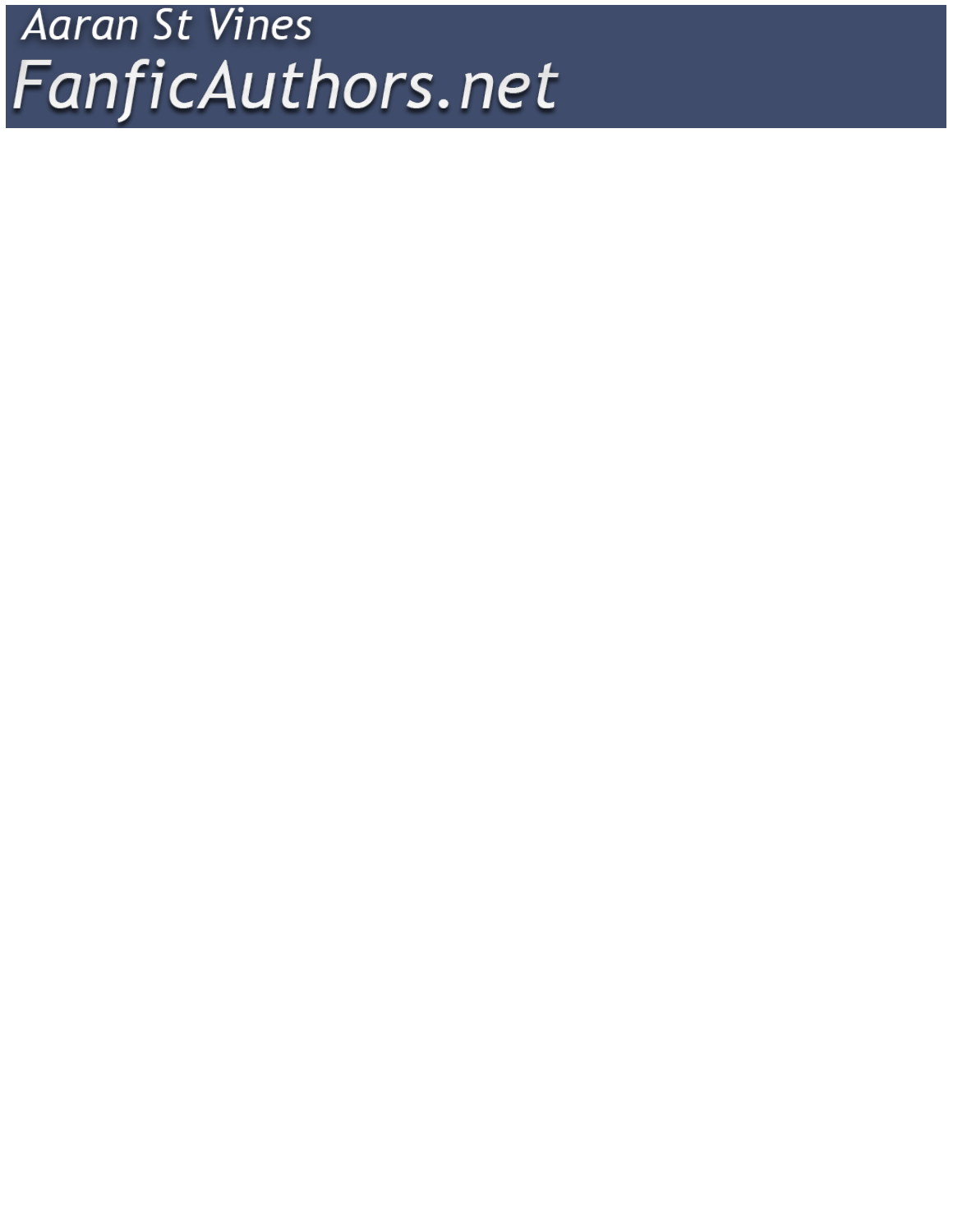## **A Fortunate Mishap byPamela St Vines Chapter One**

She was on the point of continuing her walk, when she caught a glimpse of a gentleman within the sort of grove which edged the park; he was moving that way; and fearful of its being Mr. Darcy, she was directly retreating. But the person who advanced was nownear enough to see her, and stepping forward with eagerness, pronounced her name. She had turned away, but on hearing herself called, though in a voice which proved it to be Mr. Darcy, she moved again towards the gate. He had by that time reached it also, and holding out a letter, which she instinctively took, said with a look of haughty composure, "I have been walking in the grove some time in the hope of meeting you. Will you do me the honour of reading that letter?" -- And then, with a slight bow, turned again into the plantation, and was soon out of sight.

With no expectation of pleasure, but with the strongest curiosity, Elizabeth opened the letter, and, to her still increasing wonder, perceived an envelope containing two sheets of letter paper, written quite through, in a very close hand. -- The envelope itself was likewise full.

From Chapter 35 of Jane Austen's *Pride and Prejudice*

*A Fortunate Mishap by Pamela St Vines*

*Chapter One*

The letter from Mr. Darcy had shattered Elizabeth Bennet's peace, and her anxiety increased each time she read it. Almost everything she had held against him was a lie. Elizabeth blushed for shame remembering his marriage proposal and her choleric response. Poor Mr. Darcy. He had spoken of love and admiration. Elizabeth had denounced him in turn, saying that he was the last man on earth she would ever marry. How those words tormented her now.

Elizabeth fought to calm herself, but her misery was exceeded only by her mortification. Neither would be so easily dismissed. Although widely admired for her cleverness, Elizabeth knew she had been a fool. Justice now denied her the comfort of blaming Mr. Darcy. The fault here was truly her own.

Elizabeth had chosen to dislike him because of a silly slight. It wasn't even something public. She had been eavesdropping on a private conversation. Remembering that first meeting, Elizabeth was now dismayed by her own vanity. She had never given Mr. Darcy a chance. She had distained the man for his pride, because he had unintentionally wounded her own.

How many months had Elizabeth persisted in her dislike-- ignoring anything that might be to Mr. Darcy's credit? She had been delighted by Wickham's deceitful account of him. Elizabeth had not only believed Wickham's slander. She had repeated it-- defaming the man because he once refused to dance with her. Mr. Darcy-- of course, he was outraged when she accused him of cruelty to Wickham. Mr. Darcy was blameless, while Wickham was truly wicked.

Surely the gentleman was now glad of Elizabeth's refusal. It seemed likely he would never want to see her again. Yet, he had taken the time to write this letter challenging every barrier Elizabeth had erected against him.

Elizabeth slipped the precious correspondence into her pocket, wanting to protect it from her tears. The sound of flowing water drew her deeper into the trees. She would cry herself out and then wash her face before turning back.

\*\*\*\*

Charlotte Collins was used to Elizabeth's morning rambles, but her friend had never been so late in returning to the parsonage. As the morning stretched on, Charlotte wore a path from her sitting room to the front door. Each time she went to the door Charlotte anticipated the sight of Elizabeth rushing breathlessly down the lane. With each disappointment, her anxiety increased. Charlotte was overwrought by the time luncheon was served. Elizabeth knew how rigid Mr. Collins was about meal times, and she was far too considerate to ignore the demands of her host.

"I am worried, Mr. Collins. This tardiness is quite unlike Lizzy."

"She has just wandered too far this morning, my dear Charlotte. I am certain everything is fine. Cousin Elizabeth will be along shortly."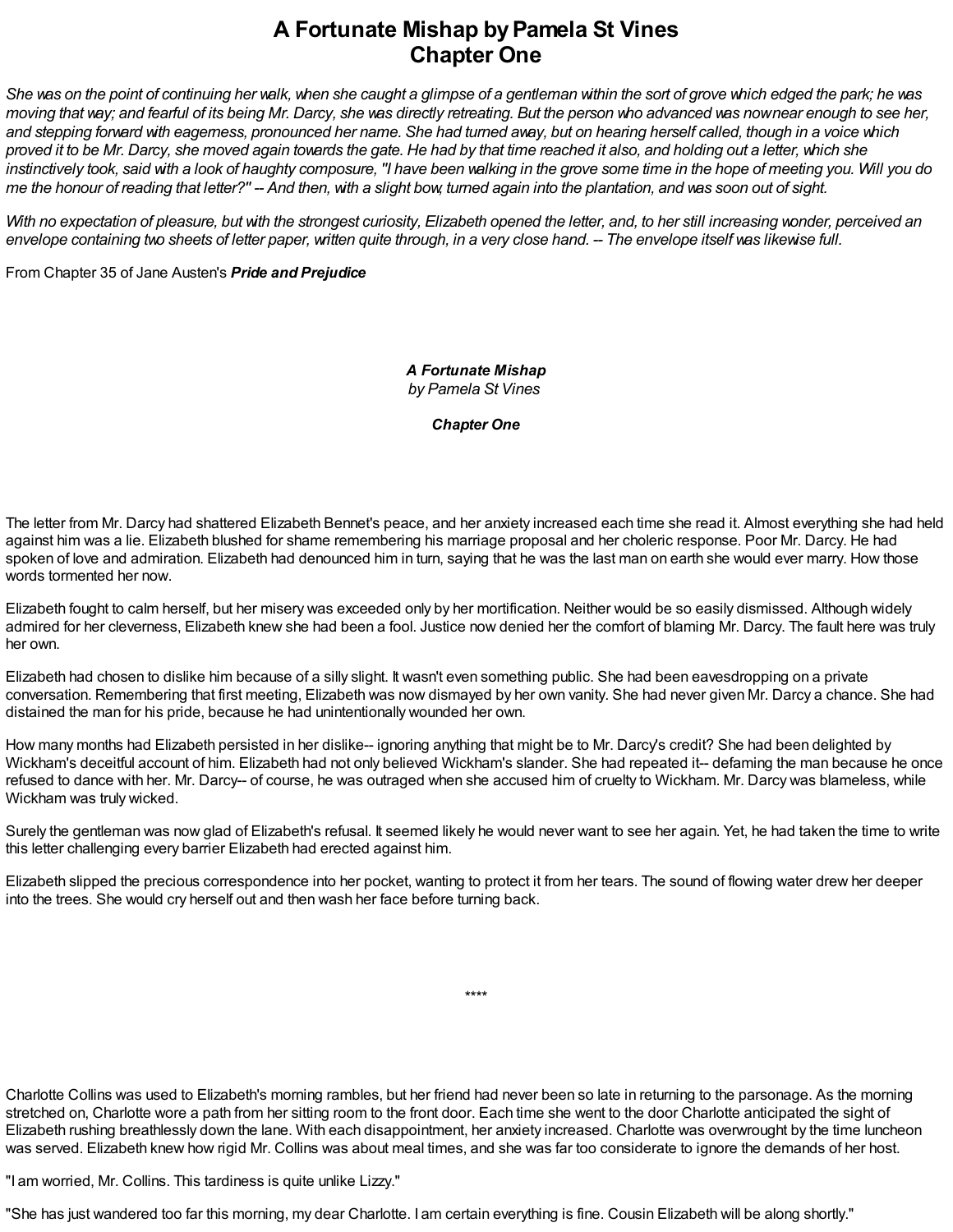Charlotte's sister Maria nodded her agreement. This was not surprising as Maria was timid by nature. She habitually agreed with the first opinion offered on any subject. Charlotte wisely held her tongue, but she was far from satisfied.

Charlotte found it increasingly difficult to eat as Elizabeth's place remained empty. She almost sighed audibly when Mr. Collins finally pushed back from the table.

"Perhaps we might walk out ourselves, Mr. Collins, in search of Elizabeth. I fear she may have been delayed by an injury. We could divide her usual routes among us so that it would take no more than an hour."

As he had nothing more important to do that afternoon, Mr. Collins agreed to his wife's suggestion. He volunteered to walk down the lane while Charlotte and Maria scoured the groves Elizabeth favored within Rosings Park.

Their search yielded no clue to Elizabeth's whereabouts. Charlotte was near tears by now, but Mr. Collins persisted in the opinion that no harm had befallen his cousin.

"Perhaps she encountered Lady Catherine during her walk and is happily visiting at Rosings even as we speak, my dear."

Lady Catherine had bestowed the living he enjoyed on Mr. Collins. She was also related to many other illustrious personages including Mr. Darcy. Yes, Mr. Collins was quite happy to imagine his cousin ingratiating herself to his patroness.

Eager that he see reason, Charlotte began, "Elizabeth is not so inconsiderate, Mr. Collins. She would have sent word--" Realizing her error, Charlotte caught herself. Mr. Collins would never admit he was wrong, unless it was to oblige Lady Catherine de Bourgh, of course.

Charlotte smiled at him as she tried again. "I am sorry, my dear. You are probably right. Would you mind calling on Lady Catherine to verify that all is well?"

Mr. Collins was always eager to pay homage to his noble patroness. "An excellent suggestion, my dear, and do not worry. Iwill be the soul of discretion. Lady Catherine will never know she has inconvenienced us by delaying Cousin Elizabeth."

By the time he returned, Charlotte had abandoned all pretext of normal activity and was anxiously pacing the front hallway. She knew Elizabeth was not taking tea at Rosings. It was Charlotte's hope that their neighbors would act when her husband would not. Mr. Darcy and Colonel Fitzwilliam were still visiting their aunt Lady Catherine. They were both sensible men and Charlotte had long suspected Mr. Darcy was partial to her friend. Yes, Mr. Darcy and Colonel Fitzwilliam would know what to do.

When Mr. Collins strolled into sight, Charlotte rushed out to meet him.

"Well, Mr. Collins, what news of Elizabeth? Has a broader search begun?"

"Has she not returned, Charlotte? Iwas certain she would be home by now. That was Lady Catherine's opinion, too. We discussed the matter at length over tea."

"My dearest friend is missing and you stopped for tea with Lady Catherine? What of Mr. Darcy and Colonel Fitzwilliam?"

"Oh, I did not see the gentlemen, but Lady Catherine believes--"

For the first time in their married life, Charlotte interrupted her husband. "Never mind, Mr. Collins. I shall handle this myself."

Mr. Collins was speechless. He had never witnessed his wife in a full temper.

Charlotte clutched her shawl around her and stormed up the lane. She walked quickly toward Rosings and asked for Mr. Darcy. Darcy's heart skipped a beat when he heard that Mrs. Collins desired to see him. It was highly unlikely that Elizabeth would respond to his letter in writing, but perhaps Mrs. Collins had a message for him.

The anguish on Charlotte's face dispelled his hopes. Something was terribly wrong. Charlotte managed to speak collectedly, but Darcy could see the extent of her distress.

"Thank you for seeing me, Mr. Darcy. Iwould not normally impose upon you, but--" Charlotte paused to regain her composure. "Elizabeth is missing and I had hoped you--"

"Miss Bennet is missing?" Darcy's own distress made it difficult to breathe, let alone speak. "Of course, you will have my full assistance, Mrs. Collins. How long has it been since you last saw her?"

"Elizabeth left for a walk early this morning, Mr. Darcy, and we have not seen her since. Maria and I searched the groves this afternoon and Mr. Collins walked down the lane, but we found no sign of her."

Darcy rang for the servants even as he spoke. "Then we haven't a moment to lose. I happened upon Miss Bennet in the park this morning, Mrs. Collins. Iwill return to that site and begin to search from there. In the meantime, Colonel Fitzwilliam will organize a full search party. Perhaps you should return to the parsonage, unless you would prefer to wait with my aunt."

"No, sir, while I appreciate your offer I had best return home." Charlotte wiped her eyes. "Thank you, Mr. Darcy."

"No thanks are necessary, Mrs. Collins. I am glad you thought to consult me."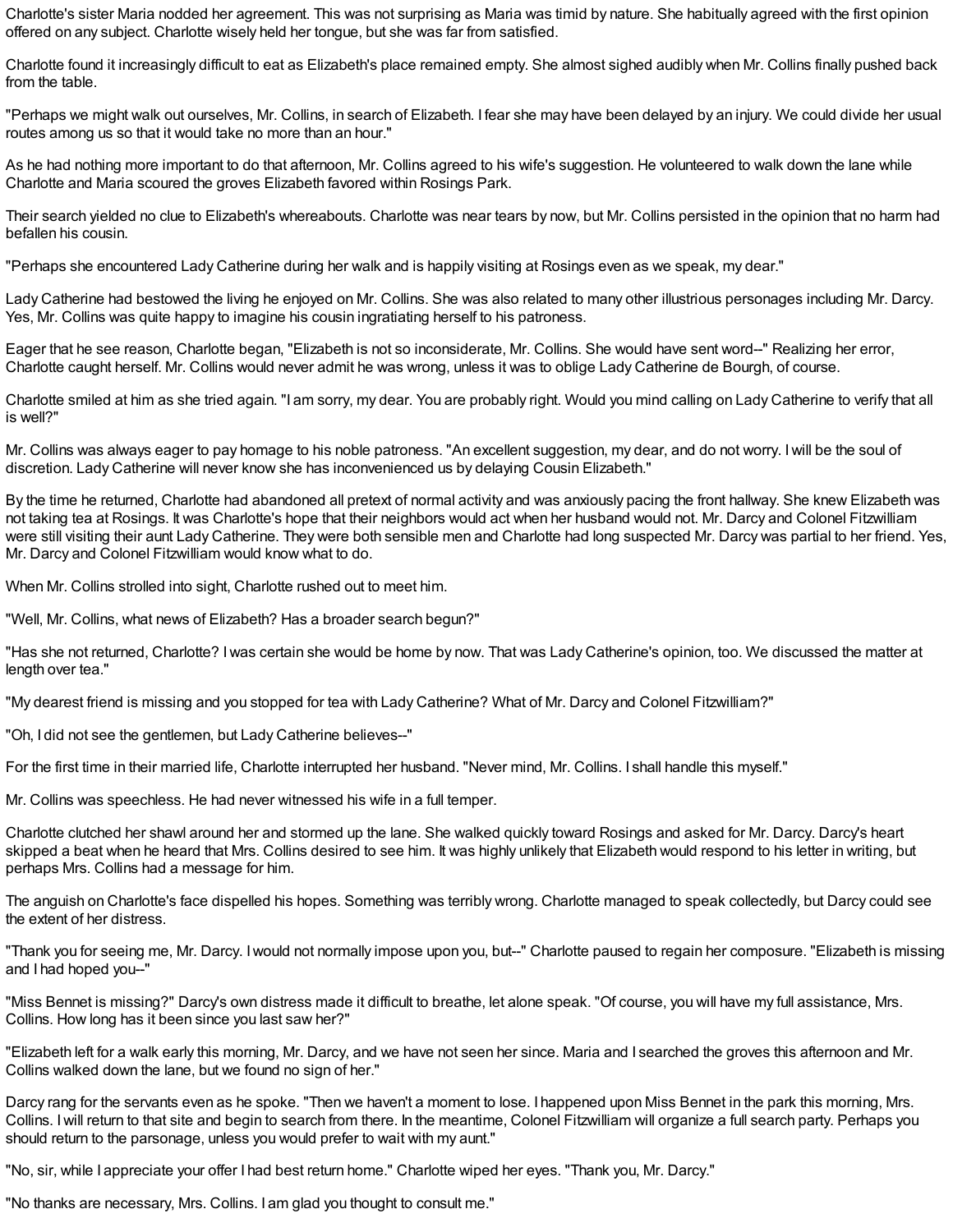Darcy quickly apprised Colonel Fitzwilliam of the situation and ran off across the park. When he reached the gate where he had last seen Elizabeth, Darcy stepped out into the lane. His heart constricted in fear at the thought of how many hours it had been since their meeting here.

Certain that Elizabeth would have wanted privacy to read his letter, Darcy took the direction leading away from the parsonage. How he regretted writing that letter now. If he had not imposed upon her, Elizabeth might have followed her usual route and returned to the parsonage safely.

Knowing blame was useless now, Darcy forced himself to concentrate on finding her. Elizabeth must be injured or d-- Breathing deeply Darcy refused to contemplate that possibility. She was injured and he would find her. Darcy walked slowly, stopping occasionally to call her name and listen for a response. Confident that Elizabeth would have eschewed Rosings Park today, Darcy carefully examined the woods along the other side of the lane. He had been walking for some time when Darcy spotted something small and white back among the trees. He left the path and soon held Elizabeth's handkerchief in his hand. It had to be hers for Elizabeth's initials were embroidered on one corner. Darcy lifted it to his face and he could smell her perfume. Elizabeth had definitely come this way. Darcy traced the letters absentmindedly as he considered which way to proceed.

Although he attended services regularly, Darcy did not consider himself to be extremely religious. Standing there uncertain of which way to go, Darcy whispered his first heartfelt prayer in many years. "Dear God, please help me find her."

Instinct led him deeper into the woods, continuing along the same trajectory that had led him to Elizabeth's handkerchief. Darcy moved slowly, scanning from side to side for further evidence that Elizabeth had passed this way. It was nearing dusk and Darcy had begun to despair when he spied something up ahead. He broke into a run. It was indeed Elizabeth lying pale and still.

Every instinct urged Darcy to gather her up into his arms, but he dare not move Elizabeth without first determining her injuries. Darcy gently touched her face as he tried to rouse her.

"Elizabeth-- Miss Bennet, can you hear me?"

There was no immediate response, but her breathing assured him Elizabeth still lived. Darcy persisted in calling her name and stroking her cheek. After what felt like an eternity he was rewarded by a flutter of Elizabeth's eyelashes. Darcy took her hand and squeezed it gently.

"Please, Elizabeth, you must wake up. All will be well. Please wake up, dearest."

Elizabeth stirred slightly and then she opened her eyes. When she was able to focus on his face in the fading light, Elizabeth gasped, "Mr. Darcy?"

She immediately tried to sit up which was a mistake. Her head began to swim and she would have fallen back upon the ground had Darcy not caught her.

"Easy, Eliza-- Miss Bennet. You are injured. If you wish to sit up, please allow me to assist you."

Elizabeth was too disoriented to be embarrassed by Darcy's arm around her shoulders. She accepted his help and leaned into him gratefully.

Darcy's heart was pounding in response to her nearness, but he managed to speak normally. "Judging by that bump, I'd say you probably fell and hit your head, Miss Bennet. Do you have any idea how long you were unconscious?"

"I'm not certain, Mr. Darcy. It was already nearing sunset when I fell, so I don't think it was very long before you found me. There is a stream just a little farther on. Iwas drawn there by the soothing sound of the water this morning." Elizabeth felt herself blushing in the growing darkness.

Darcy was acutely aware of why Elizabeth would have been agitated. He merely nodded as he continued to support her.

Elizabeth sighed and went on. "After I-- after-- when it was time to go, I rose to return to the parsonage. It was so silly, Mr. Darcy. I slipped climbing up the bank and turned my ankle. I couldn't put my weight on it, so Iwaited all day in hopes that someone would come along. The lengthening shadows finally convinced me that I'd best attempt to reach the parsonage, but I only made it this far before I fell again. That's all Iremember, Mr. Darcy, until I heard you saying my name."

Knowing she would not be able to see a smile in the fading light, Darcy gently patted Elizabeth's shoulder in reassurance. "Well, I am enormously relieved that you have not been unconscious all day, Miss Bennet, but I am still concerned about the bump on your head. As I cannot carry you out of here safely in the dark, it would seem that we are stranded until daybreak. Perhaps a cold compress would halt the swelling. How far is the stream?"

"Not far at all, Mr. Darcy. It's just over the rise."

Darcy nodded. He rose and lifted Elizabeth in his arms.

"Mr. Darcy?"

"I'm sorry, Miss Bennet, but I cannot leave you unattended. We must keep you conscious for some hours to be certain your head injury is not serious. I promise to step carefully. Just point me in the direction of the stream."

Elizabeth directed him. What Mr. Darcy said about her injury made sense; however, she had not been carried since she was a small child. It was oddly comforting, but disconcerting, too. When they neared the stream Darcy gently lowered Elizabeth to the ground under a large tree and wrapped his coat around her shoulders.

"There, Miss Bennet. Lean back against the tree while I brave the slippery slopes to dampen a handkerchief."

Elizabeth appreciated his small attempt at levity. "Thank you, sir, but please do take care. Iwould be of little assistance if you fell, too."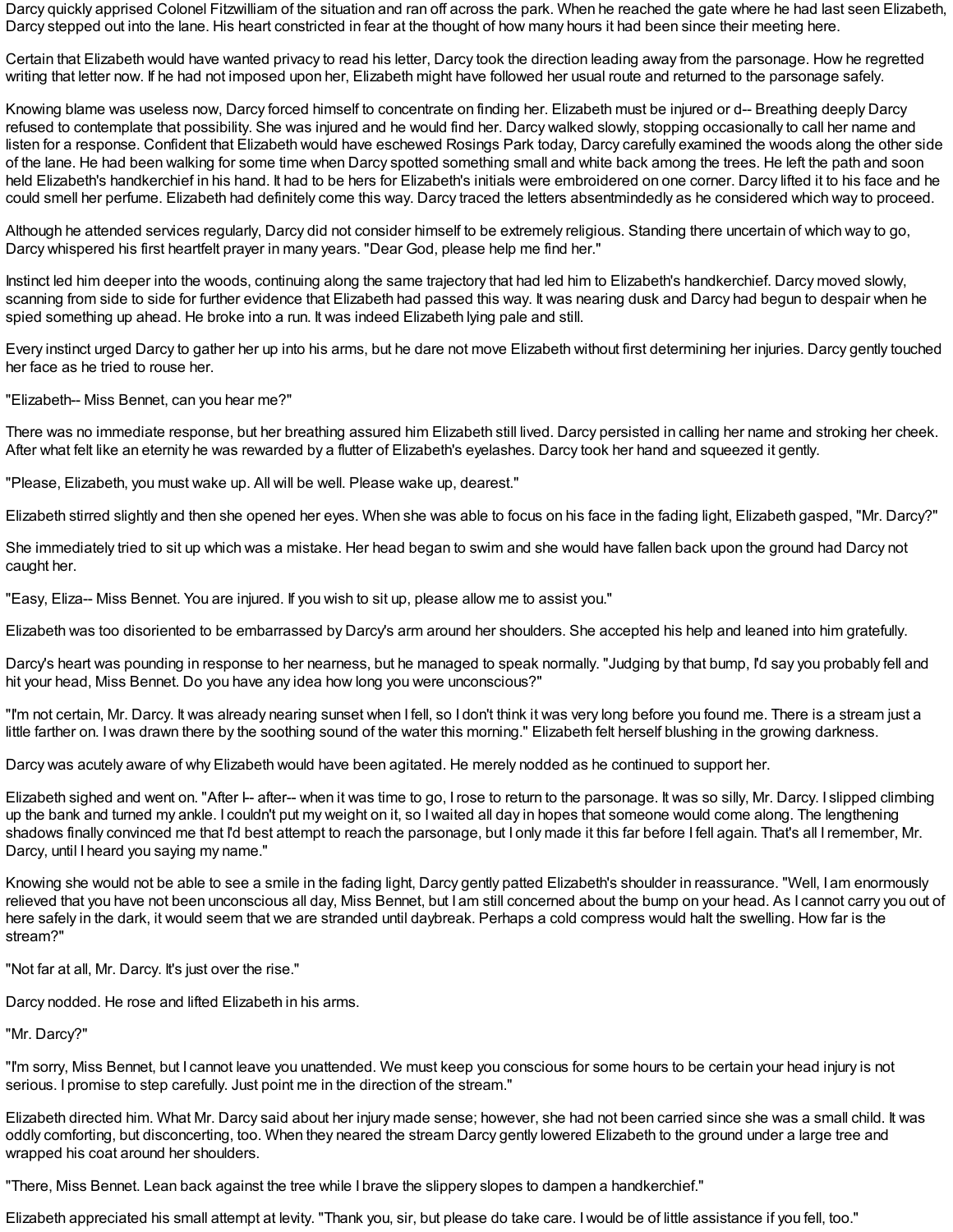Darcy was soon back by her side. He had elected to use his own handkerchief for the compress reasoning that it was larger than hers and would therefore be more effective. The truth was that Darcy had no intention of parting with Elizabeth's handkerchief. It was safely tucked in his vest pocket. He folded the dampened cloth and carefully applied it to Elizabeth's brow. She shivered slightly in response.

"Here," said Darcy with seeming calmness. "We must get you warm."

With that he sat beside her and drew Elizabeth into his arms. She stiffened momentarily, but then found herself relaxing into his embrace. Her head instinctively leaned against Darcy's shoulder and her shivering ceased.

"Better?" Darcy asked.

"Yes," Elizabeth whispered. She had spent the entire day thinking about Mr. Darcy and all the things she wished to say to him. Now that she had the opportunity, Elizabeth hardly knew how to begin.

They sat in silence until it was quite dark. Feeling the quiet rise and fall of her chest against his side, Darcy feared Elizabeth was falling asleep.

"Elizabeth-- Miss Bennet?"

"Yes?" she responded.

"I know you are probably exhausted but I am worried about the repercussions of your injury. You mustn't fall asleep for at least several more hours. Please talk to me so that Iwill know you are awake."

"I do want to talk to you, Mr. Darcy, but I don't know how to begin."

"We need not speak of anything in particular. I just need to hear your voice to know that you are well."

"Imust confess that I am very embarrassed, sir."

"There's no reason to be embarrassed. It was an accident."

"Iwas speaking of last night, Mr. Darcy. I am so very sorry. It was wrong of me to speak to you that way."

"No, it is Iwho owe you an apology, Miss Bennet. I understand now that my offer was very poorly done. I find it difficult to express my emotions. Last night was proof of that. I apologize for insulting you. I'm also sorry that Iwrote that letter while Iwas still so angry with you."

"Your letter was not harsh or unkind, sir. In fact, Iwas most grateful for it. The letter helped me to understand you better. It was very disconcerting to realize just how greatly I had misjudged you. Please forgive me, Mr. Darcy."

"There is nothing to forgive, Miss Bennet. I have been in love with you from the earliest days of our acquaintance. But I ignored my affections and allowed my absurd pride to dictate my behavior. Even last night in the midst of proposing marriage to you, Iwas still battling the considerations of pride. I have been a fool. I hope that you will be able to forgive me one day."

Relieved that he was not angry with her, Elizabeth instinctively nestled into Darcy's shoulder as she said, "I do forgive you, sir, most gladly. Let us think on it no more."

She barely heard Darcy whisper to himself, "Would that it were that simple."

"I'm right here you know," Elizabeth said with a laugh. "What do you mean, Mr. Darcy?"

Darcy sighed, "I'm afraid these circumstances have all worked to my advantage, Elizabeth. I should be most grateful for our present situation, but I would not wish for you to be unhappy even if it were to my benefit."

"Unhappy? How so, Mr. Darcy?"

"Do you not see, Elizabeth? After spending the night here alone with me, honor and duty will require us to marry."

"Oh--" Elizabeth had not considered the ramifications of their situation. Oddly, what had seemed so distasteful the night before was not displeasing now. Elizabeth felt as is she had never truly seen him before today. Yet being held by Mr. Darcy-- feeling his arm around her-- and now knowing his anxiety was for her happiness-- it was easy to think well of Mr. Darcy. Wanting to alleviate his worry, she spoke in a teasing tone. "I had not realized that your gallant rescue would demand such a commitment from you, sir."

"This is serious, Elizabeth. You know my wishes, but Iregret that our circumstances force you into marriage when you so clearly despise me."

"But I do not despise you, sir."

"Last night--"

Elizabeth silenced him by placing her fingers against his lips.

"I thought we had agreed that last night was to be forgotten, Mr. Darcy. Most of what I said to you was based on false information. Irealize now that I hardly know you, sir, but it does not mean that I cannot-- that I do not like you."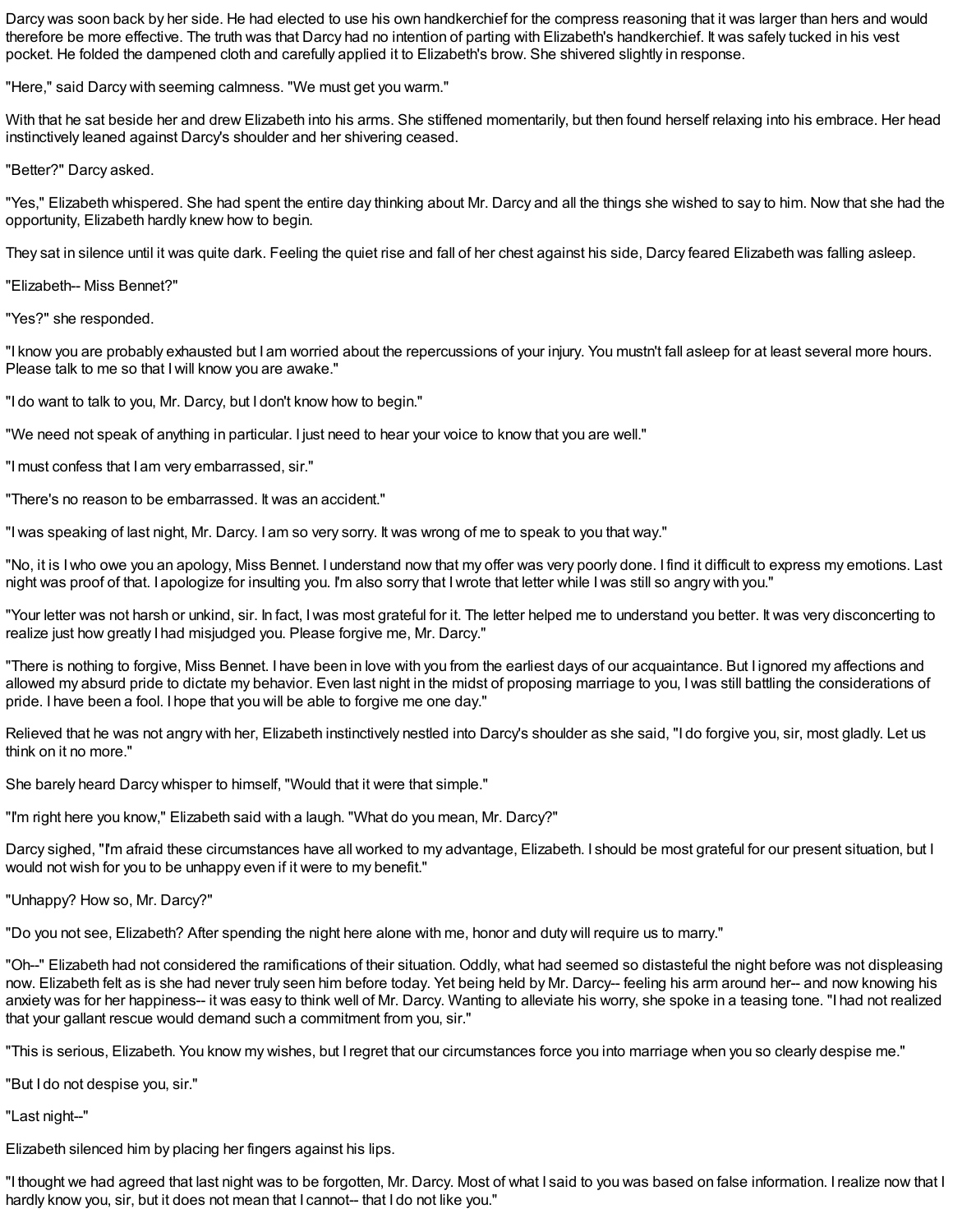Darcy breathed his second heartfelt prayer of the day, a prayer of gratitude. Knowing she did not hate him was a vast relief. He was also reassured by Elizabeth's calm acceptance of the news that they must marry. It gave Darcy reason to hope that she would return his affections in time.

Elizabeth pulled away from him and proceeded to remove Darcy's coat from around her shoulders.

"Elizabeth," he asked, "What are you doing?"

"I appreciate your giving me your coat, Mr. Darcy, but since we will be here all night, I think it best that we share it. If our presence here has already compromised my virtue, it is silly to stand on ceremony and risk your taking a chill. After all my honor is in your hands, sir."

That said, Elizabeth returned her head to Darcy's shoulder and pulled his coat over both of them. Darcy wrapped his arms around her tightly, scarcely daring to dream this might come out all right.

"Then you are not unhappy, Elizabeth?"

"Strangely, no, Mr. Darcy. This morning I expected to spend the rest of my life wracked with guilt for my ill treatment of you. Guilt is very debilitating, so I consider this an infinitely superior solution. I cannot say that I love you yet, but you are most intriguing, Mr. Darcy. I would definitely prefer to have you as my husband over another Mr. Collins."

Darcy smiled before he fully absorbed the import of her words. "Collins? Do you mean he actually had the nerve to propose to you?"

Elizabeth laughed. "Yes, he did, Mr. Darcy. It was not the most romantic of marriage offers. I cannot imagine any discussion featuring Lady Catherine as being romantic. At the time I attributed its oddness to the quirks of the gentleman. However, more recent experience has led me to think that perhaps there is something about me that elicits such strange declarations. You do appear to be a sensible man after all."

"Elizabeth, since we are 'forgetting' last night, perhaps you would allow me to renew my addresses now."

"Very well, sir. I am listening."

Darcy found it much easier to voice his admiration this time. He gently kissed her hair before he spoke.

"Miss Bennet, you are truly the most beautiful woman I have ever known. I speak not only of your physical charms, but also of your laughter, your intelligence, your wit--- For some months now, I have been in love with you, but it is such a novel sensation for me that I have not known how to act around you. Sometimes I look at you and I feel like a tongue-tied schoolboy. When I saw you again at Rosings, Iwas struck by the intensity of my feelings for you. Miss Bennet, I humbly ask you to marry me and be my wife."

"Thank you, Mr. Darcy. That is much more like what I had hoped for."

"And your answer, dearest?"

"Yes, sir. Iwill marry you."

"You are not very unhappy?"

"No, Mr. Darcy, I am strangely content. Even though I do not know you as well as Iwould hope, that is easily remedied, and even now I see that there are certain consolations to be had in our union."

Darcy could hear that teasing note in her voice again. "I am very glad you are content, my love. Might I ask you to share what these 'consolations' are?"

Having long admired the quickness of her mind, Darcy was eager for Elizabeth's response. She was equally eager to elaborate.

"Certainly, sir. I have always felt that paying one's debts is most satisfying, Mr. Darcy. After your heroic rescue of me this evening, it will be my pleasure to reciprocate."

"And just how do you intend to do that, my dear? My ankle is quite sound and I doubt you could carry me were it not."

She laughed delightedly. "I propose to rescue you, sir, by the very act of marrying you. In becoming your wife, I shall save you from the aspirations of all the Caroline Bingleys who have been making your life a torment."

Darcy chuckled appreciatively. His friend Bingley's sister was unbearable, and she was only one of the many fortune hunters determined to trap him into marriage. Curious to know what else Elizabeth had in mind, he prompted her to continue, "You mentioned consolations--plural, dearest. What else about our marriage will please you?"

"I know that you dance very well, Mr. Darcy, even though you dislike the amusement so very much. I, on the other hand, am very fond of dancing. As your wife I can make certain demands upon you in that regard."

"I see your point, Elizabeth. Marrying to secure a dancing partner is entirely logical. Is that the extent of the consolations you expect from our marriage?

"Oh, certainly not. I have just begun, sir." Elizabeth was taking great delight in teasing the somber Mr. Darcy. "I understand that your estate is in Derbyshire."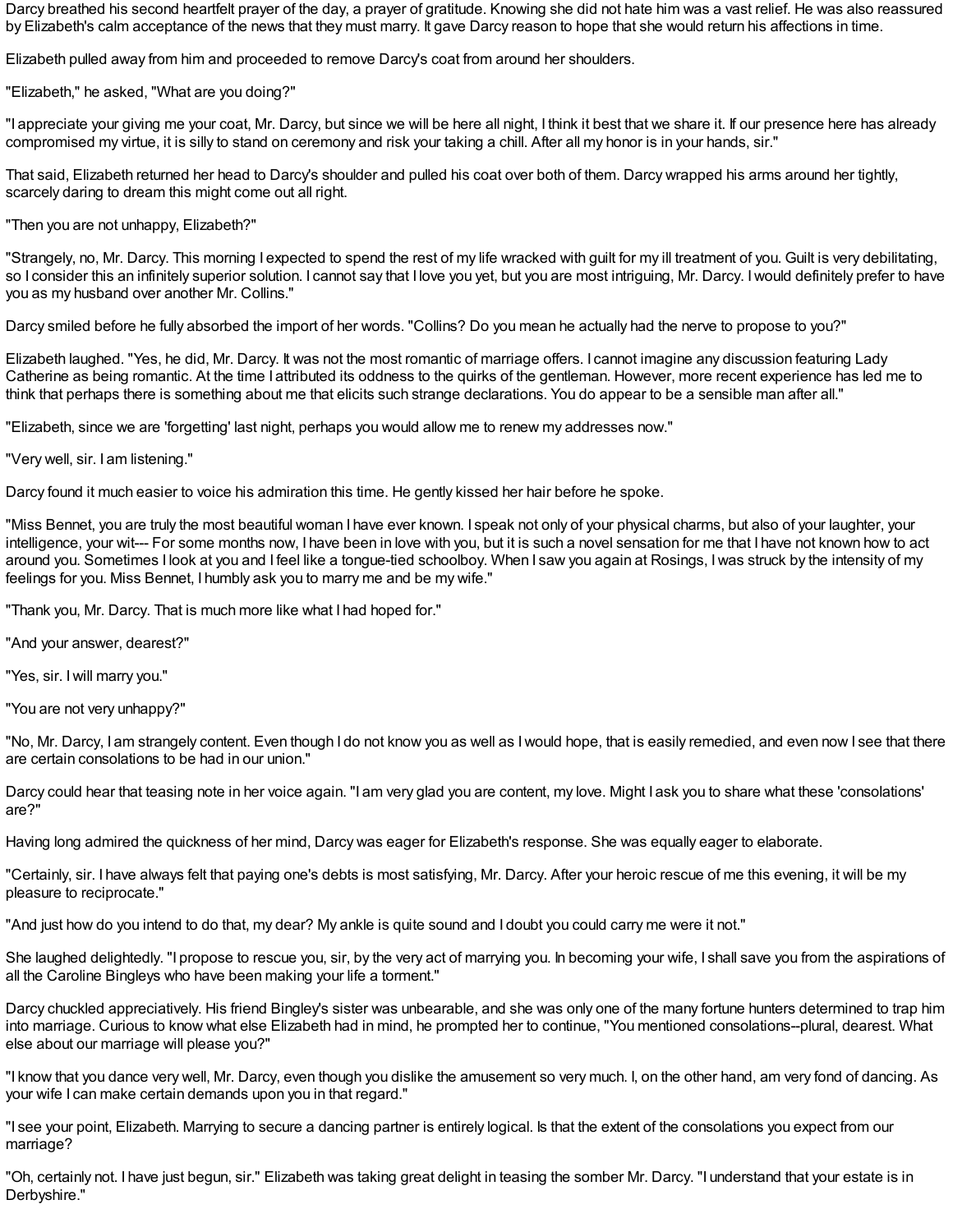"Yes, it is." Darcy was suddenly uneasy. Surely Elizabeth was not interested in his fortune. It had meant little enough to her last night.

"The location of your estate thoroughly delights me for two reasons, Mr. Darcy. Firstly, I have always longed to travel and see new places. My second delight in removing to Derbyshire is that it will be a considerable distance from Hertfordshire. As a wise man once observed, it is quite possible for a woman to be settled too near her family."

Darcy threw back his head and laughed. Who but Elizabeth would throw such a statement back in his face? "I see you have given this considerable thought, my dear."

"Certainly, Mr. Darcy, I have spent the entirety of our engagement-- which is some minutes now-- thinking of all the advantages to result from our marriage."

"And is that your complete list, Elizabeth?"

"Most definitely not, I've saved the most important two for last. Shall I continue, sir, or do you grow bored with my conversation?"

Darcy's answer was most decided. "I would by no means suspend any pleasure of yours, my love. Pray continue-- please."

"Well, Iwill be gaining a very handsome husband. It has not been a particular goal of mine, but is has certain advantages nonetheless. Would you not agree, sir? After all, our children may take after you. In this instance having children who look like their father would not be a hardship in the least."

Darcy felt his face flush, but he was not ready to desist. "And?"

"The most important consolation is that Iwill have a husband who dearly loves me, whom Iwill grow to love in return."

Darcy's heart began to pound as he gently lifted her chin. He kissed her-- hesitantly-- tenderly. When he felt Elizabeth's arms go up around his neck, Darcy drew her onto his lap and deepened the kiss. When he was nearing the limits of his self-control, Darcy gently pulled back. It was too dark to see her face, but he breathed a sigh of relief when Elizabeth did not draw away. In fact, she clung to him.

"I do love you, Elizabeth," he whispered. "And I promise you that Iwill do anything in my power to make it possible for you to love me, too."

"Anything, Mr. Darcy?" she asked breathlessly.

"Anything," he whispered with a fierce intensity.

"Then I think, perhaps, you should kiss me again."

*Copyright 2007 Pamela St Vines*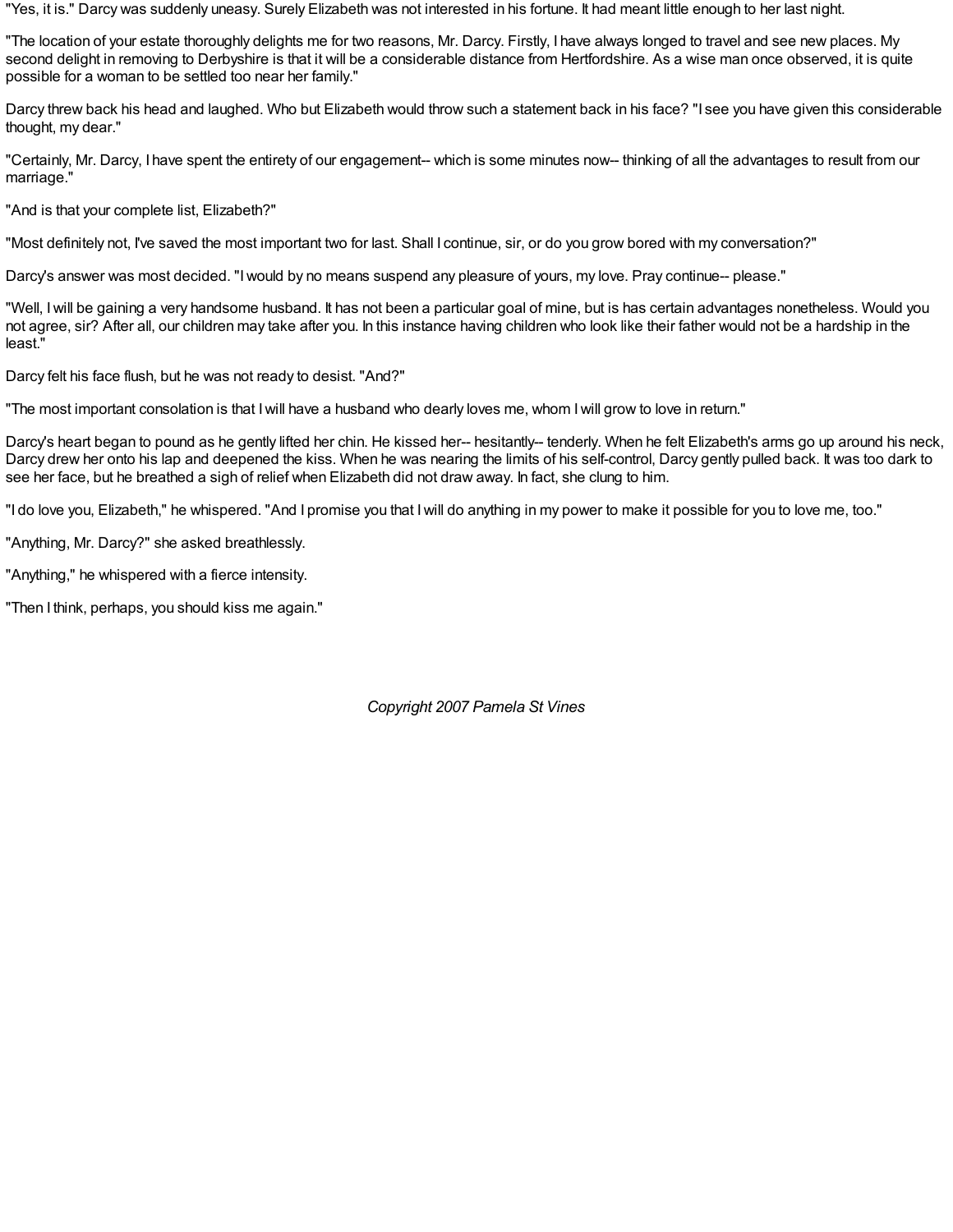# **Aaran St Vines** FanficAuthors.net

- 
- 
- 
- -
	-
	-
	-
- - -
- -
	-
- 
- 
- -
	-
	-
- 
- 
- 
- 
- 
- 
- - -
		-
		-
- -
- 
- 
- - -
		- -
	-
	-
	- -
		-
		-
		-
		-
- 
- 
- 
- 
- 
- 
- -
- -
	- -
- 
- 
- 
- 
- 
- 
- 
- 
- 
- 
- 
- 
- 
- 
- 
- 
- 
- 
- 
- 
- 
- 
- 
- 
- 
- 
-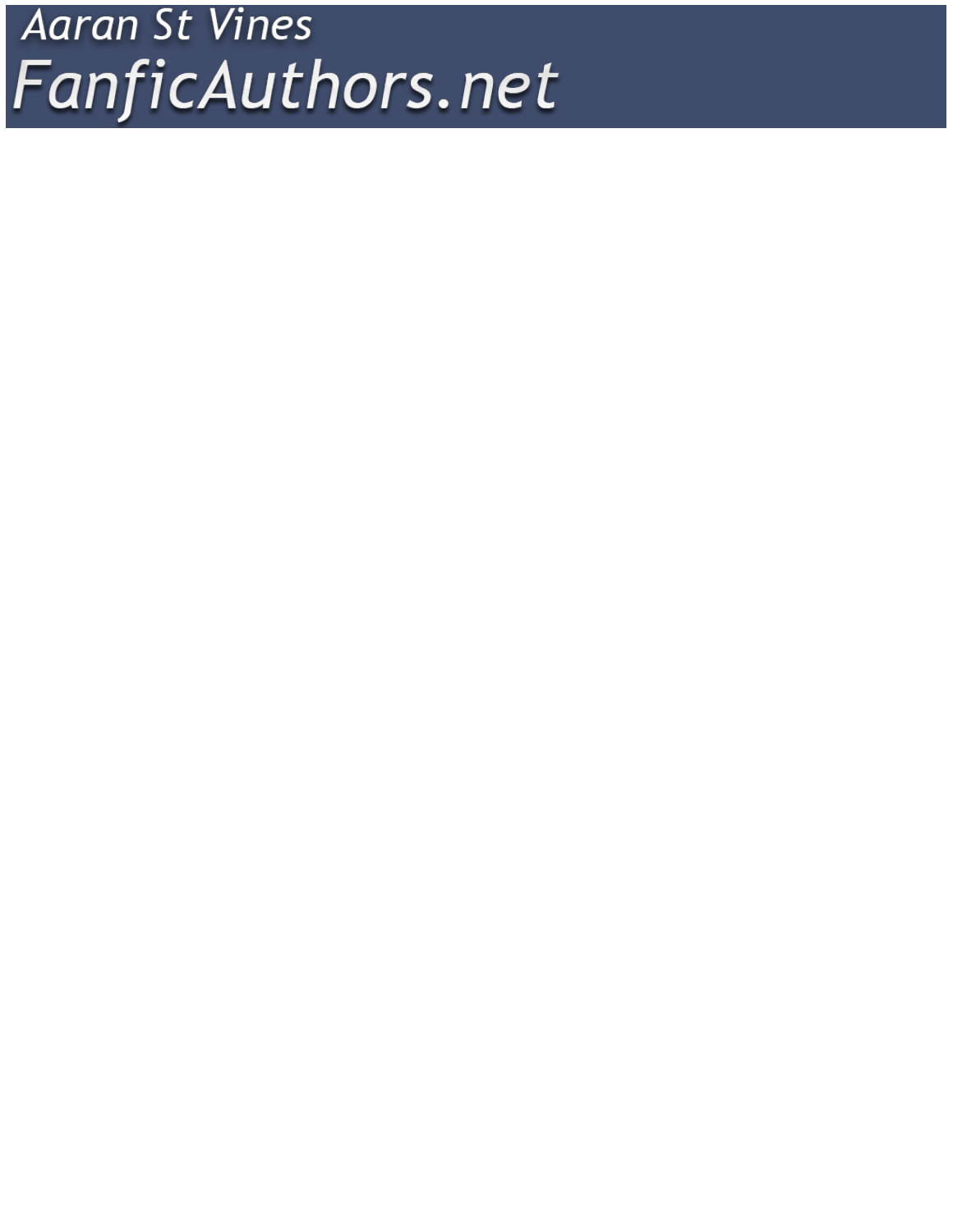### **A Fortunate Mishap byPamela St Vines Chapter Two**

*From Chapter One:*

"I do love you, Elizabeth," he whispered. "And I promise you that I will do anything in my power to make it possible for you to love me, too."

*"Anything, Mr. Darcy?" she asked breathlessly.*

*"Anything," he whispered with a fierce intensity.*

*"Then I think, perhaps, you should kiss me again."*

#### *Chapter Two*

All other considerations fled as Darcy pursued the only possible course of action for a man so much in love--he kissed her, but this time there was no hesitancy. Darcy loved Elizabeth in a way he had not imagined possible--dreams of Elizabeth had taunted him from the earliest days of their acquaintance--and now she was asking for his kiss. His carefully cultivated restraint was temporarily abandoned, swept aside by his love for Elizabeth, his need for her. Darcy kissed her lips again and again, he trailed kisses down the side of her neck and then returned to her mouth--all the while murmuring words of love.

Elizabeth was astonished by this demonstration of his passion. Darcy's first kiss had stirred her, but this --it was overwhelming. Her heart was pounding, her breath uneven, and Elizabeth felt that she would not survive if he stopped. Forgetting all else, she returned his kisses with rapidly increasing ardor, causing Darcy to rejoice in her responsiveness. His elation, however, was ephemeral. Suddenly cognizant that he had brought them to the cusp of disaster, Darcy knew that it was also his duty to draw them back before it was too late. He abruptly ceased to kiss Elizabeth, but pulled her even closer, cradling her head against his chest. Leaning back against the tree, Darcy took deep breaths as he sought to regain his composure.

He had known they were alone--that it was a compromising situation--but Darcy had not felt how truly alone they were until that moment. This was no drawing room or garden path where they would undoubtedly be interrupted at any moment. His arms tightened around Elizabeth, as Darcy silently swore to protect her, even from himself.

When it was possible to speak calmly Darcy quietly said, "I am eager to make you my own, Elizabeth, but not here, not like this-- We must be man and wife first. I only ask that you do not make me wait too long, dearest."

Darcy's voice was barely audible when he added, "I do not know how I could bear it."

Elizabeth ran her fingers lightly across his chest and Darcy instinctively tightened his arms around her. She sighed her contentment before speaking, "Imust confess this has all taken me by surprise, but you are surely right. We must marry soon."

"Yes soon, Elizabeth," Darcy whispered as he nuzzled her hair.

Eager to lessen the tension between them and to distract herself from thoughts of Darcy's kisses, Elizabeth cast about for a suitable diversion. "Perhaps we should have a bit of conversation now, dear sir. There is so much we do not know of each other. For instance, how shall I address you in private? It seems ridiculous to call you Mr. Darcy after what we have just shared."

Elizabeth shifted away so that she was leaning back against the tree once more, but allowed her head to rest on his shoulder.

"Fitzwilliam--my mother's family name is my given name, Elizabeth," said Darcy as he reached for her hand.

"Fitzwilliam," Elizabeth whispered just to try it out.

Darcy growled with pleasure. "I like the way you say that, Elizabeth, but Iwarn you that I am already thinking of kissing you again."

She laughed appreciatively. "Although that is a delightful thought, Fitzwilliam," Elizabeth said, whispering his name breathily to taunt him, "I suppose it is hardly sensible as we have the whole night before us."

Darcy could well imagine Elizabeth to be wearing her sauciest smile as she continued, "The degree of your admiration would indicate that you have comprehended my character perfectly, sir. It is therefore only fair that you tell me more of yourself in order to further my understanding of you, Fitzwilliam."

There it was again, the way she all but breathed his name. Darcy found himself happily anticipating a lifetime of being teased and tortured by his wife. Eager to return the favor he kissed her hand as he murmured, "At this moment I could deny you nothing, dearest--" Darcy paused to kiss her fingertips one by one, "loveliest--" His lips now played upon the inside of her wrist, "most beautiful--" Leaning so close that she felt his lips upon her ear, he finally whispered, "Elizabeth."

Elizabeth's shiver persuaded Darcy that he had, indeed, hit upon an effective means of exacting his revenge for her playfulness. However, realizing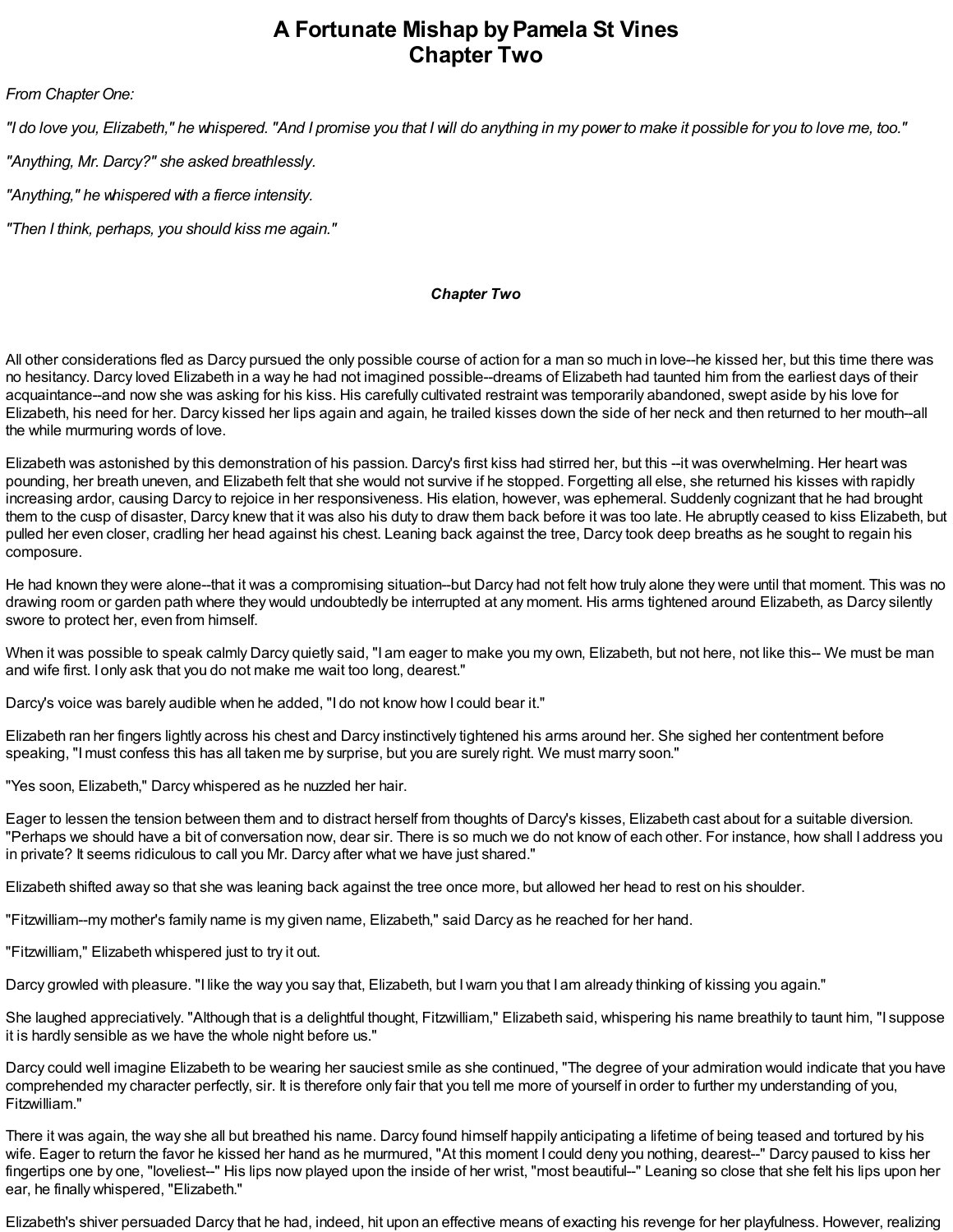that this variety of retribution might quickly lead them back into danger within their present circumstance, Darcy forced himself to resume his normal manner of speaking.

"I am sorry, my love, but when you tease me-- Well, I find it quite irresistible. I am eager to tell you whatever you would wish to know, Elizabeth, but I must confess I know not where to begin. I am unaccustomed to speaking of myself."

Elizabeth nestled happily back into his shoulder and considered what she would most like to learn of the man beside her. For a man who generally despised talking about himself, Darcy found it surprisingly easy to satisfy Elizabeth's curiosity once he had begun. Perhaps it was her sincere desire to understand him that conquered Darcy's reticence or perhaps, his own determination to secure her affections. Nonetheless, Darcy found himself anxious to answer any and all questions she might have. At Elizabeth's prompting he reminisced about his family, his boyhood and even his years at Cambridge. Darcy was astonished at his own loquaciousness, but pleased by Elizabeth's eager questions. It felt as if each memory were drawing her closer. When the conversation eventually lapsed into a companionable silence, it seemed that the last vestiges of awkwardness between them were vanquished.

Darcy's rambling narrative had indeed spanned the gap between them, for Elizabeth began to feel that she knew him--that she understood him. Whereas Darcy was universally considered to be an extremely fortunate man, the wealth and early independence envied by so many had come at a terrible price of responsibility and loss. Elizabeth now perceived that Darcy would happily forfeit it all to have his parents again, and this comprehension stirred a fierce longing in her to protect him from further harm--to help him find joy in equal measure to his sadness.

To Darcy's astonishment Elizabeth reached up and drew his head down toward hers. She kissed him gently, and Darcy almost held his breath. To have Elizabeth return his kisses was a joy, but to have her initiate the exchange was a gift beyond his expectations. Not wishing to frighten Elizabeth or make her self-conscious, Darcy carefully tempered his response to match the gentleness of her overtures.

Growing bolder, Elizabeth began to cover his face with soft kisses, interspersed with whispered terms of endearment and assurances that she would not leave him. She kissed Darcy's brow, his eyes, his cheeks, and then her mouth found his again in the darkness. With no forethought or design, Elizabeth lay back on the mossy ground pulling him down with her.

Darcy delighted in the feeling of Elizabeth's softness beneath him as he kissed her tenderly. He could no more refuse to return her kiss, than he could fly. However, being mindful of their previous narrow escape, Darcy endeavored to keep his desires under regulation this time. When his selfcontrol seemed near its end, Darcy forced himself to lie back beside her. He took Elizabeth's hand and kissed it several times before clasping it to his chest.

"Oh, Elizabeth, what you do to me-- You must allow me to collect myself."

They lay there side by side gazing up at the stars in silence for some minutes before Elizabeth whispered uncertainly, "I am sorry if I have been unladylike, Fitzwilliam."

Darcy rolled up on his elbow and replied passionately, "Never apologize for kissing me, my love." He softly brushed her lips with his thumb as he continued gently, "I am so very happy, Elizabeth, but I am all too human, dearest--and I have loved you for a long time."

Darcy kissed her lightly and then lay back beside her with a sigh. Sensing there was more he wished to say Elizabeth waited silently, hopefully. To further reassure her, Darcy took Elizabeth's hand and gently stroked it as he sought the right words to alleviate her anxiety without offending her sensibilities.

Finally he continued his explanation, "While this is all new to you, dearest, you must understand that I have been in love with you and desirous of- making you my own for some months. Having dreamed of this for so long, it is easy for me to forget that we are not already married when you are in my arms--"

Darcy lightly kissed her hand before plunging on without dissembling, "Honor demands restraint, Elizabeth, but my passion for you would urge me to seduce you here and now. That must not happen, dearest. To dishonor you in a moment of weakness would be abhorrent, for you are what I love best in all the world. Imust confess that if I loved you any less--Imight be willing to forsake all my principles at the moment--"

Elizabeth understood him and was content once more. Her only concern now was for Darcy's obvious uneasiness, and she hastened to reassure him in kind.

"Thank you for--explaining it so well, Fitzwilliam, and for loving me so well. Iwas afraid I had erred egregiously, but I comprehend your meaning." Squeezing his hand, she continued, "Truly, I am vastly content to know that my life and my honor are in your safekeeping."

Elizabeth giggled with delight when she suddenly hit upon the perfect tactic to lighten his mood. In a clearly playful tone, she said, "So as to not be too great a trial to you, Mr. Darcy, I shall endeavor to be less tempting--at least until we are married. Although I do recall your saying Iwas not handsome enough to tempt you--"

Darcy groaned aloud although he could not help an appreciative chuckle at her cleverness, "So you did hear me. Iwonder that you could be so civil after our acquaintance began in such a way. I did not mean it, my love. I am so--"

Elizabeth interrupted him with a soft kiss. "It is just a jest, my love. Your subsequent admiration has more than made up for your early resistance to my considerable charms. I do have one request of you, Fitzwilliam."

She could hear the smile in his voice when Darcy answered, "I am hardly in a position to deny you anything just now, Elizabeth. How may I atone for that appalling lapse of judgment and civility?"

"Please tell me about Pemberley, if you will. Iwant to see it first through your eyes."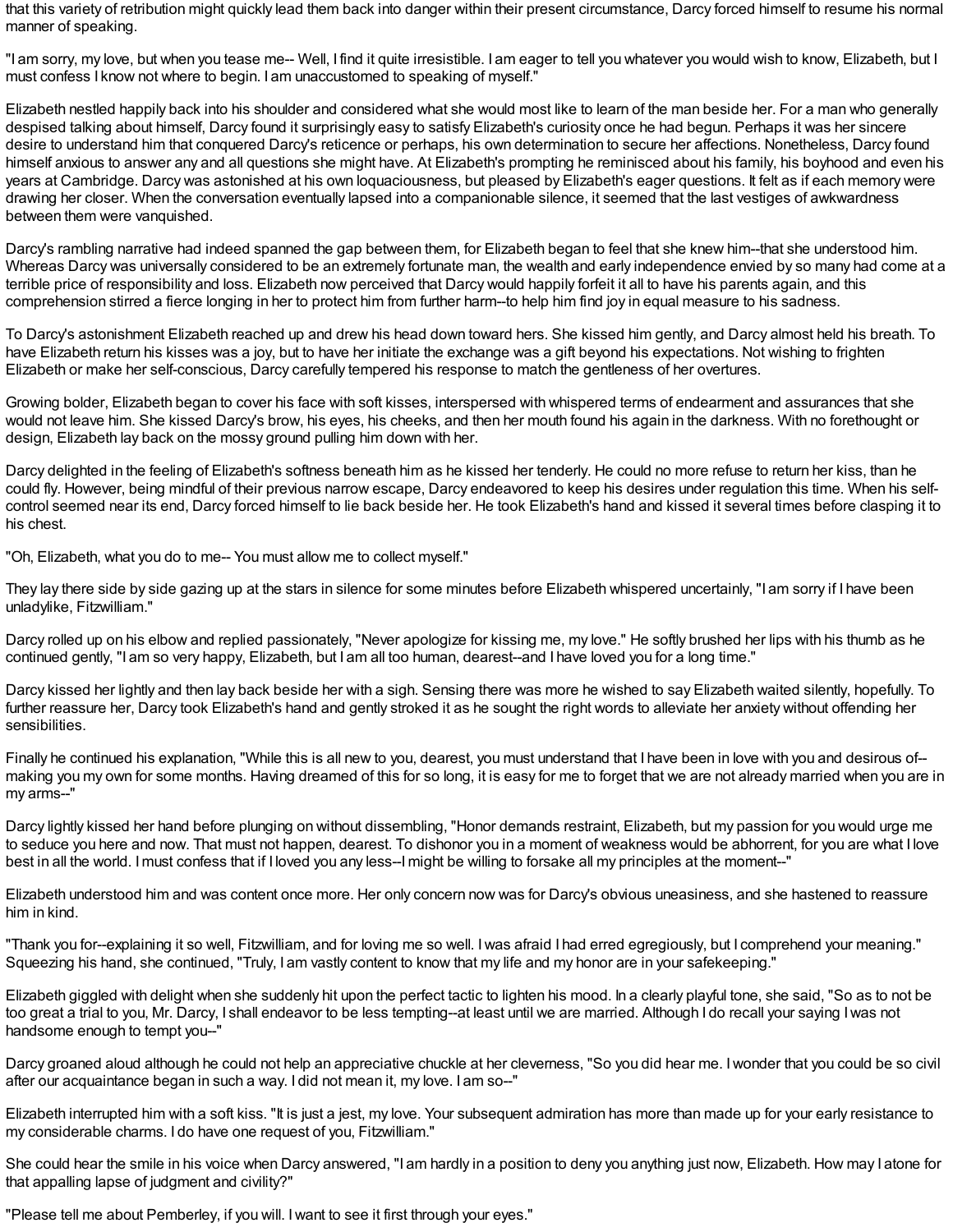Darcy was only too happy to oblige her and his penance was a pleasure to both. They finally drifted off to sleep side by side under his coat. When Darcy awoke he first thought the night had been just another dream, but Elizabeth's arm draped across his chest assured him it had really happened. He paused to admire her loveliness and whisper a prayer of gratitude before slipping from her side. By the time Elizabeth awoke Darcy had washed up as best he could in the stream and was straightening his clothing.

"Good morning, dearest," he greeted her happily.

"Good morning, M--Fitzwilliam," she murmured hesitantly, "Imust confess I am a little groggy this morning."

"That is no doubt the result of your bump on the head and too little sleep."

Elizabeth nodded, "Surely you are right, but the rest--it is--not a delusion?"

Darcy briefly considered teasing her, but then he realized Elizabeth might be feeling vulnerable and exposed this morning. "If you are referring to our engagement and the fact that I am now the happiest man alive, that is decidedly true."

Elizabeth's smile was radiant until she attempted to rise.

"Wait, my love," Darcy cried rushing to her side. "Your poor injured ankle. Iwas too concerned over the bump on your head to pay it any mind last night. May I examine it now?"

Elizabeth nodded and Darcy leaned over to appraise the extent of her injury. "I am glad you had the presence of mind to remove your boot yesterday. I do not think it is broken, but it is very swollen. You must let me help you."

Darcy lifted Elizabeth in his arms and carried her down to a sheltered spot by the stream so that she might perform her morning ablutions as best she could.

"Iwill take a stroll to give you some privacy, but Iwill not go far." With that he kissed the top of Elizabeth's head and left her.

Elizabeth was touched by his consideration. That she had gone from abject misery yesterday to being happily engaged to Fitzwilliam Darcy was astounding. If she had read it in a book, Elizabeth would have thought it too fanciful, but it was true. She quickly attended the necessities and called for Darcy to join her. Elizabeth was sitting there enjoying the morning sun on her face and attempting to tidy her hair when Darcy returned. As most of her hairpins had fallen out in the night, Elizabeth was in the midst of removing the rest so that she might make herself presentable again.

With a murmured, "May I?" Darcy sat behind her and began removing hairpins. Once her hair was loose, Darcy combed through it with his fingers, gently easing the tangles. When he had restored relative order to her unruly curls, Darcy lifted a lock to his lips and kissed it.

"There," he said with unmistakable satisfaction, "while I have never aspired to be a lady's maid, my love, Imust confess that this is very pleasant duty, indeed."

Elizabeth blushed with pleasure, "You have acquitted yourself very well, sir, considering that we have neither comb nor brush. Perhaps I should finish it myself."

Darcy smiled and sat back contentedly to watch as Elizabeth pinned her hair up into a simple knot at the nape of her neck and donned her bonnet.

"There, do I look respectable, sir?"

"How could an angel be anything less?" Darcy replied. "Irealize it is time I saw you back to the parsonage, my love, but--may I kiss you once more before we go?"

Elizabeth smiled and lifted her face to him in response. Darcy's kiss was gentle, almost reverent and then he gathered Elizabeth up in his arms to begin the walk back.

Charlotte was eagerly watching out the front window of the parsonage hoping that dawn would bring news of her friend. Her relief was beyond words when she spied Darcy calmly walking down the lane, carrying Elizabeth as if it were the most natural thing in the world. Although Charlotte could not see Elizabeth's face for her bonnet, the movements of said bonnet indicated that Elizabeth was chatting with great animation.

Charlotte was quite overcome with joy at her friend's safe return, so much so that she hardly knew what to do first. It is, therefore, quite understandable that she initially mistook the source of their happiness.

"I am so grateful to you, Mr. Darcy," Charlotte began. She then proceeded to flutter and fuss in a way that was most unlike her. "We should put Elizabeth on the sofa in my sitting room. Yes, I think that is best, sir-- I am so relieved to see you, dear Lizzy. Please take her on back, Mr. Darcy. I must send word to the colonel so that they will not resume the search this morning and then Iwill join you."

"Mrs. Collins," Darcy asked before she could hurry away, "would you also summon the doctor to examine Miss Bennet? I do not think she is seriously wounded, but she took quite a bump on the head yesterday in addition to injuring her ankle."

"Certainly, Mr. Darcy. Iwill tell Matthew to go straight for the doctor after he has delivered the message to the colonel. Please excuse me while I see to it."

Darcy was grateful for another moment alone with his beloved. "I am sorry you were injured, dearest, but I am most grateful for the outcome. If it is still agreeable with you, Iwill write to your father now before Ireturn to Rosings."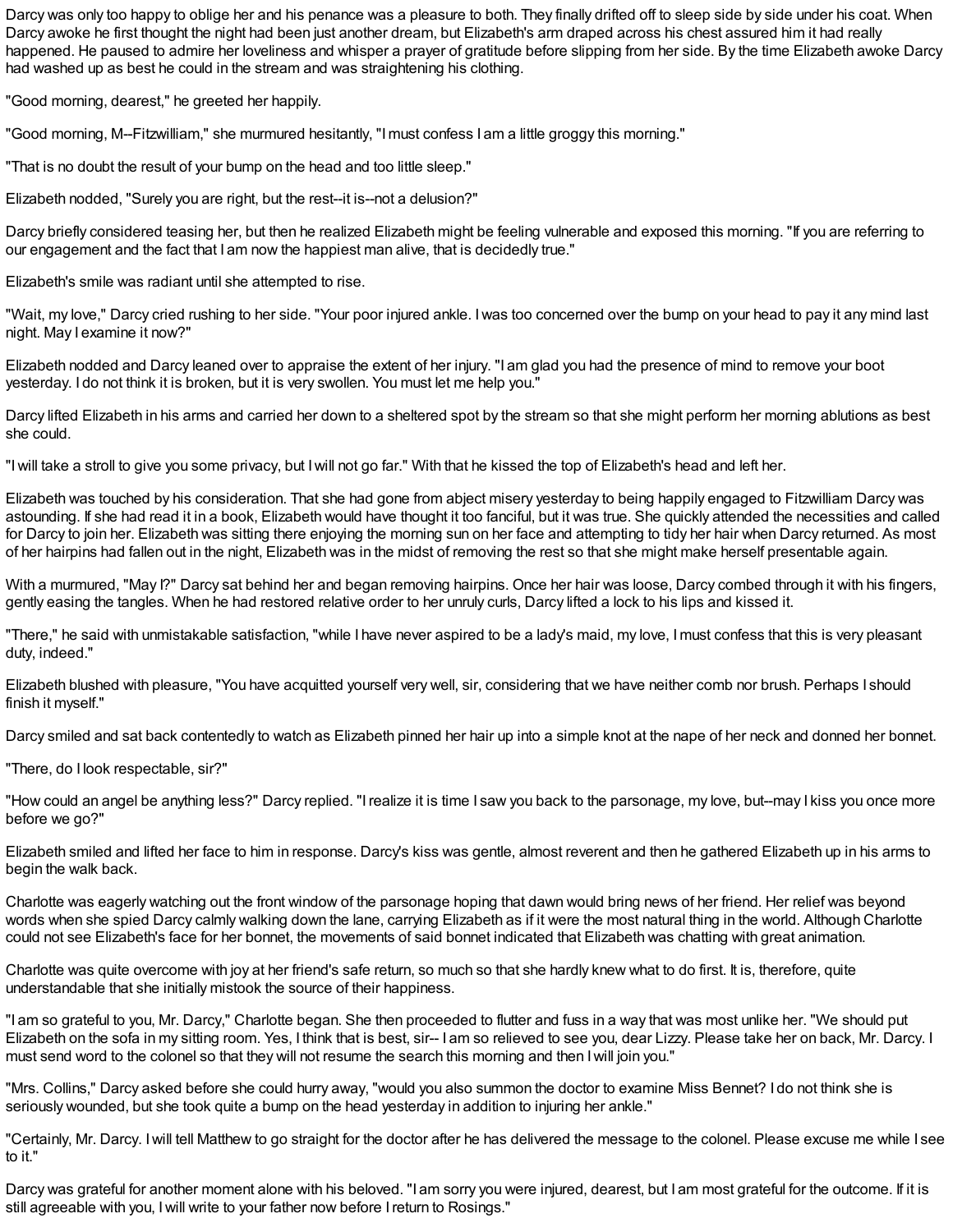Elizabeth smiled at him warmly, "Of course, but I trust you, Fitzwilliam. You may take the time to eat and change before writing my father, if you wish."

"I thought you knew what a selfish being I am, Elizabeth. I am anxious to secure you as soon as possible."

She laughed. "Very well then, Fitzwilliam, write my father as soon as you may. However, I should inform you that I do not consider your desire to be selfish, as it will secure my own happiness as well."

Realizing Charlotte could rejoin them at any moment, Darcy settled for kissing her hand, but Elizabeth knew he was thinking of other kisses and she blushed.

Once the servant was on his way, Charlotte made a pot of tea before rejoining her guests. No one else had risen yet and Charlotte used the time to reflect on how to best protect Elizabeth's reputation. Her note to the colonel had been deliberately vague simply stating that Elizabeth and Darcy were both safely at the parsonage. Charlotte trusted the colonel to be discrete. He would be as concerned for his cousin's honor as she was for Elizabeth's. Of course if they married, all would be well, but Elizabeth was stubbornly determined to marry for affection. She was also most decided in her dislike of Mr. Darcy. It seemed hopeless to Charlotte unless-- Surely Mr. Darcy had already given this matter considerable thought. Perhaps, he had arrived at a solution.

Charlotte soon discovered her worries were needless. Darcy and Elizabeth gratefully accepted her offering of tea and toast. Then before Charlotte could decide how to broach such a delicate subject, Darcy eliminated the need.

"Mrs. Collins, I am eager to write for Mr. Bennet's consent right away. Could I trouble you for paper and pen?"

Charlotte beamed her approval. "Certainly, Mr. Darcy, you will find both in the secretary there. Please use whatever you need."

Darcy continued speaking as he carried his tea to the desk. "Ordinarily Iwould not presume to announce our engagement without Mr. Bennet's express consent, but under the circumstances Miss Bennet and I feel that it is best we make it public as soon as possible. As you have known the Bennets a long time, I am interested in your opinion, Mrs. Collins. Do you agree that Mr. Bennet will understand and approve?"

"As Mr. Bennet is particularly protective of Lizzy, I believe he will understand your publicizing the engagement immediately. Iwould have to agree that it is the best course of action in light of the unusual events. May Iwish you both very happy?"

Charlotte's relief was considerable, as she had despaired of Elizabeth's ever accepting him. Even more encouraging was the fact that Darcy and Elizabeth both seemed to accept her congratulations with genuine delight. Seeing the way Elizabeth smiled at him, Charlotte decided that her friend must have been hiding her true feelings for Mr. Darcy all along or she had undergone a very rapid change of heart. Either way Charlotte was pleased for both of them.

Darcy's letter was ready to go to the express office when Matthew returned with the doctor. Although Elizabeth seemed well, Darcy was relieved that Dr. Johnson expressed no serious concern over her head injury. In the doctor's opinion the twisted ankle would prove to be much more of a nuisance as it would take some weeks to heal. The doctor advised Elizabeth to stay off it as much as possible for several days and then to gradually increase her activity, as she was able. When the doctor had departed, Darcy insisted upon conveying Elizabeth to her room where Charlotte could help her get comfortably settled in her bed.

"I shall return this afternoon, my love. Until then Iwant you to rest--please," Darcy admonished as he carried her up the stairs.

Seeing the glow of his affection in Darcy's eyes and being very tired herself, Elizabeth did not protest. She simply murmured her thanks as she hid her face in Darcy's shoulder. Charlotte was impressed. When had Eliza Bennet ever been so docile? Yes, she thought smugly, Mr. Darcy might very well be the perfect man for her friend.

Fortunately most of the house was still abed when Darcy returned to Rosings, enabling him to reach his room without detection. Darcy was glad to defer his unavoidable encounter with Lady Catherine, knowing that he would be better equipped to deal with her ill humor after several hours rest. When he was safely sequestered, Darcy penned a note to his aunt, advising her that his fiancee was safely returned to the parsonage and that he would be available to speak with Lady Catherine after he had slept.

The uproar over Elizabeth's disappearance was nothing compared to the uproar over their engagement. Her disappearance had only necessitated Colonel Fitzwilliam rallying every man on the estate to search for her. The engagement, on the other hand, roused the ire of Lady Catherine. She was most put out and vented her spleen to Mr. Collins who called while Darcy was still sleeping. Mr. Collins could, of course, hold no opinion that disagreed with her ladyship's. With no dissenting viewpoint to forestall her outrage, Lady Catherine had worked herself up to quite a state by the time Darcy emerged from his room. Even the dimwitted Mr. Collins quickly apprehended that Darcy was not to be dissuaded. He murmured his excuses and fled back to the parsonage, eager to avoid the unpleasant scene that was sure to arise.

Lady Catherine, unfortunately, was too engrossed in her own agitation to notice the steely resolve in her nephew's face. As soon as they were alone she began to berate Darcy for his stupidity in falling for the wiles of one such as Elizabeth Bennet. Darcy would have willingly allowed her the relief of insulting his intelligence, but he would not tolerate her abuse of Elizabeth.

"That is enough, Aunt. Miss Bennet will soon be my wife and as such you will treat her with courtesy and respect."

"But, Darcy, she is nobody and I am certain that she engineered the whole incident--"

"I said enough, Aunt," Darcy interrupted her, "and Imeant it. While the circumstances of Miss Bennet's injury may alter the timing of events somewhat, it has long been my intention to make her my bride. I will brook no slander of her--even from you. Is that clear? If you cannot control your tongue, Iwill remove myself from Rosings immediately, but be advised that if we part on such terms, I shall not return until such time as you are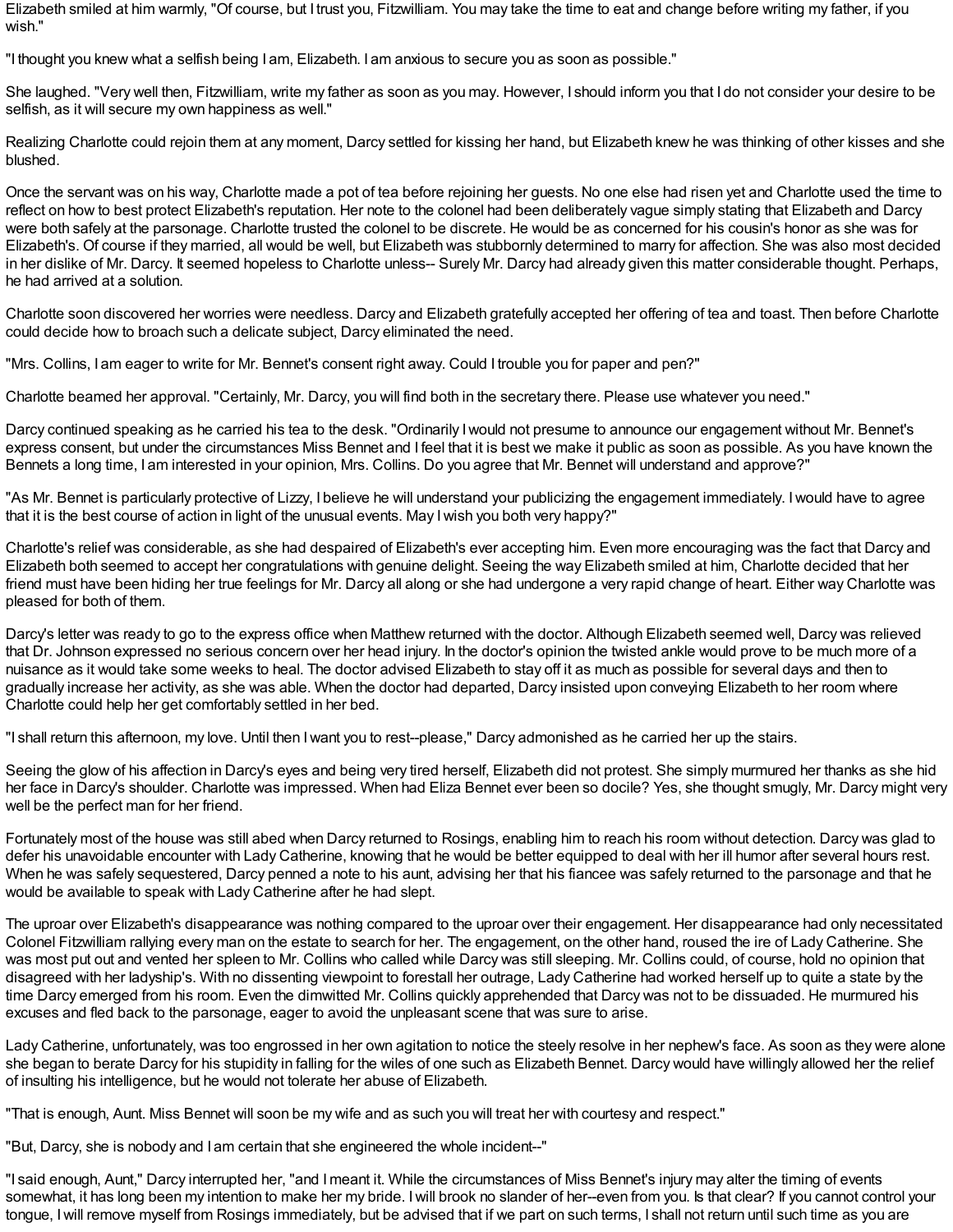prepared to treat Miss Bennet with the respect she is due."

Lady Catherine was driven into apoplexy. Darcy married to someone other than Anne--particularly this country miss--it was not to be borne, but he had the whip hand here. While Darcy could happily live out his life without setting foot on her property again, Lady Catherine had need of him. She might be mistress of Rosings, but without Darcy's assistance, Lady Catherine would have been forced to lease the estate to retain ownership of it. Lady Catherine's debts had been extreme when Darcy stepped in and assumed oversight of her financial affairs. Material considerations demanded that Lady Catherine cease voicing her opinion on the marriage--at least in Darcy's hearing. The considerable effort it took to restrain herself from further attacks on Elizabeth literally made Lady Catherine ill.

Only after she had quitted the parlor in silent fury, did her daughter Anne and Colonel Fitzwilliam dare to enter the room.

"Well, Cousin," began the colonel, "I am happy to see your head still atop your neck. I had feared our aunt might rip it off."

Darcy gave him a half smile, "No, I am still intact, as you see. Iwas just about to ring for tea as Imissed breakfast and slept through lunch. Will you join me?"

"No, Darcy, I dare not stay as Mother's spies are everywhere," said his cousin Anne, "but allow me to have the kitchen prepare something more substantial for you. I seem to recall that you missed last night's dinner as well."

Darcy thanked her. It was unusual for Anne to exert herself in any way. Perhaps her solicitude had something to do with his engagement. Lady Catherine had long insisted that Darcy and Anne were to be married--something neither of them desired. Her ranting had irritated Darcy to no end over the years. How much worse it must have been for Anne who had to live with her every day.

She smiled as if knowing his thoughts and ventured to offer her congratulations, "Imust say that I am very pleased for you, Darcy. I admire Miss Bennet and I hope you will be very happy together."

"Thank you, Anne. I appreciate your support."

"You most definitely have it," she replied. "Iwill order your lunch and then see to Mama. Please give my best to Miss Bennet, Darcy."

Colonel Fitzwilliam managed to hold his tongue until they were alone. Then he could restrain himself no longer.

"Good Lord, Darcy, why did you have to rush in and announce your engagement. Surely the whole matter could have been hushed up."

Darcy gave his cousin a piercing look and Fitzwilliam grew very uncomfortable.

"I am sorry, Darcy, but it just seems so unfair. You do something noble in rescuing the lady and then propriety punishes you by demanding that you marry her on top of everything else."

"It is not unfair, Fitzwilliam, and it is no punishment I assure you. It is what Iwant."

Fitzwilliam started to protest that Darcy need not pretend with him, but was stopped by the unfamiliar look in his cousin's eyes--was that elation? The colonel suddenly remembered how very adept Darcy had proven himself to be at avoiding unwanted entanglements. "I do believe you actually mean it, Darcy."

"Absolutely. The fact is that I proposed to Miss Bennet the night before she went missing and she--well, she refused me."

"The lady refused you?" Fitzwilliam was flummoxed. He could not name another woman of his acquaintance who would have rejected an offer from Darcy.

"Yes, she did--in no uncertain terms, Fitzwilliam. Wickham has been in Hertfordshire for some months and he had deceived her regarding my character. Miss Bennet was also very angry with me for separating Bingley from her sister."

Fitzwilliam recognized his own handiwork there. "Oh, Darcy, Imust apologize. I told her about Bingley, never dreaming the lady was her sister. I simply thought to amuse Miss Bennet with a little gossip."

Darcy would have been incensed had he learned of his cousin's blunder a day earlier; however, now that his happiness was assured, Darcy merely shrugged it off. "It is really no matter how she found out, Fitzwilliam. Suffice it to say, Miss Bennet was terribly upset with me. Between that and Wickham's lies I had no chance with her. Iwas devastated when she refused. Therefore, I trust you will understand why Irejoice in Miss Bennet's mishap. That time alone with her gave me the opportunity to correct the misunderstandings between us and to apologize for past injuries."

"Do you mean to say that the lady has happily accepted you? This is not just about salvaging her reputation?"

Darcy's face lit up in a way his cousin had never seen before. "Yes, Fitzwilliam, that is exactly what Imean."

The colonel's relief was evident. "Well, this is excellent news then. I have always liked Miss Bennet. In fact, I suspected you to have some partiality towards her, but I never dreamed you had serious intentions. Congratulations, Cousin. When is the wedding to be?"

"The exact date remains to be decided, but soon. I have written to Mr. Bennet. Since the question of his consent was eradicated by the unusual circumstances, I left it for him to decide if his daughter should be married from home or if he would prefer that we marry in London. It was already planned for Miss Bennet to visit her relations there before returning to Hertfordshire. In fact, we will be escorting Miss Bennet and Miss Lucas to town when we leave tomorrow."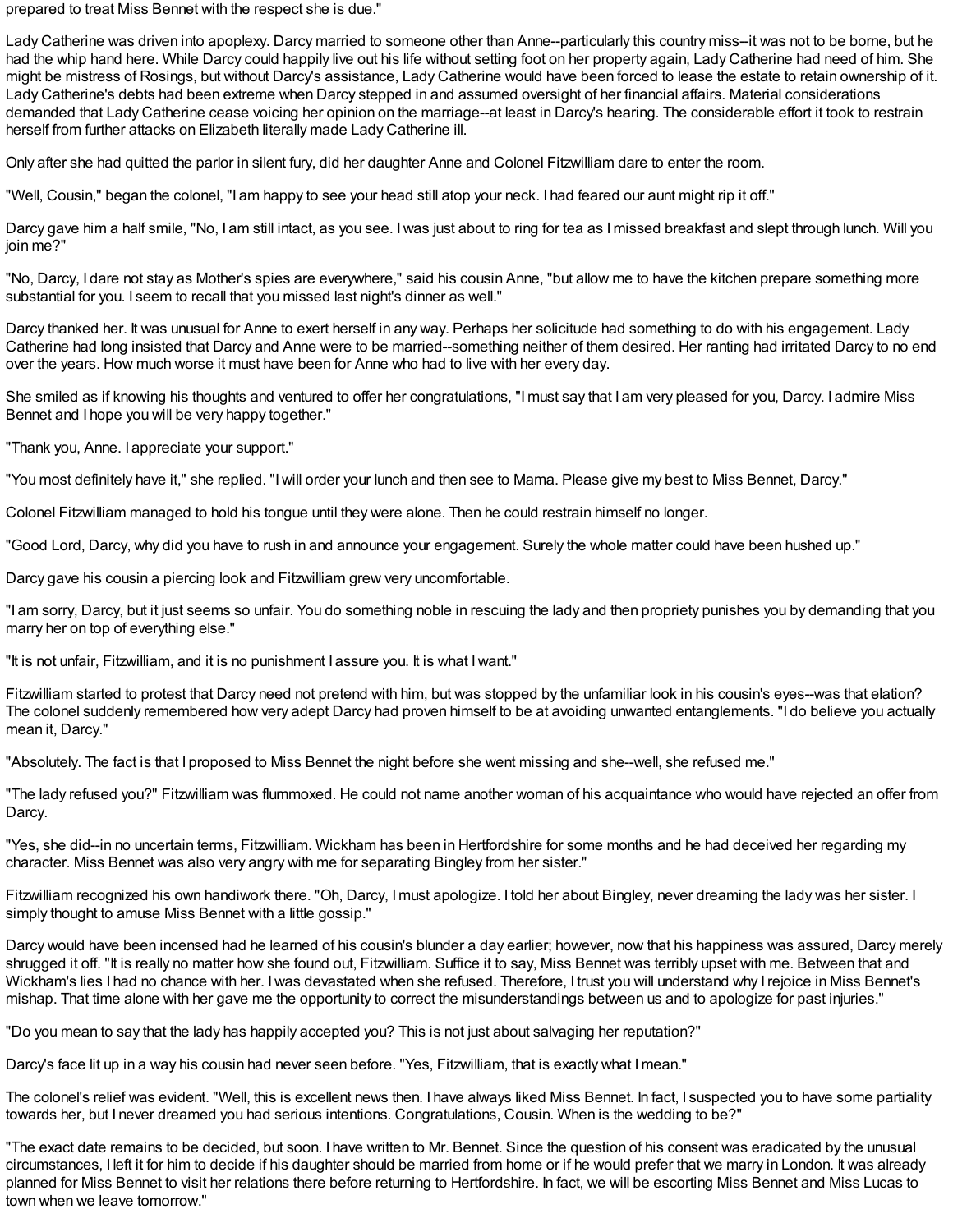Fitzwilliam chuckled appreciatively. "Well, that will certainly make for a livelier trip. As I recall you were very glum on the drive to Rosings this year. Were you perhaps pining for Miss Bennet?"

Darcy smiled ruefully. "Let us just say that since Imet Miss Bennet, she has never been far from my thoughts. Now, I do wish to ask your opinion on one point, Fitzwilliam. Iwould definitely prefer the whole world not know that Miss Bennet refused my first offer of marriage. However, it might be wise to let it be understood that I actually proposed before her accident."

Fitzwilliam agreed without hesitation. "Iwould agree, Cousin. Ideally, the episode will not be published abroad, but we both know how unlikely that is. It is too sensational a story for someone not to bandy it about. If it is believed that you were engaged to Miss Bennet before her disappearance, then it will be assumed that the incident merely hastened your wedding. That would make the whole story far less exciting and probably cause less gossip. Perhaps Imight be of assistance, Cousin. Since I am known for my "lapses of discretion," it would not be out of character for me to let certain details slip. Iwould be most happy to aid your cause by shading the truth a bit."

"Thank you, Fitzwilliam, but Imust discuss it with Miss Bennet first. I think she will see the wisdom of it, but Iwill not risk another misunderstanding between us."

Colonel Fitzwilliam was thunderstruck. Darcy rarely consulted anyone before making any kind of decision, and yet he would capitulate to Miss Bennet's judgment on something of this import. Such deference proved the depth of Darcy's attachment for the lady. This was not just some degree of admiration--Darcy was truly in love. Being of a sanguine disposition, the colonel immediately forgot that he had ever considered his cousin's engagement to be motivated by anything other than a strong mutual affection.

Feeling that discretion was definitely the better part of valor, Colonel Fitzwilliam accompanied Darcy to the parsonage that afternoon. He was eager to not only offer his congratulations to Miss Bennet, but to also evade being cornered by Lady Catherine. Darcy might have forced their aunt to bow to his decision, but she was not afraid of the colonel. Therefore, Fitzwilliam wisely planned to avoid his aunt for the rest of the visit unless Darcy was also present.

Charlotte welcomed the gentlemen pleasantly and offered her husband's apologies explaining that Mr. Collins was engaged in some personal business and would not be able to join them. Neither man was upset at this prospect, but they murmured polite regrets out of a desire to not offend their hostess. In reality, Mr. Collins was hiding. He dare not displease Lady Catherine by sanctioning the match, and yet he had not the courage to oppose both Mr. Darcy and his wife. Therefore, Mr. Collins had decided it was wisest if he remain in seclusion until the crisis had passed. Charlotte did not protest her husband's solution, as she understood his limitations all too well. She actually thought it one of the more sensible things Mr. Collins had done during their marriage.

Darcy was pleased to learn that Elizabeth was still above stairs, obediently awaiting his return. He was also somewhat surprised, knowing that his intended was strong willed and stubborn. Darcy chuckled to himself. Elizabeth was either up to something or she had decided it would be too much effort to venture downstairs on her own.

"Excuse me, Fitzwilliam, while Iretrieve my injured bride."

Charlotte followed Darcy up the stairs. When they reached the landing Darcy turned to her and asked, "Might I have a moment alone with Miss Bennet? Iwill leave the door open, of course, but there is a private matter that I need to discuss with her, Mrs. Collins."

Trusting his intentions, Charlotte nodded and said, "Yes, Mr. Darcy, I think that is permissible under the circumstances, but only a few minutes, sir. I will wait here for you."

Darcy thanked her and continued down the hall to knock on Elizabeth's door. Hearing her soft, "Enter," Darcy gingerly opened the door. He was suddenly afraid to face her-- fearful that he had somehow misunderstood Elizabeth and that she still despised him.

Seeing his own anxiety mirrored in her face, Darcy immediately rushed to Elizabeth's side and took her by the hand.

"What is it, dearest? Are you feeling worse? Shall I send for the doctor?"

Elizabeth's face lit up with a relieved smile. "No, all is well. Imust confess that after you left this morning I became quite apprehensive."

"Do you now have hesitations, Elizabeth? Do you regret our engagement?"

"No, Fitzwilliam," she whispered. The intimacy of hearing her address him so, reassured Darcy even as Elizabeth went on to confess her anxieties.

"Iwas worried that Imight have misunderstood you. I thought that perhaps the blow to my head had confused me somehow. You really do have cause to despise me after I behaved so dreadfully."

"Hush, dearest," Darcy whispered as he took her hands and kissed them. "Never doubt that I love you, Elizabeth. While I am very sorry for your injuries, I am delighted at the prospect of our being married very soon."

Elizabeth smiled as she took Darcy's face in her hands and kissed him. Darcy savored the moment. Then remembering their time was limited, he took her in his arms and said, "I could kiss you all day, my love, but there is a matter we must discuss and I do not want to upset Mrs. Collins by lingering too long. I need to ask your opinion on a thought I had. If we were to publish the timing of my first proposal with no further details, it might help to prevent unfortunate gossip about our marriage."

"Are you suggesting we allow people to assume that we were already engaged before you rescued me, Fitzwilliam?"

"Yes, dearest. I generally abhor any kind of deceit but I think this is worth our consideration. An affianced couple hastening their wedding due to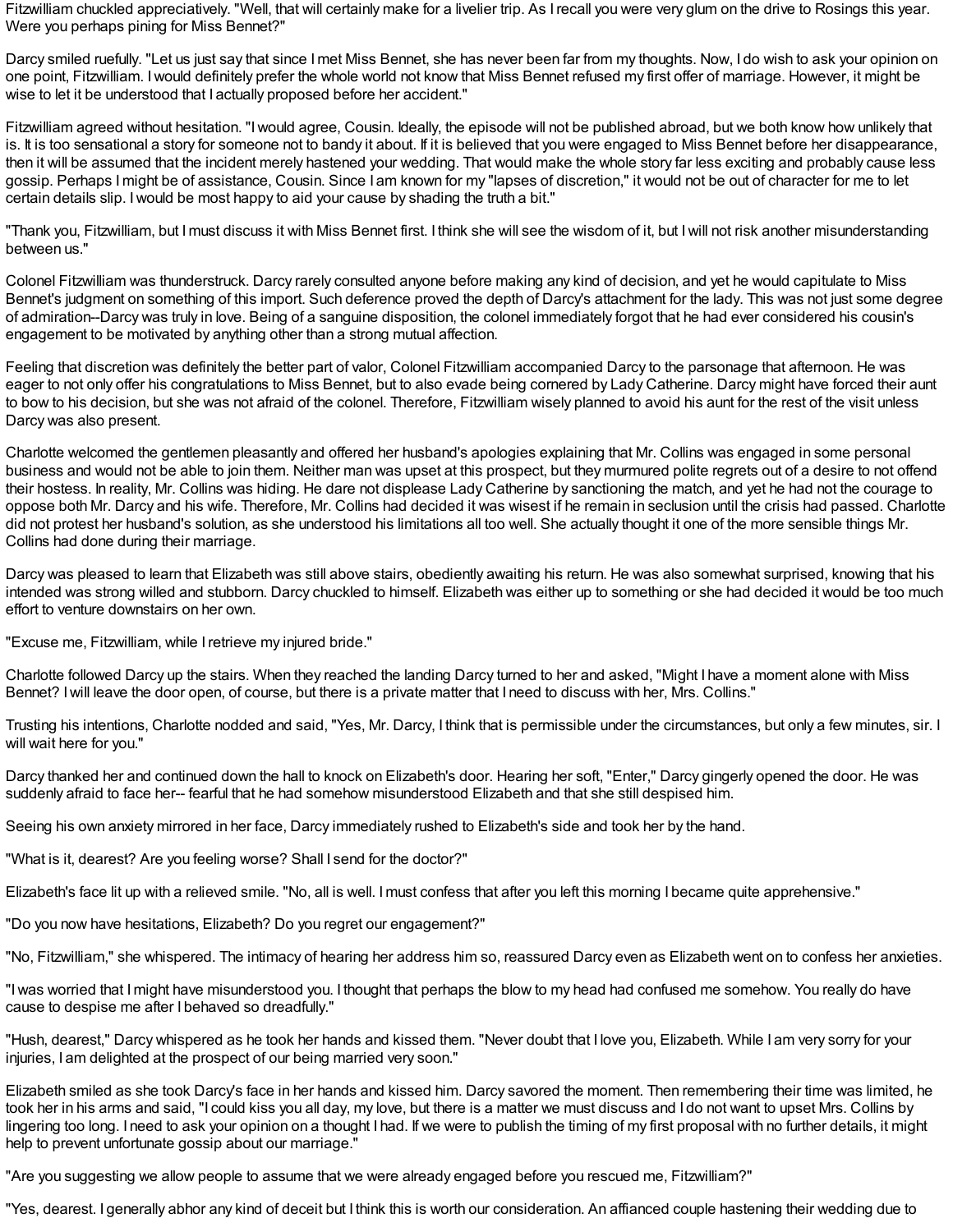unforeseen circumstances is far less sensational than a couple forced to wed because of the same circumstances. What is your view, Elizabeth?"

"You are asking me?"

"Of course, dearest. Iwould not presume to make such a decision on my own. We will soon be wed, and you are a woman of decided opinions, Elizabeth. In fact, I think that is one of the first things I admired about you."

"Thank you, Fitzwilliam," Elizabeth said as she gently stroked his cheek. "I do understand your concerns, and it is not just my reputation at stake. We have your sister's future to consider as well. She will be coming out soon and I would not have such a shadow follow her. I think it is an excellent plan. We will mention your first proposal without any additional history and allow people to draw the wrong conclusion, but do you think that will suffice?"

Darcy grinned at her. "I think that is all that will be required of us. Fitzwilliam has already volunteered to take a more active role in spreading the story. He has no qualms about misleading the public on our behalf. After all, feeding false information to the enemy is considered acceptable military strategy."

Elizabeth laughed and Darcy was relieved that they had managed this discussion without a misunderstanding. He gathered her up into his arms and carried her out to where Charlotte awaited them. Seeing the two of them together, Charlotte relaxed. Yes, she thought, it will all turn out well.

Colonel Fitzwilliam pretended to be engrossed in viewing Mrs. Collins' garden through the window until Darcy and Charlotte had Elizabeth settled on the sofa with an afghan draped modestly across her legs.

"Please join us Fitzwilliam," Darcy urged as he pulled a chair up beside Elizabeth and took her hand. "Mrs. Collins, you mentioned that your husband is occupied this afternoon. May I inquire as to your sister? I trust Miss Lucas is well."

"Yes, Maria is very well, Mr. Darcy. I sent her into the village this afternoon. She should be back in time for tea."

Darcy nodded, satisfied that they would not be interrupted. "It is fortunate that we have you all to ourselves, Mrs. Collins, as we would like to consult you on a private matter. You are no doubt unaware that I actually proposed to Miss Bennet two evenings ago. Normally, Iwould consider such private details to be no one's business but our own. However, these are unusual circumstances. We have decided to make that fact common knowledge in hopes that it may lessen the gossip about Miss Bennet's unfortunate accident and my assistance to her."

Charlotte was shrewd and immediately grasped the nuances of the situation. She noticed Darcy said he had proposed, but nothing was said of when Elizabeth accepted him. However, being a very practical woman, Charlotte immediately saw the wisdom of this course of action and endorsed it whole-heartedly. "I do understand you, Mr. Darcy. It was entirely correct and proper that I not be informed of your engagement before Mr. Bennet had given his consent. Were it not for Elizabeth's accident, Iwould still be ignorant of my dearest friend's happiness. It certainly makes your anxiety to find Elizabeth even more understandable. What man would not rush off to find his missing fiancee?"

The colonel gazed at Charlotte with frank admiration. She was a worthy conspirator-- clever and devious. Colonel Fitzwilliam liked that in a woman. What a shame she was married to such a man.

Charlotte smiled as she smoothly continued, "As I told you this morning, Mr. Darcy, I think Mr. Bennet's concern will be what is best for Elizabeth. He will certainly understand your making your engagement public under the unusual circumstances. Now as to the specifics we have discussed-- would you like me to actively circulate this information or would you prefer Irefrain from discussing the matter at all?"

Darcy was pleased to see that Mrs. Collins understood him perfectly. "It would seem out of character if I were suddenly too forthcoming about my private affairs. My cousin here has offered his services among our circles in London. Would you be comfortable sharing whatever information you think appropriate, both here and in your correspondence?"

"Certainly, Iwill not only be comfortable doing so, but Iwill also be happy to. Irealize such attention is not what you would normally wish for, Mr. Darcy. However, I am confident the romantic tale of Lizzy's fiance racing off to rescue her will win you many friends in Hertfordshire."

Elizabeth smiled at her friend. "Thank you, Charlotte, and I thank you, too, Colonel. I am embarrassed that my silly misadventure might reflect poorly on your family."

The colonel gave her a warm smile. "Think nothing of it Miss Bennet. Any temporary inconvenience for the family is nothing compared to how happy you have made Darcy here. We are in your debt."

Since Lady Catherine was still quite put out, dinner at Rosings was a relatively silent affair that evening. Neither of her nephews minded. In fact, Darcy found himself wishing he had managed to silence her years ago.

*Copyright 2007 Pamela St Vines*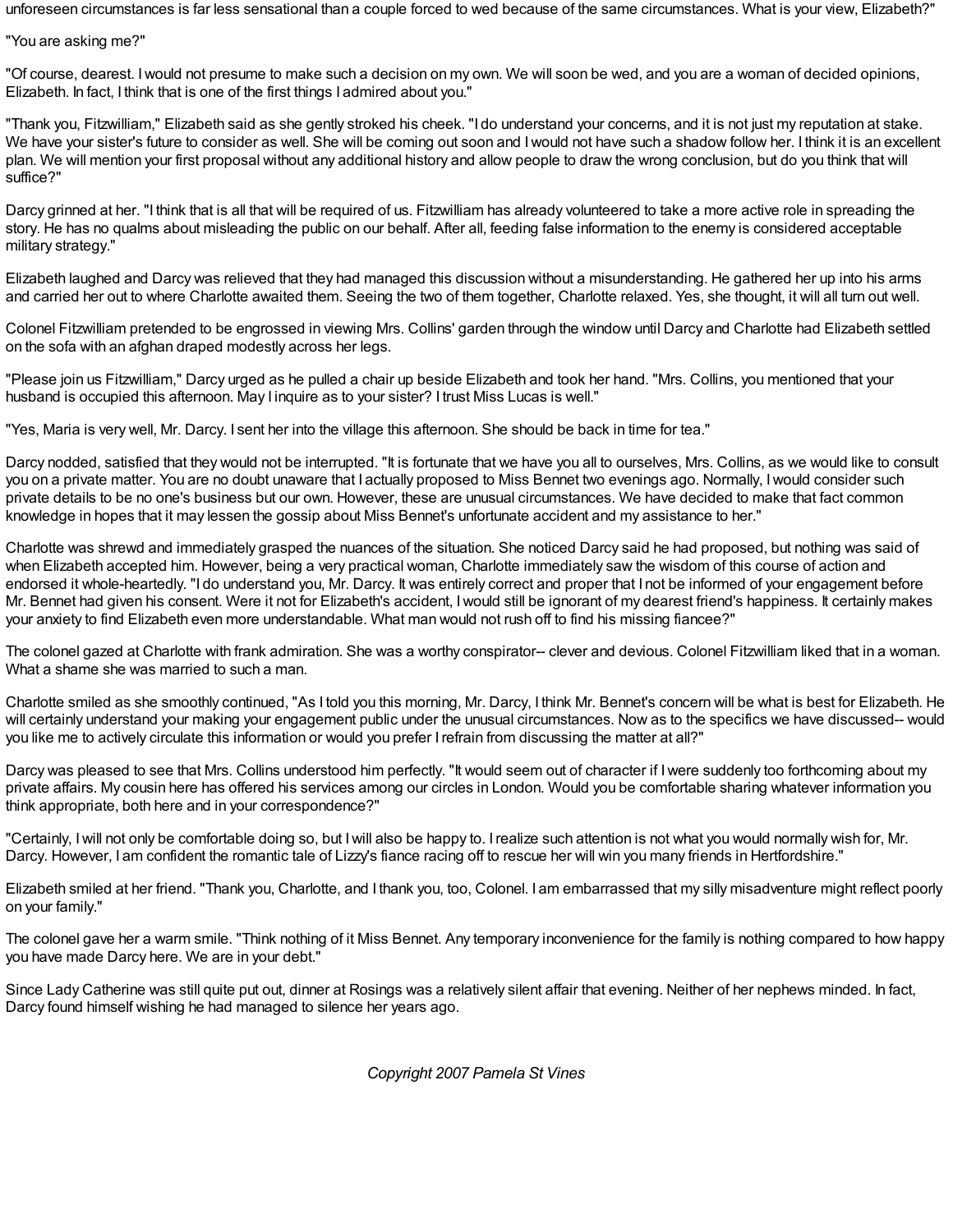# **Aaran St Vines** FanficAuthors.net

- 
- 
- 
- -
	-
	-
	-
- - -
- -
	-
- 
- 
- -
	-
	-
- 
- 
- 
- 
- 
- 
- - -
		-
		-
- -
- 
- 
- - -
		- -
	-
	-
	- -
		-
		-
		-
		-
- 
- 
- 
- 
- 
- 
- -
- -
	- -
- 
- 
- 
- 
- 
- 
- 
- 
- 
- 
- 
- 
- 
- 
- 
- 
- 
- 
- 
- 
- 
- 
- 
- 
- 
- 
-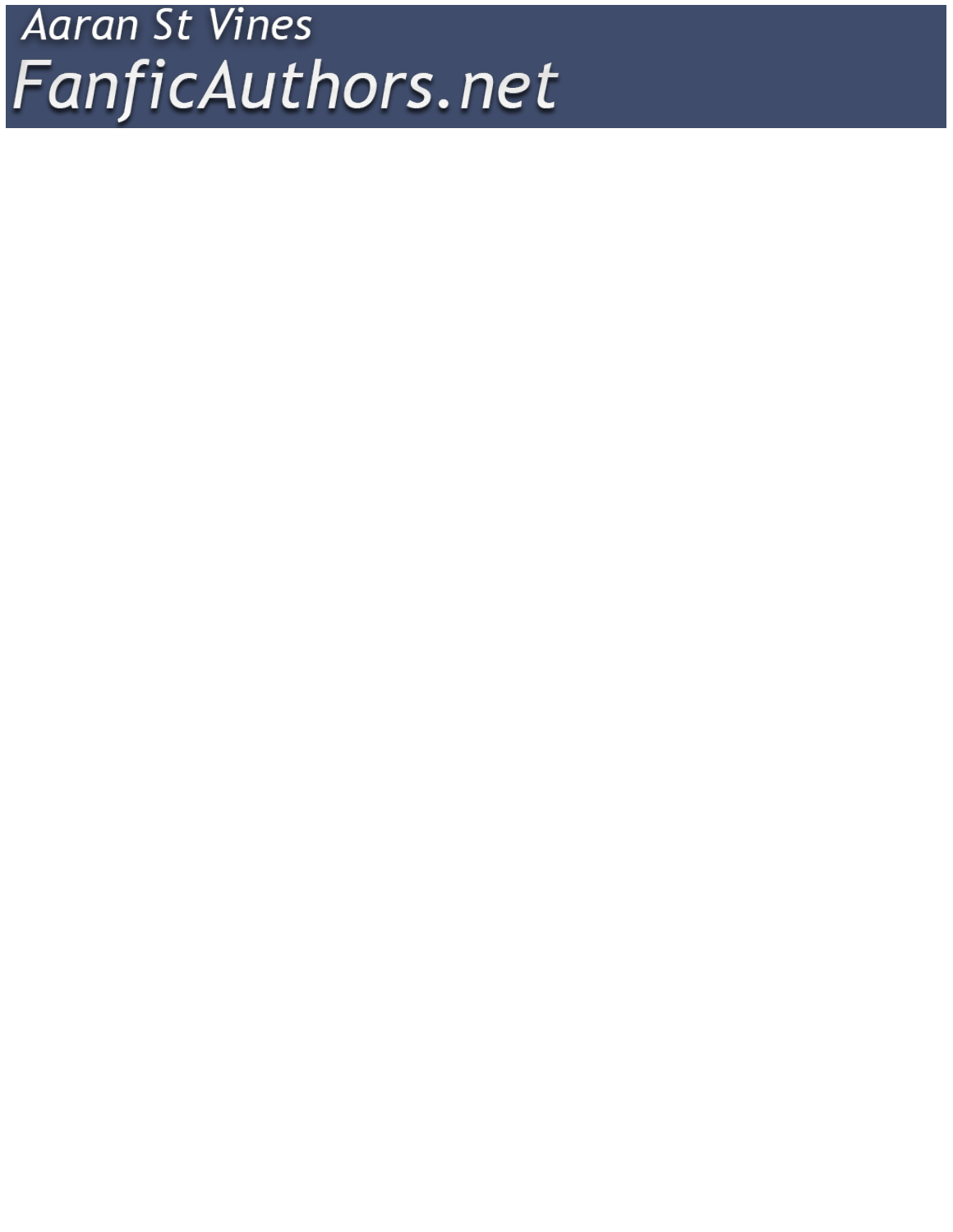## **A Fortunate Mishap byPamela St Vines Chapter Three**

From Chapter Two: Since Lady Catherine was still quite put out, dinner at Rosings was a relatively silent affair that evening. Neither of her *nephews minded. In fact, Darcy found himself wishing he had managed to silence her years ago.*

#### *Chapter Three*

Surprisingly Lady Catherine made it through dinner without letting her tongue and her temper fly, but even a very unwise woman will sometimes recognize her own limitations. Realizing her self-restraint was nearing its end, Lady Catherine complained of a headache and retired to her room as soon as the meal was concluded. All in all, Darcy thought she was taking the news of his engagement rather well. He was mistaken.

The three cousins decided to eschew the formal drawing room and withdrew to the library after dinner. It was easily the most comfortable room in the house, possibly because Lady Catherine did not care for books and had, therefore, never taken an active interest in the library's furnishings. Feeling it was her duty to attend her mother, Anne soon bid Darcy and Fitzwilliam a good night, promising to see them off in the morning.

As she was leaving the room Darcy said, "Anne, if you should ever have a desire to alter your circumstances, you would be more than welcome in our home--for as long as you would wish."

She gave him a wry smile. "Thank you, Darcy. I appreciate your offer of 'sanctuary,' but at present Iwill remain with Mama."

"The offer stands," Darcy insisted. "You will always be welcome."

Once the gentlemen had the library all to themselves, Fitzwilliam poured them each a brandy and they sat in companionable silence for several minutes before the colonel broached what was on his mind.

"Imust admit, Darcy, it is difficult to adjust to all of this--"

"To all of what, Fitzwilliam?"

"To your getting married and so quickly, too--but even more surprising than your taking a wife is the thought of you so deeply in love, Cousin."

"Do you think me so cold as to make that impossible, Fitzwilliam?"

"No, I have never thought of you as cold or hard hearted, Darcy," the colonel answered with a smile, "but you are very reserved. It is, therefore, surprising that you would allow anyone to make such inroads into your affections."

"I think 'allowed' would not be an accurate description," Darcy responded. "If you must know, I foolishly spent a great deal of time trying to ignore my feelings for Miss Bennet. You might say I finally succumbed, but I do not think I consciously 'allowed' myself to care for her."

"To your succumbing then," the colonel proposed as he lifted his glass to his cousin.

Both gentlemen started when the library door was suddenly flung open and Anne bolted into the room, flushed and gasping for breath. Her expression was stricken as she whispered to Darcy, "She's gone--Mama has gone to the parsonage."

Darcy murmured his thanks as he rushed past her into the hall. It was a short walk to the parsonage and Darcy sped up the path.

Although he could not distinguish her words, Darcy could hear Lady Catherine as he drew near the house. Her voice was unmistakable even when muffled. Maria's relief was visible when she answered Darcy's knock.

"Mr. Darcy, thank goodness you have come--"

Following the sound of Lady Catherine's voice Darcy rushed past Maria, taking the stairs two at a time.

Charlotte, who was pacing and ringing her hands on the landing, stepped aside without a word and Darcy sped down the hall. Charlotte knew that there would be time for apologies and explanations later. Right now she was as eager for Lady Catherine's removal from her home, as Darcy was to accomplish it. Knowing that Mr. Darcy was by far the most proper person to deal with his aunt, Charlotte withdrew to the parlor. Unlike her husband, she was not afraid of Lady Catherine; however, Charlotte had proved to be no match for the irate, ill-mannered woman. She had attempted to protect Elizabeth by blocking the stairway, but Lady Catherine had roughly shoved her aside.

Charlotte had, of course, sped up the stairs after Lady Catherine, ready to intervene should she become violent with Elizabeth. Thus far, it had been a war of words, and Charlotte had remained in the hallway knowing that Elizabeth was more than capable of defending herself from a verbal assault. Now that Darcy had come, Charlotte wisely decided she could best assist him by staying out of the way until all was resolved.

Darcy had begun to make out what his aunt was saying as he neared the top of the stairs.

"You are a selfish girl--thinking only of yourself. I cannot believe that you refuse to oblige me."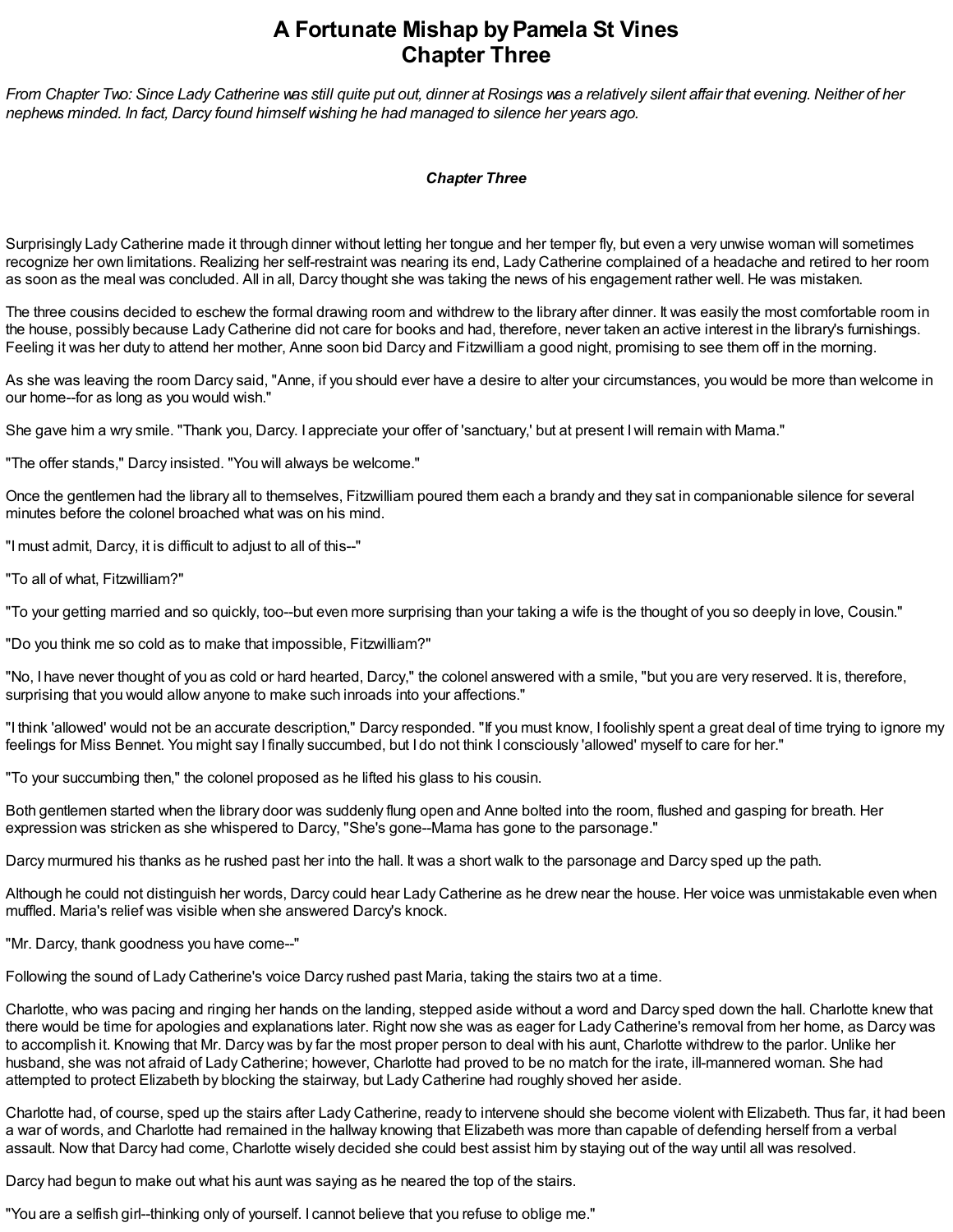"Lady Catherine, you have insulted me and my family whom you do not even know. I have not refused to oblige you. I have refused to accept your bribes or to bow to your threats."

Darcy was livid when he reached the door to Elizabeth's room. It was ajar which saved him the trouble of knocking. Elizabeth's fury appeared to match his own. She had somehow managed to rise and was standing on her injured ankle as she faced Lady Catherine. Darcy knew Elizabeth must be in considerable pain from the effort, but he admired her determination to demonstrate no weakness before his aunt. Elizabeth was relieved to see Darcy in the doorway, but Lady Catherine stood with her back to the door and did not realize he had come. She stiffened when she heard Darcy's voice behind her.

Feeling there had already been far too much shouting this evening, Darcy spoke very quietly. "Aunt, I believe Imade my position clear this morning. Miss Bennet will be my wife."

Hearing the chill in his voice, Lady Catherine realized she might have gone too far. "But Darcy, she--"

"Refused to accept your money, refused to break her word to me-- And pray, what is the price of a spurned nephew? Perhaps you should have doubled your offer with the stipulation that Miss Bennet not marry Colonel Fitzwilliam either. No, you have said quite enough. I suggest you return home now, Aunt. Iwill be leaving in the morning, but Iwill see your steward first to advise him of our new arrangement."

"Darcy, I--"

"Goodnight, Lady Catherine. If you wish to see me again, Iwould suggest you rise in time to join us for breakfast."

Lady Catherine managed to flounce from the room but her hands were trembling. Darcy immediately stepped to Elizabeth's side.

"Here, dearest, allow me to help you."

Her ankle was throbbing and Elizabeth thought she would have fallen if Darcy's arms had not been there to support her. His face was stricken as Darcy attempted to apologize for his aunt's bad behavior.

"I beg your pardon, Elizabeth. This was my fault. She seemed rather calm this evening, but I know my aunt. I should have expected something like this. I deeply regret that you--"

Elizabeth stopped him with a gentle kiss and then whispered, "It is not your fault, Fitzwilliam. I knew Lady Catherine would not be pleased. Iwas only surprised by the degree of her displeasure."

"But I should have--"

"Fitzwilliam, you know my family. They are, after all, one of the considerations that enabled you to resist my charms," she teased him, but her mien grew quite serious as Elizabeth continued. "Do you intend to blame me for every silly thing that my mother and younger sisters may do in the future?"

"Of course not, Eliza--"

"Neither do I blame you for your aunt's conduct. Imust ask though, are you certain you still want to marry me?"

"Do you doubt me, Elizabeth?"

"No, Fitzwilliam, I do not doubt your integrity or your affections, but it is a very bad match for you nonetheless. I am certain that your aunt will not be the only one to think less of you for marrying me."

Darcy kissed her hand. "Elizabeth, I have never been more certain of anything in my life."

"Then I am satisfied--" Elizabeth's smile faded as she suddenly remembered her friend. "Oh no, poor Charlotte. I had quite forgotten her. She must be beside herself with worry."

"Of course, shall I summon her or shall I carry you downstairs?"

"Downstairs, I think," Elizabeth replied, "if you do not mind bringing me back up before you leave."

Delighted by any opportunity to take Elizabeth in his arms Darcy smiled. "As you wish, my love."

They found Charlotte and Maria waiting in the parlor. Maria appeared to be frightened out of her wits and Charlotte was anxious pacing the floor. She immediately began her apologies.

"Oh, Elizabeth, Mr. Darcy, Imust apologize to you both. I tried to stop Lady Catherine. I told her Elizabeth was indisposed but-- "

Darcy interrupted her as he moved to place Elizabeth on the sofa. "Please, Mrs. Collins, I know all too well the futility of trying to stop my aunt from speaking her piece about anything."

Darcy's first priority was seeing Elizabeth comfortably situated. Charlotte fluttered about trying to assist him and Maria slipped from the room with a whispered good night.

Once he was assured that the pain in Elizabeth's ankle had begun to lessen, Darcy turned his attention to her friend. "Mrs. Collins, Imust apologize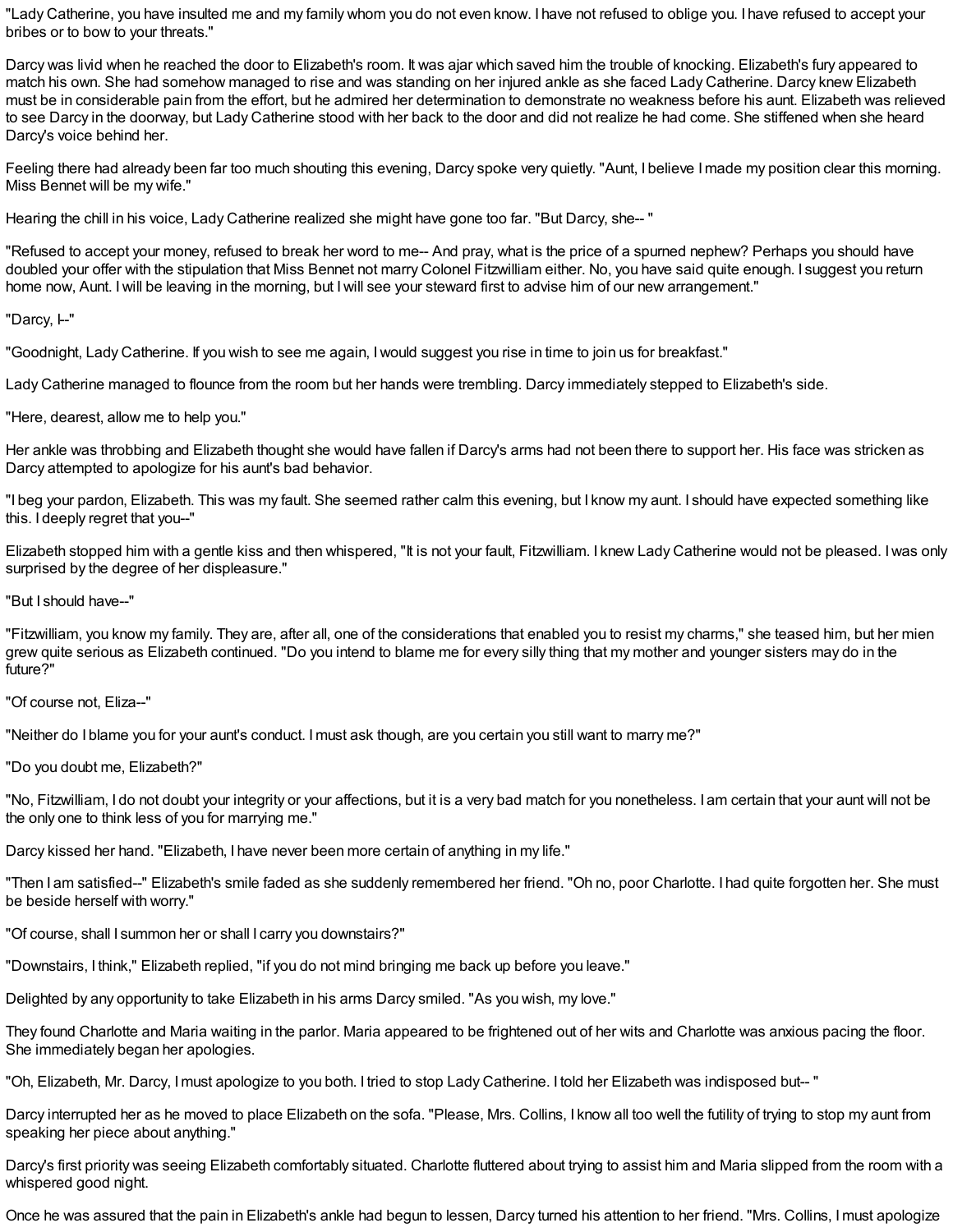for my aunt. She--"

"No, Mr. Darcy," Charlotte stopped him, "it is certainly not your fault, sir. Elizabeth is our guest and I--we should have prevented this unfortunate altercation."

"You are too hard upon yourself, Mrs. Collins. My aunt is not easily dissuaded from any course of action she has decided upon. I also understand that there are extenuating circumstances-- Please think no more on it. I hope that Lady Catherine will not punish you for her unhappiness after we are gone."

Charlotte flushed as she offered further apologies on behalf of her husband. All present knew that Mr. Collins would never dare refuse Lady Catherine anything. Still the forms must be preserved. "--it is most unfortunate that Mr. Collins was called away to visit an ill neighbor--just before Lady Catherine arrived."

Darcy nodded his understanding although he thought it more likely that the man had run out the back door as Lady Catherine was storming in the front. His guess was not far from the truth. Mr. Collins had heard Lady Catherine's approach while enjoying a stroll in the garden. In a blind panic, he had hastened away without a word to his wife. Even the unperceptive Mr. Collins had realized that this would not be a social call.

Darcy remained at the parsonage with the ladies for some time to assure himself that all was truly well with Elizabeth and her friend. When he did return to Rosings, Darcy found Fitzwilliam waiting for him in the library.

"Iwill not ask what Aunt Catherine was doing at the parsonage," the colonel began, "as even I can make that out, but how is your fair lady? I trust our aunt did no lasting harm."

"Miss Bennet is well able to defend herself against Lady Catherine's vitriol, and she most generously refused to blame me for not posting a watch upon our hostess. I fear the only lasting damage that was done tonight was to my relationship with our aunt."

"Does this mean no more annual pilgrimages to Rosings?" Fitzwilliam asked hopefully.

"Yes," Darcy answered dryly, "among other things. Actually Iwas hoping you would still be up and about, Fitzwilliam. I have sent a message to Anne asking that she join me here."

"Anne? What is so important that it cannot wait until tomorrow? I know that she is planning to see us off, Darcy."

"I am still hoping to persuade Anne to join us tomorrow."

"You seriously expect Anne to leave Rosings?"

"I have no such expectations, but I do hope that she will agree. I am prepared to offer Anne my protection and a permanent home if need be, for I think she has suffered under her mother's sway long enough. Tonight's episode clearly demonstrates how inconsiderate and selfish Lady Catherine is. Do you know that she actually had the effrontery to offer Elizabeth monetary remuneration to break our engagement?"

Fitzwilliam's laughter died on his lips when he saw the twitch in his cousin's jaw. "But surely you jest, Darcy. Even Lady Catherine--"

"I am quite serious, Fitzwilliam. I plan to have nothing more to do with our aunt and I hate the thought of Anne languishing in this mausoleum. Iwould have offered her a home years ago, but I feared Lady Catherine would use that assistance to manipulate the pair of us into matrimony. Now that I am betrothed, I can aid my cousin without any such entanglements if she will accept my assistance."

### "I accept, Darcy."

The two gentlemen started. Neither had heard Anne enter the room.

"You accept--" Darcy quickly recovered from his surprise and crossed to take her hand. "That is good news, Cousin. Iwas prepared to spend some time in persuading you to come. Leaving you behind would be my only regret in severing my ties to your mother."

Anne sighed. "If you are sincere, Iwill put myself under your protection most willingly, Darcy. I hate the thought of being dependent on you, but after tonight I do not think I can continue here."

"Do not worry, Anne. You will not be a burden to us in any event, but I think it highly unlikely that your dependency will be of a long duration."

"How so, Cousin?" Fitzwilliam asked.

"I think it is possible that Lady Catherine has been skirting the terms of our uncle's will to maintain control of Anne's fortune as well as her own. With your permission, Anne, Iwould like to have my solicitor investigate the matter."

"Yes, of course, Darcy. To be independent and free is my greatest wish."

"Then Iwill endeavor to make that a reality for you. Do you wish to bring Mrs. Jenkins or one of the maids with you tomorrow?"

"No, Darcy, I think Iwould prefer to have nothing and no one along that will remind me of Mama."

"I understand," Darcy answered. "I am sorry it has come to this, Cousin, but you have lifted a great burden from me by agreeing to leave with us. Do you require any assistance with your preparations?"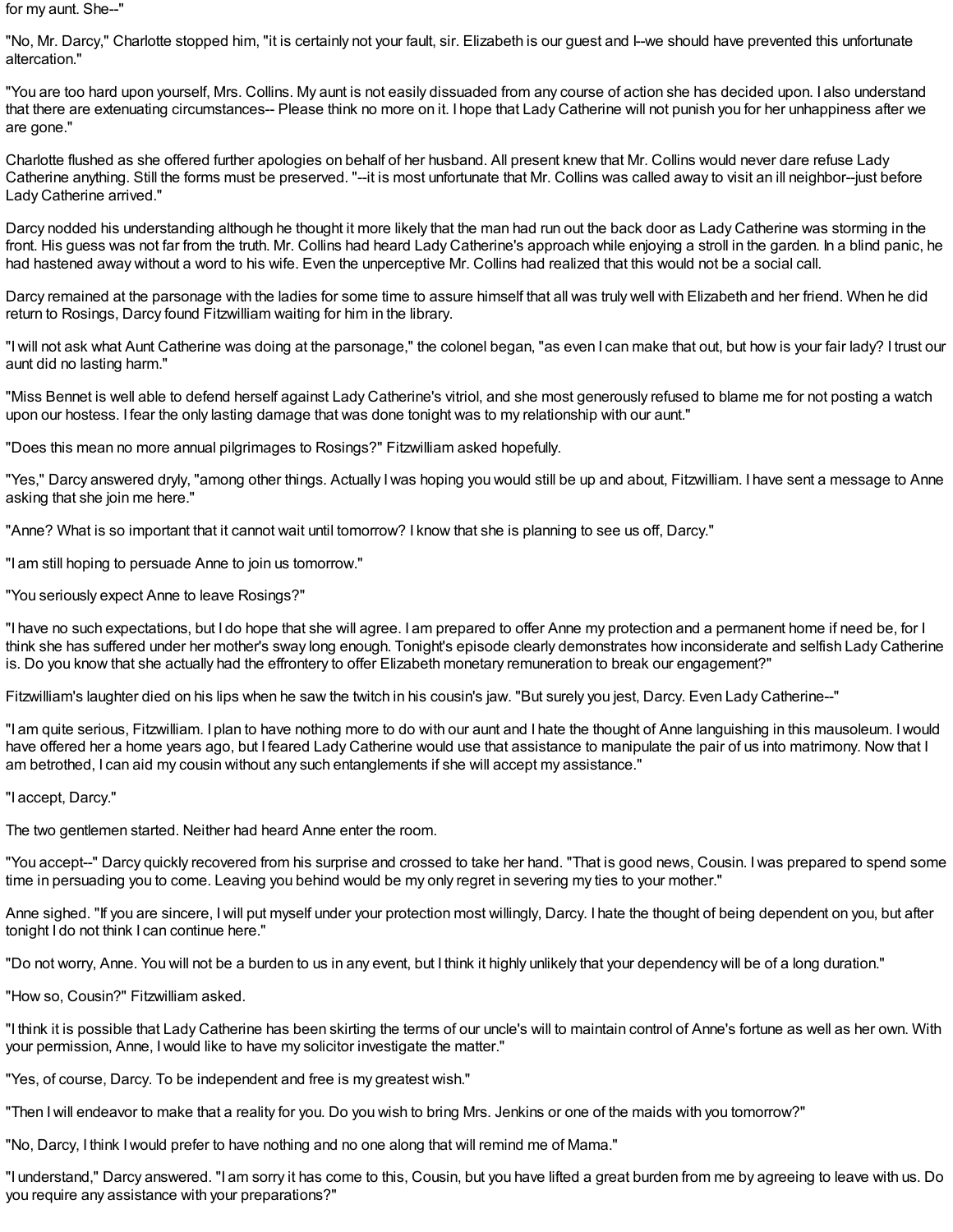"Perhaps you would have your man retrieve a trunk from the attic for me, Darcy. If he could deliver it to my chambers discretely, Iwill be able to pack what I need myself."

"Certainly, Anne, Hawkins is quite gifted at subterfuge. If anyone asks about it, he will gladly say that he is fetching the trunk for me."

The three cousins soon retired to their respective rooms. Darcy was still furious with Lady Catherine, but knowing Anne would now be freed from her manipulations was most gratifying. His glow of satisfaction quickly gave way to remorse when Darcy was thunderstruck by his own grievous error in this. He had offered a home--*their* home--to Anne without consulting Elizabeth. Darcy was appalled by his own lack of consideration for her feelings, but his grief was quickly compounded by a growing apprehension regarding Elizabeth's response to his transgression. Elizabeth was soon to be his partner in life and the Mistress of Pemberley. As such, she had every right to be furious with him. Darcy knew that he deserved her wrath and determined that he could bear it, if she would but forgive him in the end. However, the prospect that his thoughtlessness might decimate Elizabeth's burgeoning trust and affection unnerved him. Darcy did not think he could endure it. He had felt utterly wretched after Elizabeth rejected his first proposal, but to lose her now after experiencing the joy of having his affections reciprocated would be far worse.

Your arrogance, your conceit, and your selfish disdain of the feelings of others-- Elizabeth had said that when she refused his first offer of marriage. How those words tortured him now.

Darcy determined that he must see Elizabeth at the earliest opportunity to apologize and entreat her forgiveness. He slept little that night, and arrived at the parsonage just after daybreak. It was far too early to announce his presence, so Darcy settled for walking up and down in front of the house as he awaited signs of life from its occupants.

When Charlotte opened the drapes that morning, she was astonished to see Mr. Darcy pacing the lane. He was clearly deep in thought and Charlotte naturally assumed those thoughts centered on Elizabeth. She opened the casement and leaned out to greet him.

"Good morning, Mr. Darcy. Would you care to join us for breakfast, sir?"

"Thank you, Mrs. Collins, but no, I cannot stay," Darcy replied. "I am expected at Rosings for breakfast this morning. Irealize it is far too early for a morning visit, but there is a matter I must discuss with Miss. Bennet. Would you be so kind as to tell her I am here?"

Darcy declined Charlotte's invitation to come inside and resumed his pacing. Elizabeth soon hobbled from the house, drawing a heavy shawl about her in the morning air.

"Dearest, I do apologize," Darcy began as he rushed to assist her. "In my abstraction, I completely forgot your injured ankle."

"Do not fret on my account. It is somewhat better this morning," Elizabeth reassured him with a smile. "Perhaps you would lend me your arm so that we might walk into Mr. Collins' garden. We can speak there without being overheard."

"Nonsense," Darcy said as he swept Elizabeth up into his arms and carried her into the garden, experiencing considerable relief in the occupation. The reality of Elizabeth in his arms confirmed that she was or soon would be his; however, the curiosity and concern reflected in her eyes reminded Darcy of why he had come.

When they were seated on the bench farthest from the house, Elizabeth gazed at him expectantly, but Darcy sat silently at her side with his eyes closed and his fists tightly clinched. As anxious as he had been speak to Elizabeth, now that she was beside him, Darcy did not know how to begin.

Elizabeth had easily discerned his distress, but she could not imagine what might be its cause. After some time of sitting together in silence, Elizabeth wearied of waiting for Darcy to begin and reached for his hand. She was somewhat reassured by his response to her touch for Darcy immediately clasped her hand as if it were his tether to life itself.

"Fitzwilliam," she began, "please tell me what calamity has occurred to distress you so? Please-- Will you not look at me?"

With a sigh Darcy opened his eyes and turned to face her. "Elizabeth, words are inadequate to express the depth of my ardor and affection for you. I love you, dearest, and I am here to beg your mercy. It grieves me to think that you may have been right about me, for I am a selfish being and I fear that--"

"Fitzwilliam, you are alarming me. Please tell me what this is about and quickly."

Darcy took a deep breath before answering, "I am afraid I have committed us both to a course of action without consulting you, and that was very wrong of me. That is what has me in such a state. I deeply regret my thoughtlessness, Elizabeth, and hope that you will be able to forgive me in time. I have been alone for a long time, and I did not even realize--"

"Fitzwilliam," Elizabeth interrupted him again, "please tell me what you have done."

Darcy hung his head as he murmured, "I offered my cousin Anne a home with us and she has accepted."

"Your cousin Anne is going to live with us?"

Darcy nodded miserably, and Elizabeth now began to understand him. He was worried that she would be angry and rightfully so. Were he not so genuinely contrite, she would be livid.

Misinterpreting her silence, Darcy hastened to make amends. "As much as Irejoice in her liberation, Iwish it were not so. Iwill begin immediately to make other arrangements for Anne's protection and provision, but it would be difficult to completely withdraw my offer now. Please forgive me, Elizabeth."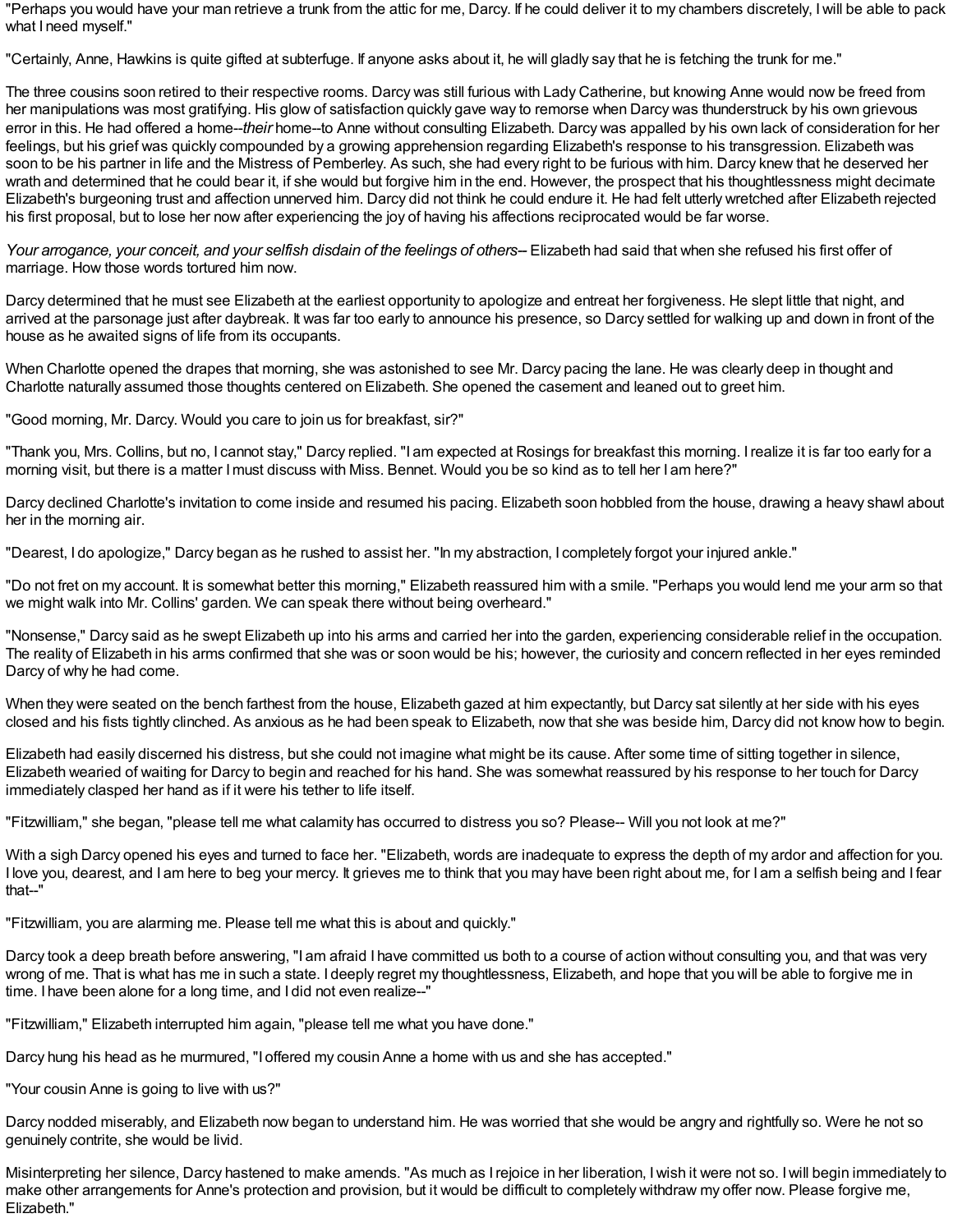She had not the heart to chastise him further when Darcy had obviously whipped himself soundly over his impetuous good deed--especially since it proved the depth of his kindness and generosity. Eager to relieve Darcy's distress and suspecting him to have strong inclination to brood, Elizabeth decided drastic measures were justified in the circumstance.

"It actually works out quite well, dearest," she said, "for I have decided to invite my younger sisters to live with us as well. They will be wonderful company for Georgiana and I am certain that it will be beneficial for them, particularly Lydia, and now what lively company they will be for your cousin."

Darcy was momentarily aghast and then he saw the gleam of mischief in her eyes. Elizabeth received her reward--gone was the face of abject misery and despair and Darcy actually smiled.

Elizabeth laughed aloud. "Oh, Fitzwilliam, I apologize for frightening you so, but I could not bear that stricken look another moment. You are forgiven *this time* , but I trust that in the future, you will discuss such things with me *before* you obligate us."

"I am truly sorry, Elizabeth," Darcy apologized once more. "I hope this will not make you terribly unhappy--that you do not regret our engagement."

"No, Fitzwilliam, I do not regret *you* . Everything has come about so quickly," she confessed, "that I am still at a loss to comprehend it all myself. Your lapse is understandable under the circumstances and I would hope that once we are wed I will not be so quickly forgotten."

"No, Elizabeth," he whispered hoarsely, "I could never forget you. Even last night, I had not forgotten you, but in the blush of my own happiness and relief, I forgot myself."

Darcy gazed upon her earnestly and was almost overcome by the light of affection still shining in her eyes. Hoping to divert himself from the overwhelming urge to kiss her, Darcy forced his attention to the matter of his cousin.

"But what of Anne, dearest? What are your thoughts? Should we allow her to remain with us indefinitely or would you prefer that I explore other possibilities immediately?"

"You need not renege on your promise to your cousin to appease me, dearest," she began. "In fact, had you consulted me, Iwould have readily agreed. I do not know Miss de Bourgh very well, but I understand your concern over leaving her here. Imust confess that I have wondered how she bears the isolation and oppressive atmosphere. Perhaps her health will improve in a more cheerful environment."

Darcy lifted her hand to his lips and kissed it. "I do adore you, Elizabeth. Thank you for being so understanding of me and so generous to my cousin. I am very happy to know that we will soon be man and wife." Darcy was sorely tempted to take her in his arms upon hearing the words "man and wife" from his own lips. Striving to regain his composure he forced himself to think on other things.

"Anne will be traveling with us today," he continued. "I hope that is agreeable to you."

"I think it a fine idea," Elizabeth said with a smile. "It will be an excellent opportunity to further our acquaintance. Now as for you, Mr. Darcy, you are forgiven for the moment, but I shall be thinking of a suitable way for you expiate this offense."

"I am delighted to be at your mercy, dearest."

Hawkins had surreptitiously removed the now packed trunk from Anne's dressing room in the middle of the night so that it would be loaded on the luggage cart along with the rest of his master's baggage. By so doing they succeeded in keeping Anne's imminent departure a secret.

\*\*\*\*

Feeling it was his duty, Darcy went in to bid Lady Catherine farewell just before they left. He informed her that Anne would be accompanying him to London and planned to remain as a guest in his home for the foreseeable future. Lady Catherine squawked in protest but Darcy cut her off.

"--I am sorry that you will not be able to visit her there, Lady Catherine. You may, of course, write to Anne and she is certainly free to see you when you come to town if she chooses to do so. You will not, however, be welcome in our home in town or at Pemberley until you make the appropriate apologies to Miss Bennet. I have already seen Mr. Harris this morning and informed him that I no longer bear any responsibility for the management of Rosings. He knows that he is to consult you directly on all matters that are beyond his purview. Goodbye, Aunt. Iwish you well."

"Darcy, you cannot marry--"

"I can and Iwill marry Elizabeth Bennet. Iwill convey your adieus to my cousins, but now Imust take my leave of you, Lady Catherine. Iwould be delighted to hear from you when you have a change of heart and are willing to make amends to Miss Bennet."

Lady Catherine was astonished. It seemed impossible that Darcy would so completely distance himself from her, but she would not apologize--not to Darcy and certainly not to the likes of Elizabeth Bennet.

If Lady Catherine thought to punish Anne by remaining in her rooms and ignoring her daughter's departure, she erred. Anne was relieved to be spared a final scene with her mother and did not look back as the coach pulled away from Rosings.

It was a rather quiet group that left Hunsford that day. Anne was overwhelmed by the enormity of what she had done in leaving home, and Maria was simply overwhelmed by the prospect of traveling with Miss Anne de Bourgh and in Mr. Darcy's coach, too. Elizabeth was very grateful for the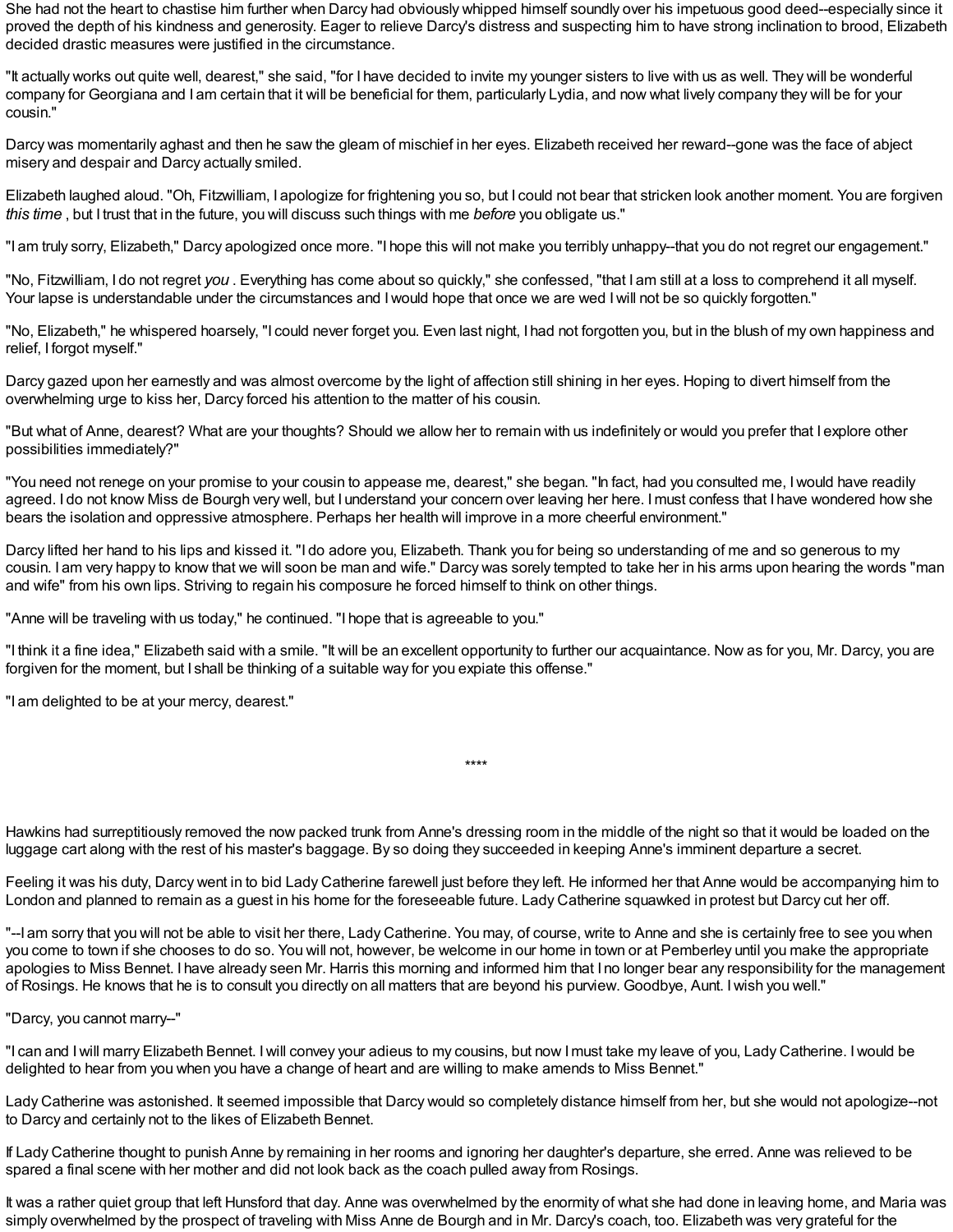colonel's company as they must have some conversation during their journey and he was extremely useful in that regard.

Darcy, for his part, was content to watch Elizabeth from across the coach. He said little but communicated much. Elizabeth was surprised and pleased by how quickly she had learned to comprehend the previously unfathomable Mr. Darcy. A certain restlessness about his person now screamed to her that Darcy was aching to touch her and his eyes communicated his affection and concern for her comfort. In fact, Elizabeth had never traveled in such comfort. Darcy's coach was luxurious, indeed, and the gentleman himself had secured a small trunk inside the coach so that Elizabeth might elevate her injured ankle during their journey.

Although she tried to converse normally, Elizabeth herself lapsed into silence occasionally, content to simply return Darcy's gaze. It was her hope that he could perceive her thoughts, even as she understood his. The colonel enjoyed the ride immensely. Every mile offered further confirmation that his cousin's affections were indeed returned and that pleased him enormously.

*Copyright 2007 Pamela St Vines*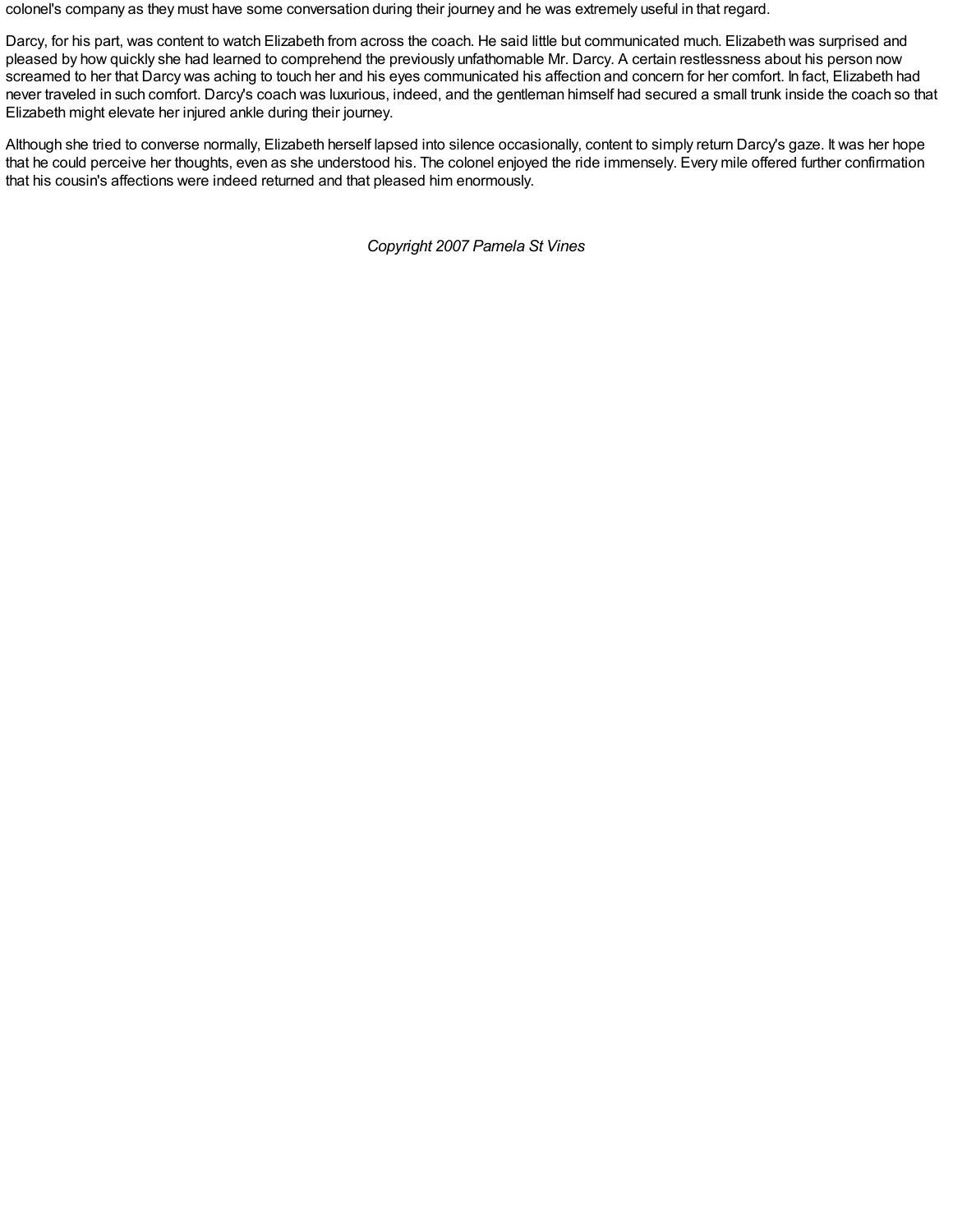# **Aaran St Vines** FanficAuthors.net

- 
- 
- 
- -
	-
	-
	-
- - -
- -
	-
- 
- 
- -
	-
	-
- 
- 
- 
- 
- 
- 
- - -
		-
		-
- -
- 
- 
- - -
		- -
	-
	-
	- -
		-
		-
		-
		-
- 
- 
- 
- 
- 
- 
- -
- -
	- -
- 
- 
- 
- 
- 
- 
- 
- 
- 
- 
- 
- 
- 
- 
- 
- 
- 
- 
- 
- 
- 
- 
- 
- 
- 
- 
-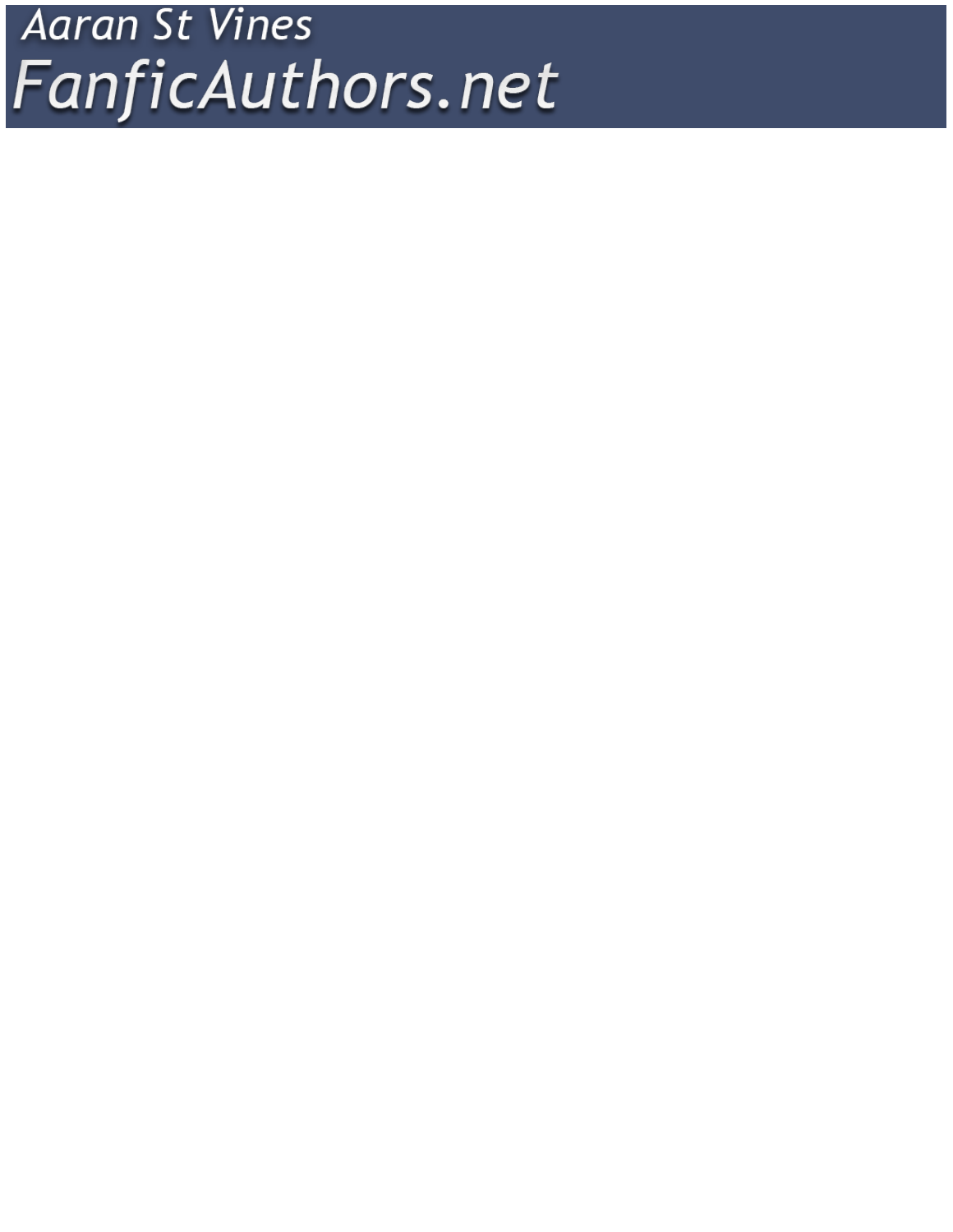## **A Fortunate Mishap byPamela St Vines Chapter Four**

From Chapter Three: The colonel enjoyed the ride immensely. Every mile offered further confirmation that his cousin's affections were indeed *returned and that pleased him enormously.*

#### *Chapter Four*

Mrs. Gardiner sank into the kitchen chair with a sigh. Elizabeth was most assuredly her favorite niece, and she had always been full of surprises, but never so much so as today. It was simply too much to take in. Elizabeth had arrived a week earlier than expected to be sure, but her traveling companions were the source of Mrs. Gardiner's bafflement. In addition to Maria Lucas whom the Gardiners had expected, Elizabeth was accompanied by Mr. Darcy whom she had introduced as her betrothed and his cousins. It had also been a most unusual introduction as the gentleman was carrying Elizabeth at the time because of her injured ankle. Mrs. Gardiner still had not recovered from the sight of her niece quite contentedly cradled in the tall man's arms.

Elizabeth, who had maintained an adamant dislike of Mr. Darcy since the earliest days of their acquaintance, now appeared to be glowing with happiness over their engagement; and as for Mr. Darcy--the gentleman was certainly not what Mrs. Gardiner had expected. He was not at all the proud aristocrat of Elizabeth's anecdotes, but instead seemed to be a quiet, thoughtful man whose admiration and affection for Elizabeth was obvious. Although the gentleman had said little, his eyes rarely left Elizabeth's face and recollecting the very particular way in which he had looked at her niece made Mrs. Gardiner smile. Clearly there was much more to their history than Elizabeth had let on. Perhaps, Mrs. Gardiner thought, Elizabeth's vehemence against the man should have raised her suspicions; however, there would be time for questions later. Right now the entire party waited in the parlor and she must return to her duties as hostess.

Shortly after Mrs. Gardiner returned to her guests, the maid arrived with the tea and sandwiches she had requested. All the travelers partook of the refreshments gratefully. However, the lion's share of the conversation fell to their hostess and Colonel Fitzwilliam as Darcy and Elizabeth seemed content to merely gaze at one another and neither of the other young ladies seemed inclined to speak beyond the obligatory greetings and responses. In truth, Maria Lucas was still cowed by the exalted company in which she found herself and Miss de Bourgh was feeling excessively fatigued from the journey. Fortunately the colonel was truly amiable, and Mrs. Gardiner could not help noticing the gentleman's smile of satisfaction whenever he glanced at the young lovers.

In addition to neglecting the rest of the company in her preoccupation with Mr. Darcy, Elizabeth committed another breach of etiquette when she extended an invitation to Miss de Bourgh on her aunt's behalf without first consulting her. Knowing that Elizabeth must surely have her reasons, Mrs. Gardiner smoothly reinforced the invitation so that no awkwardness occurred.

"Yes, Miss de Bourgh, we would be happy to have you spend the afternoon with us. You may rest from your travels here while Mr. Darcy assures that all is in readiness to receive you at his home."

Miss de Bourgh murmured her thanks as she accepted the invitation and the two gentlemen rose to take their leave.

"Thank you, my love," Darcy whispered into Elizabeth's ear after kissing her hand.

She blushed and smiled up at him happily from her seat. Darcy had insisted that Elizabeth keep her ankle elevated and not attempt to see them out, so Mrs. Gardiner walked the gentlemen to the door. They each thanked her for her hospitality and Darcy added, "Thank you for your understanding, Mrs. Gardiner. Irealize that we arrived unexpectedly."

"You are very welcome, Mr. Darcy," she answered with a smile. "It was a pleasant surprise I assure you. Do not worry about Miss de Bourgh. She seems rather fatigued from your journey, so we will encourage her to rest this afternoon."

"I thank you for that, too, Mrs. Gardiner. Although I have no doubts of my sister's enthusiasm, I appreciate the opportunity to apprise her of recent events privately. We will return later this afternoon for my cousin."

"We shall look forward to it, Mr. Darcy." Mrs. Gardiner found herself liking the gentleman more and more. Yes, he was reserved, but she perceived no false dignity in him and was pleased by his patent regard for her niece. Knowing her husband would be curious to meet the man who was to wed their Lizzy, Mrs. Gardiner extended an invitation for dinner that evening.

"As Miss Darcy is not expecting guests, perhaps you would all be good enough to dine with us this evening--you are included in the invitation, too, Colonel."

The invitation was happily accepted and Mrs. Gardiner returned to the parlor hoping she would receive the answers she desired without having to actually ask too many questions. With Mrs. Gardiner's blessing Maria soon went in search of the children, and Elizabeth's aunt was considering how to best introduce the topic of Mr. Darcy, when Anne--feeling somewhat revived by the tea--spared her the trouble.

"Surely, you are ablaze with curiosity, Mrs. Gardiner," Anne began. "We have come upon you suddenly today and with no forewarning of your niece's engagement to my cousin. Would you like to discuss the matter alone with Miss Bennet or would you perhaps enjoy a third party's view of recent events?"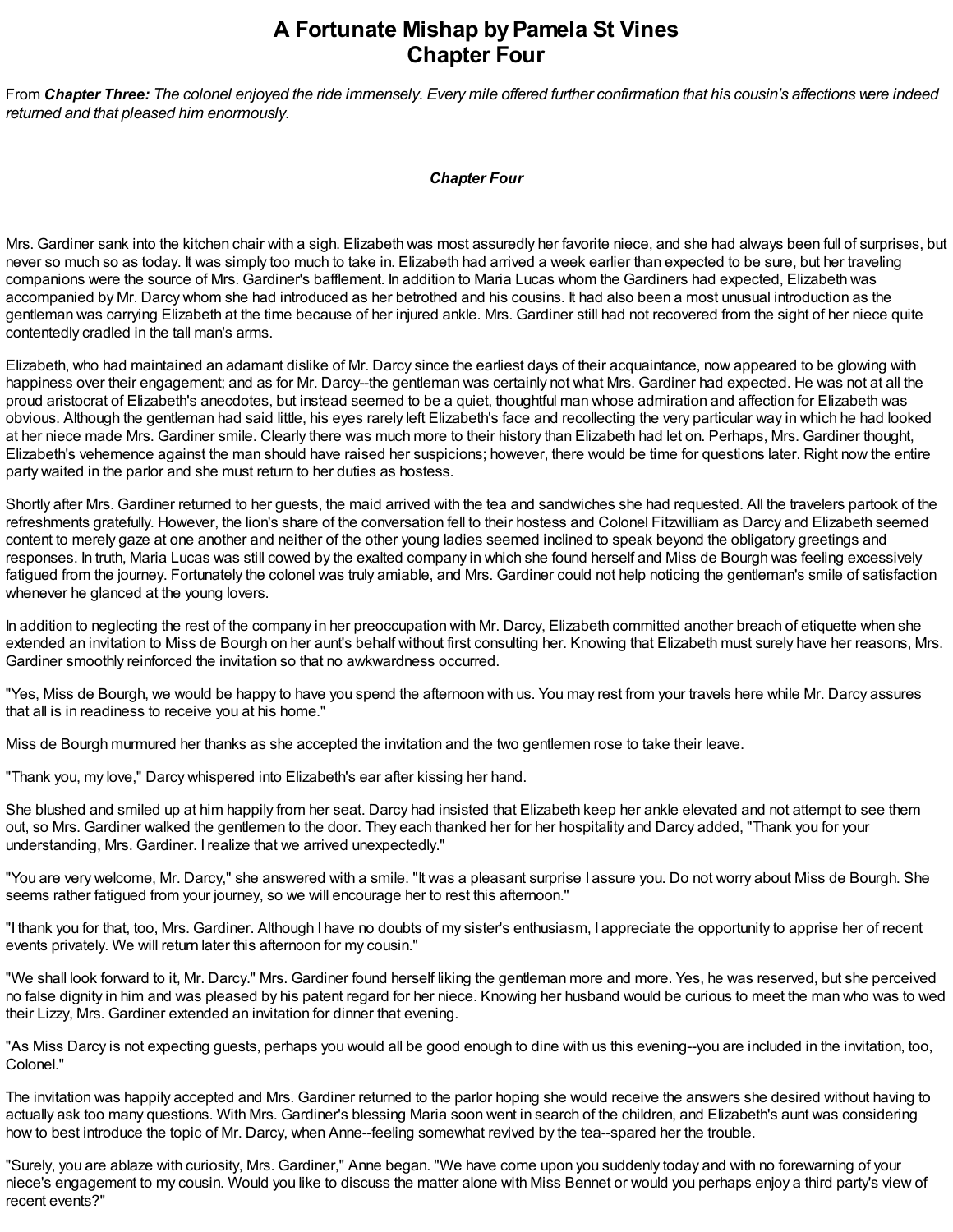Mrs. Gardiner laughed at Miss de Bourgh's sly smile and Elizabeth's blush.

"Although we have just met, Miss de Bourgh, I am looking forward to our being related by the marriage of our kinfolk," she answered, "and Imust confess that Iwould be most interested in anything you wish to relate of how this happy circumstance came to pass."

Anne de Bourgh, who had always been silent and wan in her mother's company, proved to have a lively wit and keen intelligence. She regaled her companions with tales of Darcy's silent, brooding admiration of Elizabeth and the jealousy Colonel Fitzwilliam intentionally provoked in him by paying those little attentions to Elizabeth that Darcy in his shyness could not.

"Of course, Fitzwilliam had no idea of the depth of Darcy's attachment for you, Miss Bennet," Anne hastened to add. "The colonel is truly good natured and he would never have tormented our cousin so, if he had realized Darcy had serious intentions toward you."

"I am not surprised that the colonel misread him," Elizabeth answered, "as Mr. Darcy did a very thorough job of concealing his regard from me also. He took me quite by surprise."

"Ah," her aunt said, "but it does not necessarily follow that such a surprise was unwelcome. In fact, subsequent events would seem to indicate that it was not."

In her happiness Elizabeth was tempted to confide all to her companions but then decided she could not. After all, it was not merely her private history but Darcy's as well. Her allegiance was to him now, as assuredly as if he were already her husband, and Darcy would certainly not appreciate her telling others of how she had refused him. In fact, upon further reflection Elizabeth realized that she did not want anyone to know how cruelly and wrongly she had misjudged him.

Instead she said, "Of course, we would not have published our engagement before speaking with Papa, had it not been for my mishap, but under the circumstances it seemed best to make that news public."

Elizabeth blushed as she continued, "While Iwould not have chosen to injure myself, Iwill confess that I am happy to have our plans accelerated by that event."

Anne's expression grew serious as she said, "I knew that Darcy held you in high esteem, Miss Bennet, but when I told him that Mama had gone to the parsonage last night-- Well, seeing the look on his face, I knew that he loved you very much. Having observed Darcy's alarm when he feared that Mama would injure your sensibilities, I shudder to think of his grief and distress when he feared you were injured or worse."

Elizabeth broke the resulting silence when she quietly said, "I know how fortunate I am to have secured your cousin's affections, Miss de Bourgh. Please know that Iwill do whatever is in my power to assure his happiness."

Anne smiled at her fondly as she replied, "I believe you, Miss Bennet, and I am happy for you both. You must not think that I begrudge you either my cousin or your happiness. Those silly plans were Mama's fondest wish, not mine."

Seeing Mrs. Gardiner's puzzlement, Anne explained as she crossed to the chair beside Elizabeth, "It was long my mother's wish that Darcy and I marry, Mrs. Gardiner, although neither of us was inclined to such a match. A marriage of convenience is not what Iwould wish for, and it is quite obvious that my cousin has been waiting all these years for something more, too--something he has found at last."

Anne took Elizabeth's hand as she continued, "So you see my dear Miss Bennet, by accepting Darcy you have given me a chance at happiness by setting me free from Mama's plans and schemes. Perhaps, it is just the physical manifestation of my vast relief, but I actually feel better. Usually I am fatigued all day long, but I feel curiously revived since our arrival here."

The two young women chatted amiably as Mrs. Gardiner slipped away to give instructions regarding dinner. Elizabeth was delighted to discover that Anne was also an avid reader, and they discussed literature for some time. At one point Anne confessed that it was her fondest wish to be a writer, and after some wheedling on Elizabeth's part, Anne allowed she might read some of her work. Anne rose to retrieve her journal from her reticule, but she immdiately blanched and sank back into her chair complaining of a sudden ache. Concerned by her sinking spell, Elizabeth rang for assistance.

Mrs. Gardiner herself answered the summons. She quickly dispatched a servant for the doctor and then proceeded to assist Anne up the stairs with Elizabeth hobbling behind. By the time they had Anne changed into one of Mrs. Gardiner's nightgowns and tucked into bed, she was sweating profusely and shivering uncontrollably.

"My medicine," Anne managed to whisper.

Mrs. Gardiner looked to Elizabeth who explained, "I do not know what it is, Aunt, but there is some sort of tonic that Lady Catherine insisted Anne take regularly. I believe it was left behind in Mr. Darcy's carriage. Should we send a servant to his house?"

Mrs. Gardiner's suspicions were aroused, but she did not voice them. "Let us wait for Dr. Howard, Lizzy. He is an excellent man and a skilled physician. I think it best we give Miss de Bourgh nothing but water until he has examined her."

After he had examined the patient, the good doctor confirmed Mrs. Gardiner's fears. She and the doctor had adjourned to the parlor leaving Anne to Elizabeth's care.

"Iwould like to examine this 'tonic' myself," Dr. Howard began, "but based on her symptoms I think it quite likely that Miss de Bourgh is suffering from laudanum withdrawal. Prolonged laudanum use would also account for her pallor and lack of vigor."

"Shall I send a servant to her cousin's to fetch the bottle for you, Doctor?"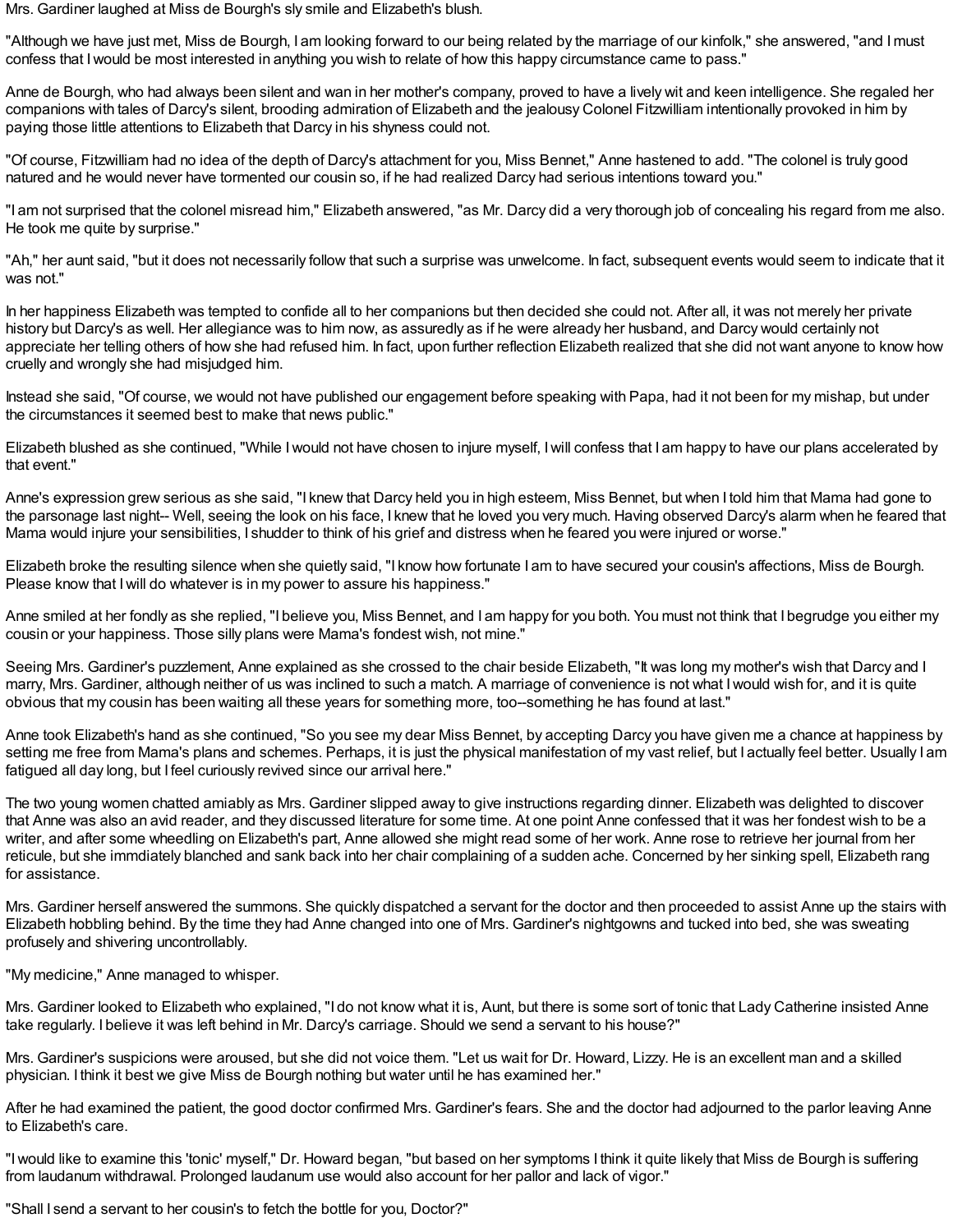"Since you say Miss de Bourgh has just left home and placed herself under her cousin's protection, I believe I should call upon Mr. Darcy myself and apprise him of his cousin's condition." The doctor's expression grew very grave as he continued, "The laudanum treatment may have been begun with the best of intentions, but it is also possible that it was administered to Miss de Bourgh for more sinister purposes. As her protector, Mr. Darcy should be informed. Iwill either return or send directions after I have examined the tonic. In the meantime, a tea of catnip and feverfew will ease her aches without causing any harm. Give her that and as much water as you can get her to drink."

Mrs. Gardiner nodded and hastened upstairs to get the directions to Mr. Darcy's house from her niece. The doctor soon returned accompanied by both Darcy and his sister Georgiana. Mrs. Gardiner greeted them as Elizabeth was still above stairs with the patient. Darcy hastily introduced his sister to Mrs. Gardiner and then the conversation immediately turned to Anne.

"It is as we suspected, Mrs. Gardiner," Dr. Howard began. "Miss de Bourgh has been taking laudanum for some time. I am afraid she has a rough time ahead of her if we are to restore her health."

"I understand, Doctor," Mrs. Gardiner said. She then turned her attention to Darcy, "Lizzy and I have already discussed it, Mr. Darcy, and we strongly feel that it would be best for your cousin to remain here for the time being. We are both experienced with the sick room and your cousin will require constant attendance."

"Thank you, Mrs. Gardiner," Darcy began, "but Anne is my responsibility--"

"Please forgive me, sir," the doctor interrupted him, "but Imust agree with Mrs. Gardiner. Miss Darcy is young to be charged with such duties and your cousin will fare better with the loving care she will receive here than she would with the best of hired nurses. This is more than a physical affliction. Your cousin will be quite emotional and will require understanding as well as physical assistance. I have known the Gardiners and by extension Miss Elizabeth for many years. Your cousin could not have better care."

Seeing that Miss Darcy was clearly relieved and that Darcy himself was weakening, Mrs. Gardiner pressed, "Please, Mr. Darcy, our minds are quite made up on this, and I assure you that I am every bit as stubborn as my niece. Give Miss de Bourgh completely over to our care for several days and then perhaps you might assist us, Miss Darcy, by sitting with your cousin in the afternoons."

"Thank you, Mrs. Gardiner," the shyGeorgiana managed, "Iwould like to help if you will instruct me in what needs to be done."

Realizing that the women were united against him, Darcy acquiesced, "Very well, I gratefully accept your offer, Mrs. Gardiner, but only with the caveat that Imight send one of our maids to help with the increased workload. She can either move in for the duration or Iwill have her come daily whichever you prefer."

Mrs. Gardiner appreciated his delicacy in not assuming she could house another servant; however, that was not a difficulty so she gratefully accepted Mr. Darcy's offer of a maidservant for the duration of Anne's stay in Gracechurch Street.

Pleased to have that resolved so well, the doctor prescribed camphorated tincture of opium explaining that it contained a much weaker concentration of opium and might be of assistance in lessening Anne's discomfort. They would substitute the weaker drug for the laudanum and then begin to slowly wean her from that as well, once Anne's condition had stabilized. Dr. Howard departed after promising to have the medicine brought round right away and that he himself would return tomorrow to check on his patient. When she had seen the doctor out, Mrs. Gardiner returned to Mr. and Miss Darcy who were waiting in the parlor.

"I do wish we had met under less upsetting circumstances, Miss Darcy," she began. "I am afraid tonight's dinner will be a little less elegant than I had intended. I hope you will not mind sharing a simple family meal with us in lieu of a more formal dinner."

"Not at all," Georgiana murmured with a smile. In truth she was somewhat relieved that her cousin's indisposition had precluded a more formal meeting. Georgiana was always nervous with strangers, but the unusual circumstances and Mrs. Gardiner's concern for Anne had caused Georgiana to feel easy with her right away. Georgiana began to hope that she would be as comfortable with her brother's future wife.

"Might I see Anne?" Darcy asked.

"Certainly, if you wish; however, I think it would be too upsetting for you, my dear Miss Darcy," Aunt Gardiner replied. "You might wait for us here, or perhaps you would care to meet my children. Imust warn you though. They are not a shy lot and will probably talk your ears off."

Georgiana gave a delighted laugh and said, "In that case, Iwould love to meet the children, Mrs. Gardiner.

Georgiana was introduced to the young Gardiners and Maria Lucas. Sensing that Maria's diffidence was equal to her own, Georgiana was soon happily settled amongst them in the back garden, and Mrs. Gardiner accompanied Mr. Darcy upstairs. His heart caught in his throat when she opened the door to the room where his cousin lay. Darcy's first thought, however, was not for his ailing cousin, but for the young woman at her side. Elizabeth was adjusting a cool compress on Anne's fevered brow and the tender concern on her face was irresistible. For a brief instant Darcy irrationally wished he were the patient so that he might feel her cool fingers on his face, but then he exerted himself to control such wild imaginings.

Anne had fallen into a fitful sleep at last and they did not disturb her. Mrs. Gardiner quietly expressed her intent to stay with Miss de Bourgh and encouraged Mr. Darcy to assist Elizabeth downstairs so that she might meet his sister. Mrs. Gardiner could barely suppress her smile when Mr. Darcy immediately swept Elizabeth up in his arms and headed for the door without the least bit of hesitation or embarrassment. Elizabeth's cheeks flushed, but she was clearly not displeased. Surely this was to be a marriage of affection on both sides.

"Elizabeth," Darcy growled as he carried her down the front stairs, "might I ask how you managed to get upstairs in the first place?"

"Very slowly," she replied with a grin, clearly pleased by his jealousy.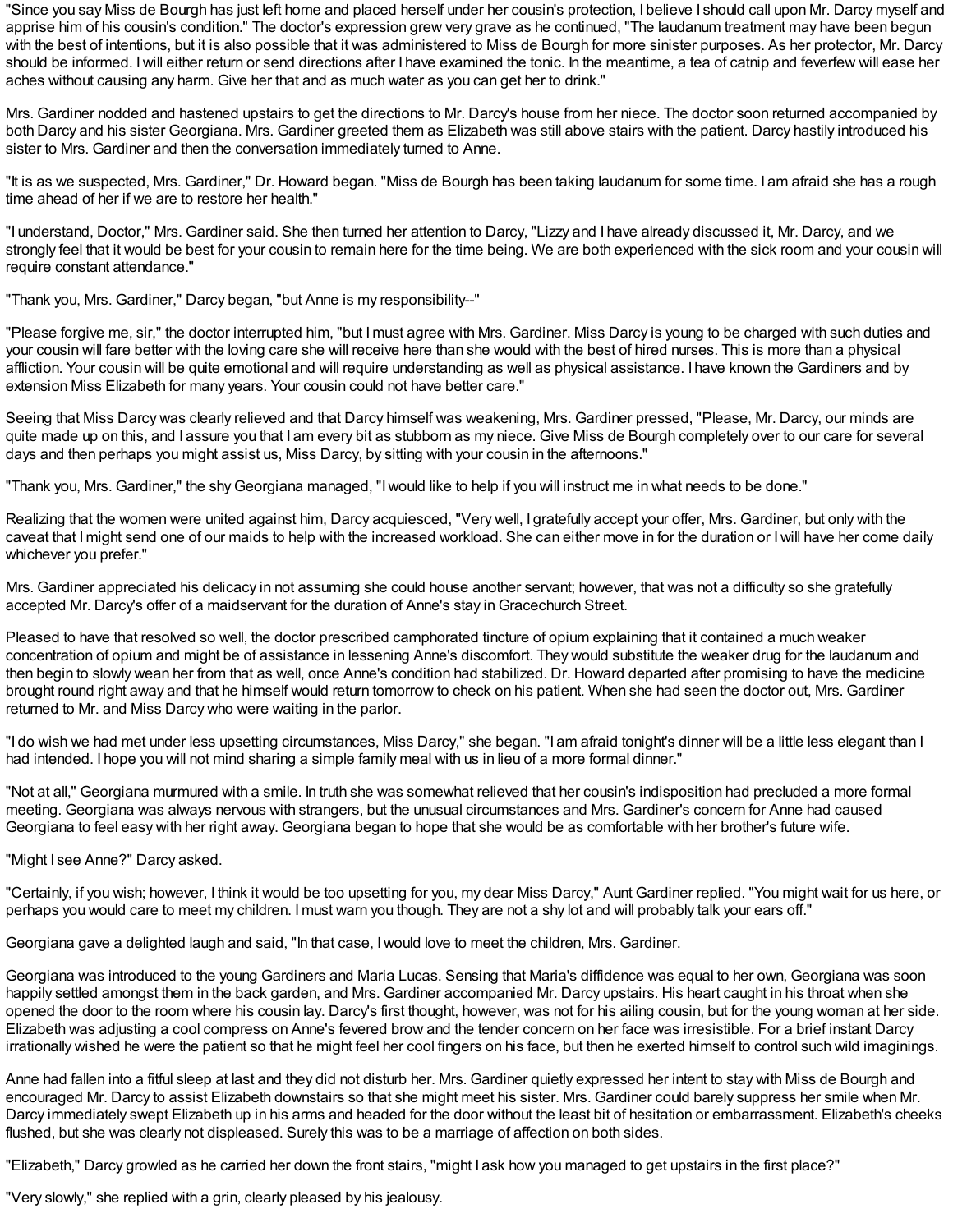"I am sorry if it pained you, my love," Darcy answered with a smile, "but Imust confess I did not like the thought that someone else might have carried you thusly."

Elizabeth said nothing, but she tightened her arms about his neck and buried her face in Darcy's shoulder. The picture they presented was something of a shock to Mr. Gardiner who entered the front door just in time to see his favorite niece in the arms of a stranger--a stranger who was carrying Elizabeth down the stairs as if it were an ordinary occurrence. Of course, the man's smile of satisfaction and the way Elizabeth's head was nestled into his shoulder were equally notable so Mr. Gardiner cleared his throat and awaited the explanation that was his due.

"Ah, Mr. Gardiner, I presume," Darcy began just as Elizabeth cried, "Hello, Uncle. This is Mr. Darcy."

These greetings did not set Mr. Gardiner's mind at rest as Mr. Darcy continued to hold Elizabeth and she made no attempt to remove herself from his arms.

"Lizzy, it is obvious that there is much I need to know," Uncle Gardiner began with a pointed look at Mr. Darcy.

"Oh, I am sorry, Uncle. Mr. Darcy is merely helping me downstairs because I injured my ankle," Elizabeth naively explained. "We were on our way to the back garden to see the children, but perhaps you would wish a private interview first."

Her uncle's curiosity and rising impatience were unmistakable. Knowing how improper this would appear to Elizabeth's kinsman Darcy hastened to explain.

"I am afraid we have made a mishmash of things, sir. Please accept my apologies for any perceived slight," Darcy said as he moved to return Elizabeth to the parlor sofa. "Miss Elizabeth's ankle is very swollen from a fall she took two days ago and your wife asked me to assist her downstairs. Carrying her seemed the simplest way to spare her ankle and as we are engaged I felt that such a liberty was permissible. I assure you that I intended no disrespect to either you or your niece."

"Engaged?" Mr. Gardiner echoed uncertainly. "Well, it does seem that I am quite behind on the news."

Elizabeth began by apprising her uncle of the furthering of her acquaintance with Mr. Darcy in Kent and their engagement. Then Darcy took up the tale and described Elizabeth's unfortunate accident, which had led them to make their engagement public without waiting for her father's consent.

"--We have left if for Mr. Bennet to decide if we should be married here in London or in Hertfordshire," Darcy concluded. "In fact, we hope to hear from him soon so that we might finalize our plans."

Satisfied by their account, Mr. Gardiner smiled and said, "As this regards 'his Lizzy,' I am certain you will hear from my brother Bennet soon, Mr. Darcy."

"I am afraid that there is one recent complication, sir," Darcy added and he went on to explain his cousin's presence in one of the upstairs bedrooms.

Mr. Gardiner was a kindly man and he offered his condolences for the young lady's sufferings and his assurances that she was welcome to remain in his home until such a time as everyone agreed Miss de Bourgh was quite recovered. Hoping that he might glean more information from his wife, Mr. Gardiner dismissed the pair to continue on to the garden while he went upstairs to see Mrs. Gardiner.

Georgiana's trepidation over her brother's engagement began to fade when she first laid eyes on Elizabeth Bennet. Although she would never have presumed to think ill of her brother's choice of wife, Georgiana had secretly feared that the lady would not be pleased with her. She had always felt so uncomfortable around the women who were constantly pursuing her brother and vying for his attention. Seeing Elizabeth laughing up at Darcy as he carried her like a child set Georgiana at ease and the sight of her brother's happiness as he gazed down at her warmed Georgiana's heart. She had never seen Fitzwilliam so happy or known him to display his feelings so openly. The children were at first shy of the strange man with Cousin Lizzy, but their shyness faded after several minutes of observing the tall man sitting happily by their cousin's side, holding her hand. They were soon swarming over Cousin Lizzy for she was a favorite and upon learning that Mr. Darcy was to marry Lizzy, the children quickly adopted him as a favorite, too. Little Betsy who was the youngest of the Gardiners' four children declared him to be very handsome and proceeded to climb up on Darcy's knee, from which position she began to ply him with questions as only a curious three year old can. Darcy had not held a child thusly since Georgiana was small, but he quickly warmed to Elizabeth's young cousins.

When Colonel Fitzwilliam arrived for dinner, he did not ring the bell, as a proper guest should, but rather followed the happy clatter around to the back of the house. There he beheld an amazing sight for the painfully shyGeorgiana was animatedly chattering away with Miss Lucas and Darcy had two of the Gardiner children on his lap while the other two hung over his shoulders. He was evidently entertaining them with some sort of tale as Elizabeth looked on fondly. Seeing his cousin at the gate Darcy laughed and invited him in.

"Excuse me for not rising to greet you properly, Cousin, but I seem to be rather weighed down at the moment," Darcy said by way of apology.

Colonel Fitzwilliam was delighted to join the fray. Elizabeth introduced her cousins who quickly remembered their manners and greeted him quite properly. Upon learning that he was a military man, the boys promptly turned their attention to the colonel, eager for tales of peril and glory. When Mr. Gardiner came outside a short while later to summon the children, he paused to observe the happy scene before making his presence known. Seeing the reputedly proud Mr. Darcy so at ease with his children reassured Elizabeth's uncle that all would be well. He was also pleased by the easy, unaffected manners of Darcy's kinsman.

When Mr. Gardiner had led the children away to have their supper in the nursery, Darcy quietly informed Fitzwilliam of the particulars of Anne's indisposition. After all these years of hearing their aunt boast of her solicitude for Anne's welfare, the colonel was furious to realize that Lady Catherine--whatever her intentions may have been--was the cause of Anne's ill health. His expression was positively stony as he politely excused himself to take a turn about the garden as a means of collecting himself. Puzzled by the strength of the normally placid man's reaction, Elizabeth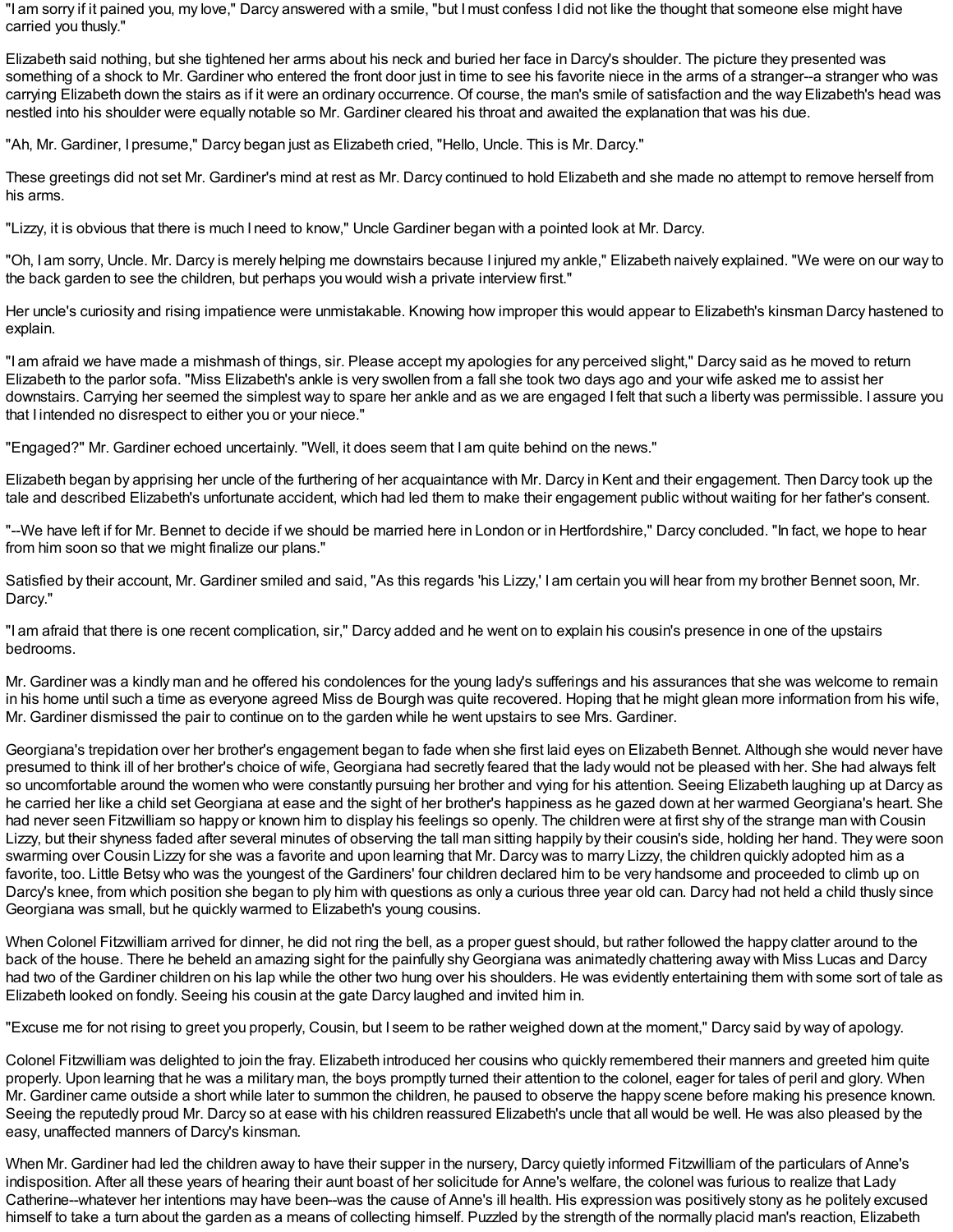raised a brow in an unspoken question.

"Fitzwilliam has always been the stalwart champion of anyone he perceived as weak or defenseless," Darcy murmured. "However, this is an unusually strong emotional reaction for him. I am unsure if it is occasioned by a particular regard for Anne or by his particular dislike of our aunt."

Darcy caught his sister's eye and with a slight nod of his head directed her attention to their cousin. Georgiana and Maria had been too absorbed in their own conversation to hear what was discussed regarding Anne, but Georgiana easily perceived her cousin's anger in the manner of his marching about the garden and quickly led Maria into the house. When the colonel was calmer, he rejoined Darcy and Elizabeth.

"It explains so much," he mused. "Remember, Darcy, how we would occasionally see sparks of life and personality in Anne, but then it would suddenly vanish as it had never been."

"Yes, the timing was fortunate," Darcy replied. "Had Anne not neglected to take her 'tonic' in all the upheaval last night, the doctor said she might have been incapable of exerting herself to leave Rosings and we would not have known that she required assistance."

"Yes," Fitzwilliam agreed, "she was quiet this morning, but did not seem lethargic. And as I recall she started to take her 'tonic' in the coach, but then did not. I suppose it was missing several doses in a row that brought her to her present state."

Both men lapsed into silence and Elizabeth knew that each was blaming himself for not realizing the nature of their cousin's plight sooner.

"You must not blame yourselves as that will not be of the slightest help to Miss de Bourgh," she encouraged them, taking Darcy's hand as she spoke. "We must apply ourselves to that which will assist and encourage her. Dr. Howard was insistent that your cousin will recover with time and care, so that is where we must concentrate our efforts."

The gentlemen smiled at her. Darcy completely forgot his abandoned misgivings over Elizabeth's suitability to be his wife, as he wondered what he had done to deserve her, and although the colonel had never been particularly eager to marry, he found himself envious of his cousin's happiness, for Darcy would surely be very happy with such a wife.

As the medicine sent by Dr. Howard had alleviated Anne's symptoms enough to allow her to fall into a more restful sleep, Mrs. Gardiner joined them for dinner leaving their maid Hannah to watch over the patient. Hannah had been with the Gardiners all their married life and had helped with nursing the little Gardiners through various and sundry illnesses. Mrs. Gardiner trusted her implicitly and assured the Darcys that they could, too.

The Gardiners were gracious hosts and everyone enjoyed the meal and the conversation. In fact, Georgiana could not recall when she had enjoyed a first meeting so much and found herself looking forward to repeated visits to the Gardiners' home. Darcy was simply content to be with Elizabeth, and Fitzwilliam thought the only possible improvement to the evening would have been the addition to their company of another single young lady of marriageable age, for Maria Lucas was too young and too skittish to be of any interest.

Aunt Gardiner reluctantly acceded to Elizabeth's insistence that she would stay the first night with Anne. Poor Anne tossed and turned in restless agitation when she slept and seemed incoherent when she was awake. She was not due for another dose of the tincture until morning, but Elizabeth had the herbal remedy Dr. Howard had prescribed at hand. She urged Anne to drink some each time she awoke, as it did seem to ease her pains and help with the fever. When Anne would fall back into her uneasy slumber, Elizabeth would stroke her hair or hold her hand in hopes that Anne would know she was not alone. Anne roused enough to note her unfamiliar surroundings once in the small hours of the morning.

"Where am I?" she asked in panic.

Elizabeth soothed her as she would a frightened child and whispered words of reassurance as she tenderly bathed Anne's face. For all of Lady Catherine's highly touted solicitude of her daughter's welfare, Anne had never been the recipient of such comfort. She clung to Elizabeth, as she sipped the herbal tea Elizabeth urged on her. Encouraged by Anne's response, Elizabeth climbed onto the bed. Sitting back against the headboard, she took Anne in her arms, cradling her as if she were one of Elizabeth's little cousins. She held her thusly, singing soft lullabies until they were both asleep. That was how Aunt Gardiner found them when she came to relieve Elizabeth just before dawn. Anne murmured her discontent, when Elizabeth shifted her onto the nearby pillow.

"All is well," Elizabeth quietly consoled her, "but you must sleep now."

Aunt Gardiner looked on with tears in her eyes as Elizabeth patted Anne's back and softly crooned her back into a sound sleep. When Elizabeth slipped from the bed entirely, Aunt Gardiner hugged her tightly.

"Now, off to bed with you, Lizzy," she whispered. "I do not expect to see you until after midday."

Elizabeth nodded and went straight to her room where she fell into bed most willingly. Whereas Elizabeth had lain awake much of her last night in Kent contemplating the surprise of finding herself in love with Mr. Darcy and betrothed to him, it now seemed as if she had loved him forever. That comforting thought allowed Elizabeth's exhausted body to slip immediately into a restful slumber.

In cannot be said that Mr. Bennet slept well that night. In fact, that gentleman hardly slept at all for he had received Mr. Darcy's express. Unable to conceive of such a material change in his stubborn daughter's opinion of the man, Mr. Bennet was haunted by thoughts of his Lizzy trapped in a loveless marriage. Mr. Darcy had written eloquently of his admiration and affection of Elizabeth, but even if he truly loved her, how long could such feelings endure unless requited and encouraged by their object? Mr. Darcy's letter had stated that his affections and wishes were returned, but Mr. Bennet assumed the gentleman was either deluded by his own desires or somewhat deceived by Elizabeth's attempt to make the best of a bad situation.

Although it was plain they must marry, Mr. Bennet had not been able to tell his wife. Of course, Mrs. Bennet would be delighted by the news no matter what the circumstances of their engagement or the prospects for their happiness together, but Elizabeth's deeply concerned father kept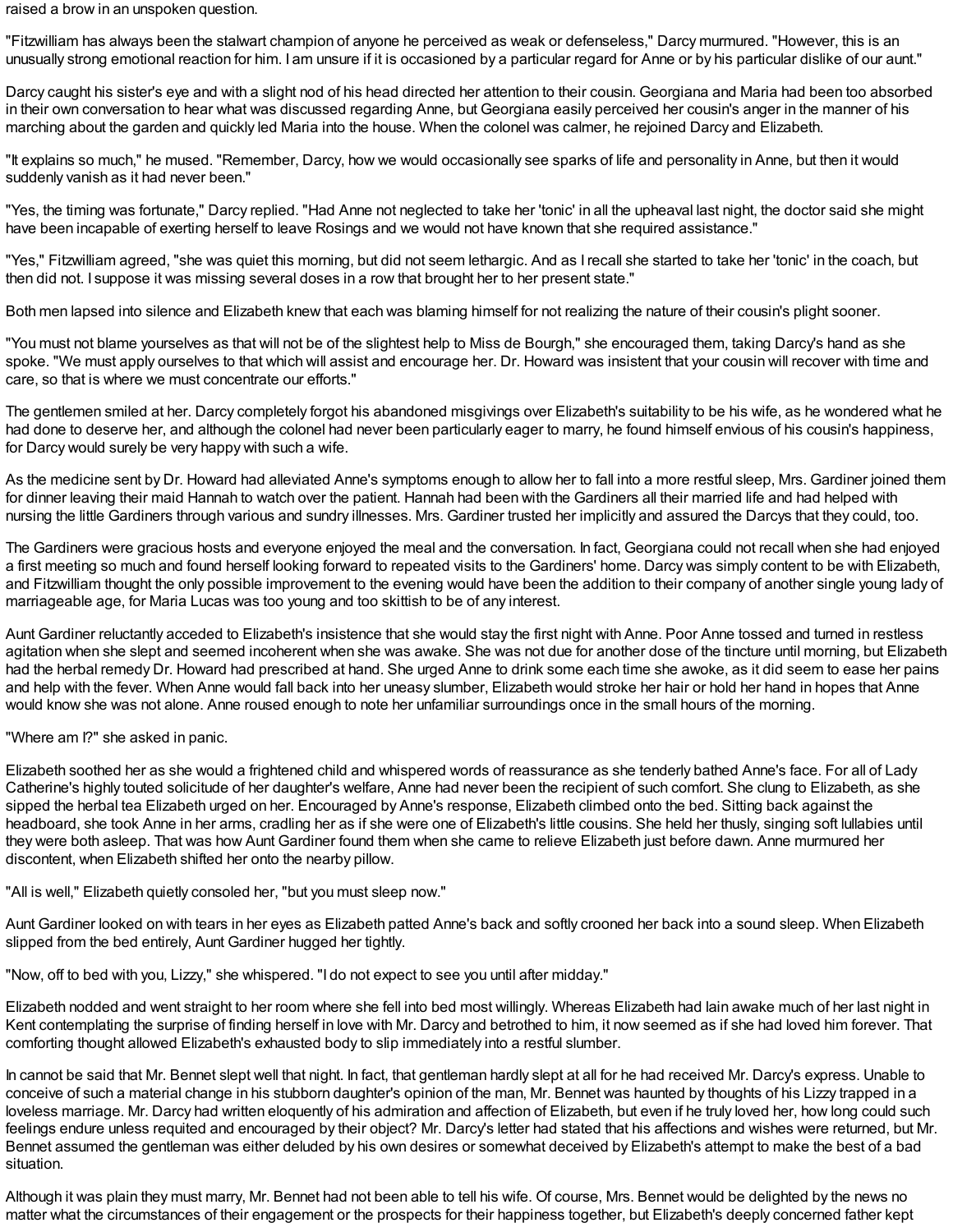thinking there must be some way around this situation--a way to preserve his daughter's happiness without sacrificing her virtue. Mr. Bennet rose from his sleepless bed before dawn and began preparations for a trip to London. Although his convictions forbade Sunday travel under normal circumstances, Mr. Bennet decided he could not wait another day. He simply must see Elizabeth before the news of her engagement was spread too far abroad.

After spending a good portion of the night awake with Anne, Elizabeth slept Sunday morning away. She was dressing when one of the maids came to say that Mr. Darcy was downstairs. Elizabeth instructed her to tell the gentleman that she would join him shortly and began to move as quickly as her injury would allow. After hastily finishing her toilet, Elizabeth hobbled down the hall, and her heart leapt when she saw Darcy standing at the bottom of the stairs impatiently waiting for her. He bounded up the stairs to assist her, and at the sight of her upturned face, it was all he could do to refrain from kissing her right then and there.

"Soon," Darcy whispered as he caressed her cheek before lifting Elizabeth to carry her down the stairs.

"I believe I could grow used to such attentions, sir," Elizabeth teased him. "I have always found immense satisfaction in a long walk, but you have made the inability to walk inordinately appealing, Mr. Darcy."

"Iwill happily carry you anywhere you want to go, my love," Darcy whispered as he carried her toward the sofa. "I hope that we will hear from your father very soon as I am anxiously awaiting our wedding day."

"I share your impatience, dearest," Elizabeth whispered and Darcy found himself forced to look away in an attempt to contain his emotion. Unable to meet her gaze, he knelt beside her and allowed his head to rest in her lap. Elizabeth gently ran her fingers through his hair as she soothed him.

"It will not be long, love. I am sure that Papa will answer your letter right away and all will be well."

"Actually," Mr. Bennet said startling them both, "your Papa is here."

*Copyright 2007 Pamela St Vines*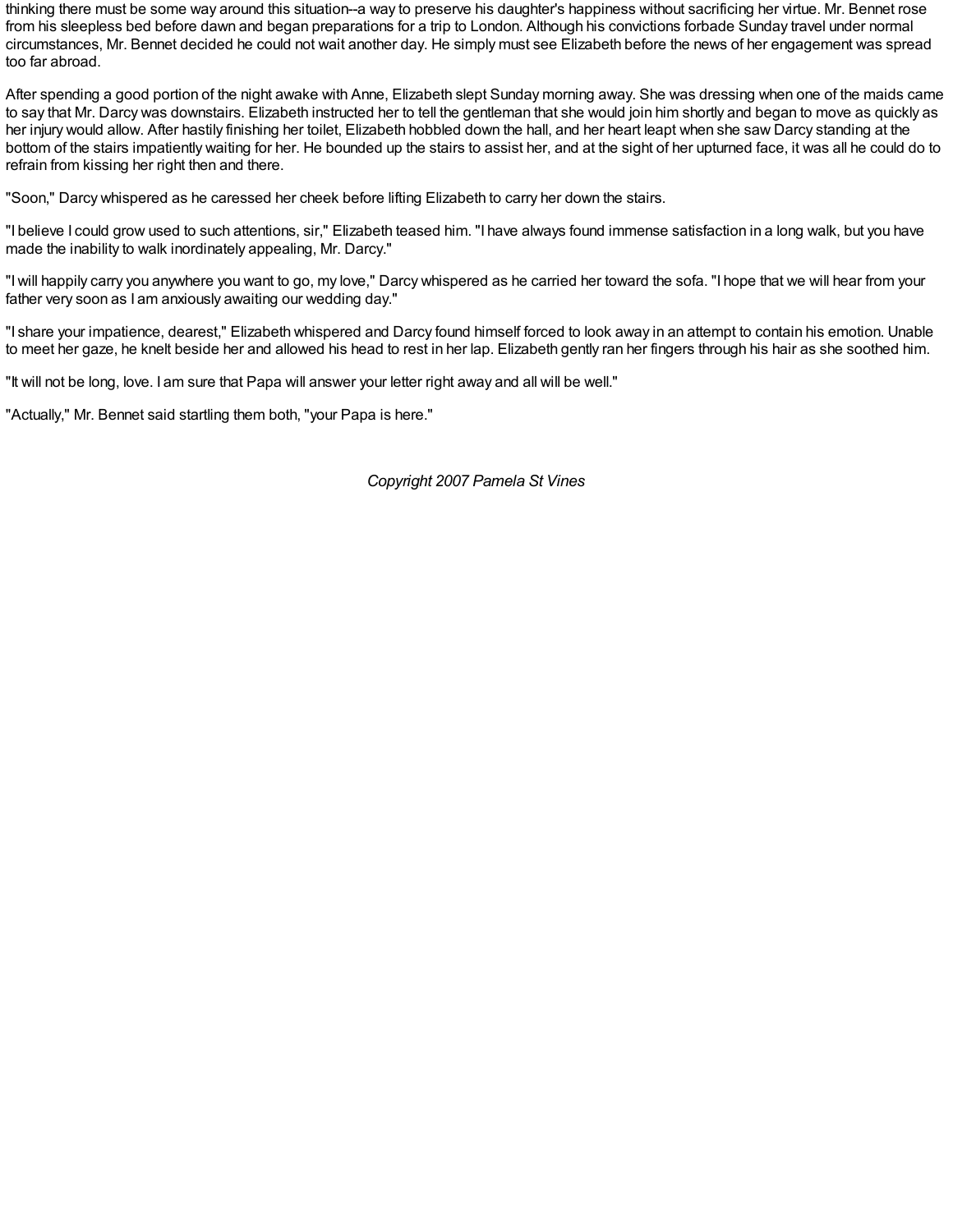# **Aaran St Vines** FanficAuthors.net

- 
- 
- 
- -
	-
	-
	-
- - -
- -
	-
- 
- 
- -
	-
	-
- 
- 
- 
- 
- 
- 
- - -
		-
		-
- -
- 
- 
- - -
		- -
	-
	-
	- -
		-
		-
		-
		-
- 
- 
- 
- 
- 
- 
- -
- -
	- -
- 
- 
- 
- 
- 
- 
- 
- 
- 
- 
- 
- 
- 
- 
- 
- 
- 
- 
- 
- 
- 
- 
- 
- 
- 
- 
-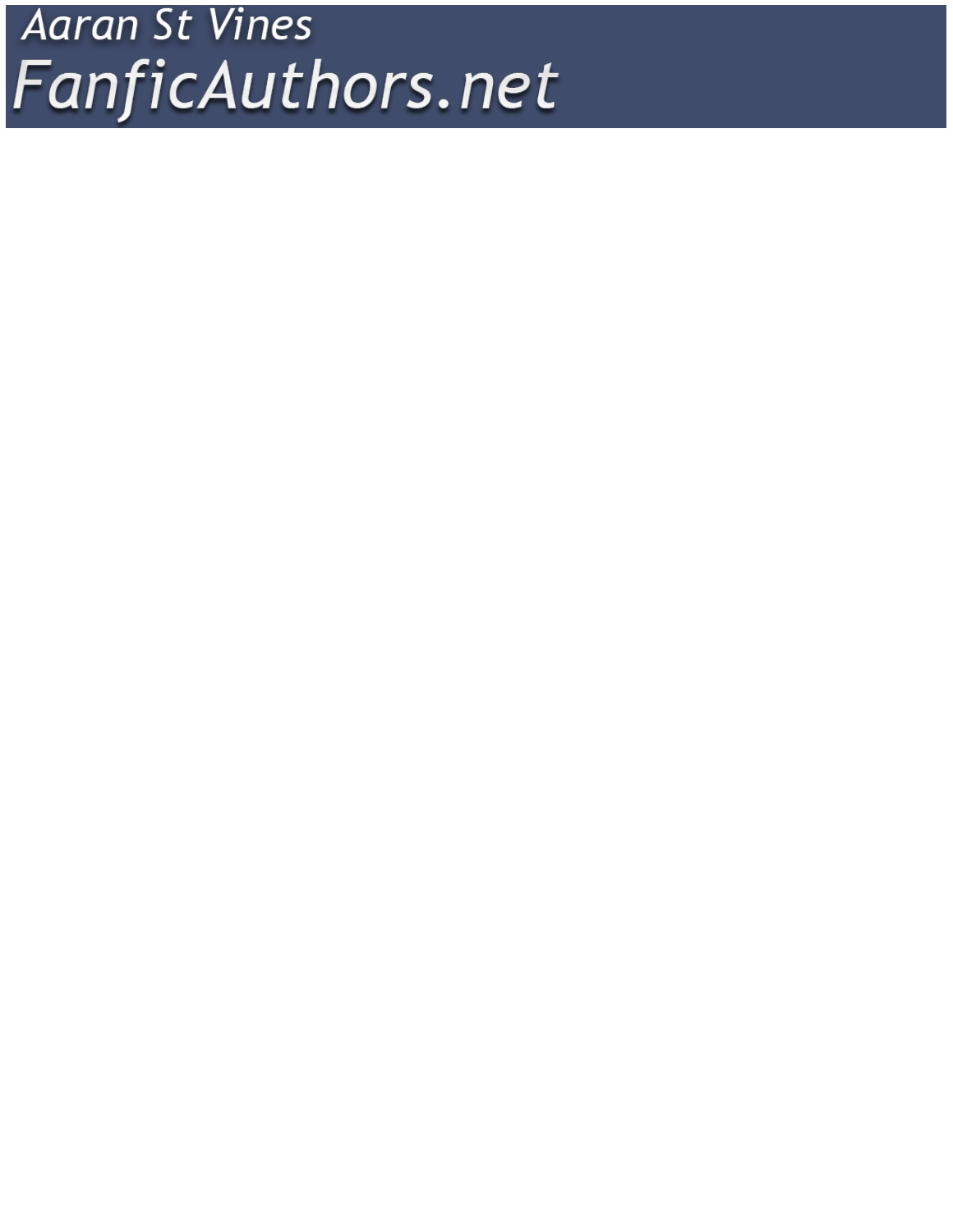## **A Fortunate Mishap byPamela St Vines Chapter Five**

From *Chapter Four:*

"It will not be long, love. I am sure that Papa will answer your letter right away and all will be well."

*"Actually, your Papa is here."*

#### *Chapter Five*

"Papa, you came," Elizabeth exclaimed in surprise even as a mortified Darcy quickly rose and began his apologies, "Mr. Bennet, I do apo--"

Recovering from her own astonishment, Elizabeth realized the cause of Darcy's embarrassment. She grasped his hand and gave it an encouraging squeeze even as she interrupted him. Knowing that her father generally followed the easiest course of action, Elizabeth was anxious to cajole him out of any ill humor before he injured Darcy.

"Really, Papa," Elizabeth scolded him with a smile, "it is more characteristic of Mama to prowl about in hopes of ferreting out my secrets. I begin to fear that Iwas wrong to think that one decoy diary was sufficient."

Elizabeth understood her father well. Remembrance of the diary escapade brought a reluctant smile to Mr. Bennet's lips, and he began to recover from the shock engendered by his walking in upon such a tender scene.

Seeing Darcy's puzzlement, Elizabeth said, "I suspected Mama of reading my diary several years ago, so I began making false entries--most of them were quite sensational--things I had read in one of Mrs. Radcliffe's novels. As Mama has never cared for reading in general, she did not recognize the episodes and believed them to be real. She finally went to Papa carrying tales that a sensible person would never have believed."

"Yes," Mr. Bennet took up the tale. Even though he knew his daughter was maneuvering him, he could not help but admire the skill with which she did so. He was also sincerely amused at the recollection. "Your mother was thoroughly convinced that the Longbourn attics were haunted and that Jane was being secretly courted by a dark and mysterious count from the continent. I think she would have been willing to put up with the ghosts, had the count only been real as well."

Darcy stifled a laugh at the thought of Mrs. Bennet stirred up over such nonsense.

Seeing the younger man's smirk Mr. Bennet added dryly, "Yes, Mr. Darcy, I must confess that I have a very silly wife. You on the other hand will have a very clever one."

Turning his attention to Elizabeth, he continued, "Well, Lizzy, I have not read your diary, but it seems now that perhaps I should have. Irushed to London despite my scruples against Sunday travel, hoping to save you from a terrible fate, but now it would seem that I have been totally misinformed. Surely you did not expect me to dispose of my favorite daughter by mail."

Mr. Bennet bent to kiss her brow and said, "No, you certainly cannot be married without your Papa in attendance especially to--"

Pausing, he turned his attention to Darcy and continued with a modicum of tact, "--well, I do not know exactly what type of man you are, sir, but I am confident that we do not know one another. I suggest we begin to remedy that, Mr. Darcy, with a private interview after I have spoken with Lizzy."

Having regained his composure, Darcy gave Elizabeth's father a proper bow and said, "I do apologize for any--"

"No further apologies are required at this time, sir," Mr. Bennet interrupted him. "Irealize that you will soon be my daughter's husband and in truth, I find it very difficult to be angry with a man who is willing to kneel before my daughter. I do, however, expect you to exercise better discretion for the duration of your engagement, sir--however few days that may be."

"Yes," Darcy acknowledged with embarrassment, "of course, sir. Be assured that Iwill take care to avoid a repeat of this afternoon."

"I have no doubt of it," Mr. Bennet replied with satisfaction. He found it quite amusing to seeing Mr. Darcy--whom he had thought to be so rigidly proper--so totally discomfited. His amusement, however, was short lived and Mr. Bennet's expression quickly grew more serious as he remembered exactly why he had come to town.

"Iwill confess that your letter took me wholly by surprise, Mr. Darcy, but Iwill speak with you about that later. At the moment I am anxious for a private interview with my daughter. As Lizzy seems quite comfortable where she is, perhaps you would oblige me by leaving us for the time being."

It did not escape Mr. Bennet's notice that Darcy looked to Elizabeth to determine her wishes in the matter before acceding to his request. Only when she had smiled and nodded her assent did Darcy murmur, "As you wish, sir. I shall take a walk and call back in half an hour, if that meets with your approval."

Darcy's patent determination to please Elizabeth greatly pleased her father. He even gave the younger man a small smile as he replied, "Yes, that should be sufficient, Mr. Darcy. Thank you for your indulgence."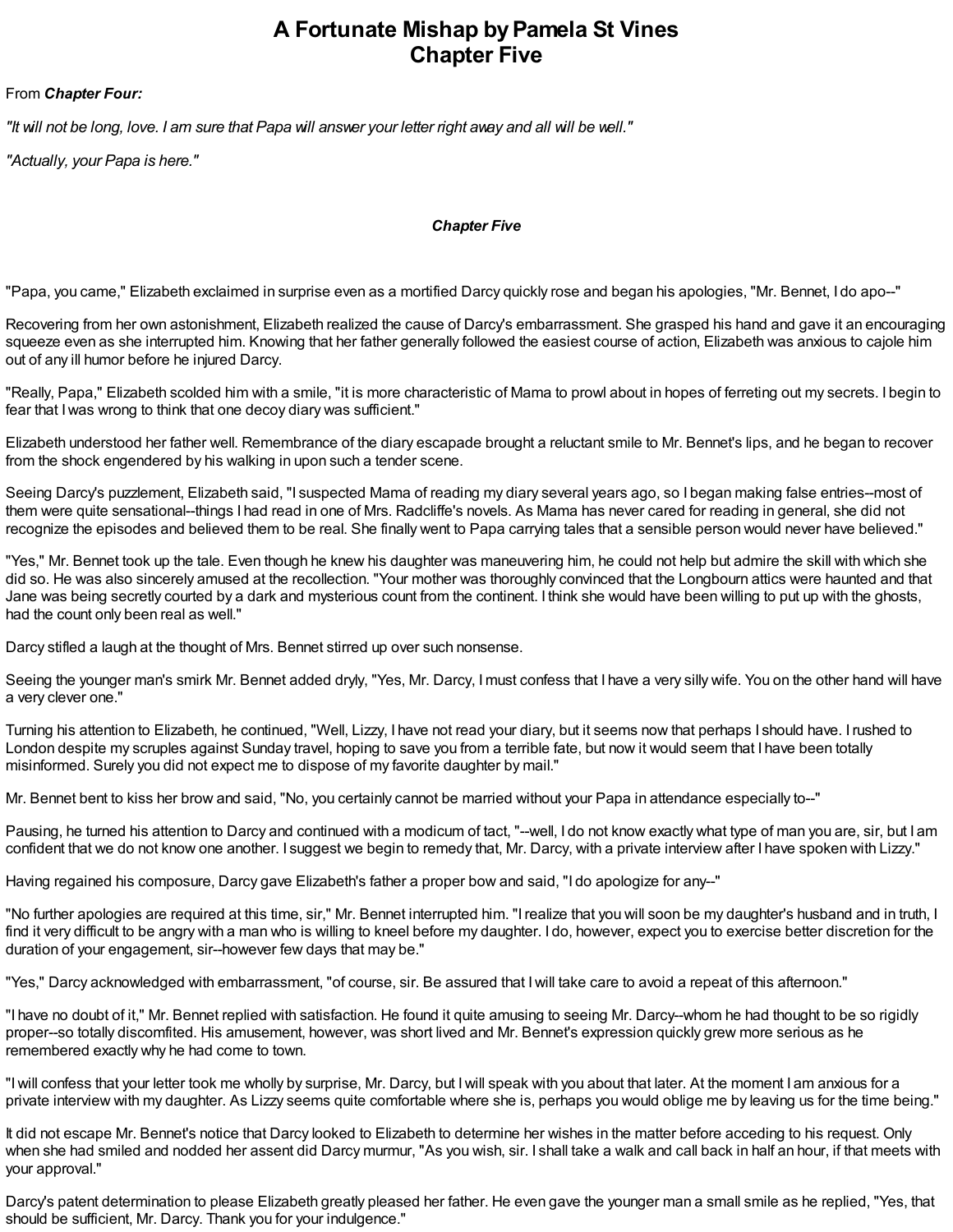After bowing to her father, Darcy took Elizabeth's hand. "One half hour," he murmured, "I cannot promise to stay away any longer, my love."

His lips gently brushed her hand, and Darcy quitted the room, softly closing the door behind him. Mr. Bennet gazed at his daughter not knowing where--or even how--to begin their discussion. For her part, Elizabeth returned his gaze evenly with no embarrassment or self-consciousness. Her calm, collected submission to his appraisal banished any remaining doubts her father may have entertained. It assured him that Elizabeth did not consider marriage to Mr. Darcy to be an imposition in the least--it was what she wanted. Although he was relieved to know that he need not fear for Elizabeth's happiness, her father now comprehended that he had raced to London eager for answers, but had come armed with the wrong questions.

Mr. Darcy had written that their affection was mutual, but it had never occurred to Mr. Bennet that such might actually be the case. After all, his superior knowledge of his daughter's character and opinions insisted this could not be so. If he must bear the irritation of knowing he had been wrong, Mr. Bennet decided he was at least due the indulgence of have his curiosity satisfied. After all, it was very difficult to reconcile the tender scene he had witnessed upon his arrival with what he knew of the young couple's history.

"Elizabeth Bennet," he began, "I came here prepared to console you and even to see if there might be a way around this marriage. While I am delighted to learn that my fears for your future felicity were unfounded, Iwould also like some accounting for this material change in your opinion of Mr. Darcy."

Mr. Bennet began to pace as he continued, "You have constantly assured me--and everyone else of your acquaintance, Imight add--that you despise Mr. Darcy and now Iwalk in upon a scene that would indicate otherwise. As your father, Iwould like to understand. I have never considered you to be frivolous, but this total change of attitude toward Mr. Darcy would seem to indicate the type of flightiness Imight have expected from one of your younger sisters."

Although she had not been the slightest bit discomfited by her father's walking in on them, Elizabeth was extremely embarrassed by how grievously she had misjudged Darcy. Taking some small comfort in the knowledge that Papa found such human failings quite amusing, Elizabeth began her explanation.

"I trust you will find my folly most diverting, Papa, and as my father, you deserve to know the truth. I only hope you will not be too disappointed in me when you learn of how foolish Iwas--"

Elizabeth told her father nearly everything that had transpired between herself and Mr. Darcy including the unhappy history of Wickham's relationship with the Darcy family. She only omitted two particulars fearing that her father might hold them against Darcy as unconscionable liberties--that Darcy had written a letter to her after she refused him and that he had kissed her when they were alone for the night.

Mr. Bennet who had listened largely in silence asked pointedly, "Is that everything, Elizabeth?"

"Yes," she answered calmly, "I do believe that is everything you need to know, Papa."

Her father noted the subtlety of Elizabeth's reply. However, he was not foolish enough to press her. Obviously there was something she had not told him, but Mr. Bennet trusted implicitly in Elizabeth's integrity. He was confident she would have omitted nothing of true consequence. Clearly they must marry and Elizabeth was not at all dismayed by the prospect. As Mr. Bennet had already seen enough to convince him of Darcy's regard for his daughter, he decided there would be no purpose served in forcing her to confide what were probably embarrassing details.

He choose instead to address the material point, "My greatest concern has been for your contentment, Lizzy. Am I now to understand that you no longer find the thought of Mr. Darcy distasteful--that you actually like him?"

"I do not just like him, Papa," Elizabeth replied. "I love him."

Even as a great burden lifted from his shoulders, Mr. Bennet felt the sorrow of knowing Elizabeth would call Longbourn her home no more. Although he hated the thought of losing her to another, Elizabeth's father found himself surprisingly eager for Darcy's return. He must know the man who had won his daughter's heart. Mr. Bennet did not have to wait long, for Darcy returned promptly at the appointed time. Even as he greeted her father, Darcy was searching Elizabeth's face with concern, anxious to know that she was well. Her clear eyes and radiant smile reassured him of her happiness, but once his concern for Elizabeth had abated, Darcy felt no little trepidation regarding his own interview with Elizabeth's father. After the obligatory pleasantries, the two gentlemen retired to Mr. Gardiner's study for their discussion.

As the father of five, Mr. Bennet had long ago determined that the broadest enquiries often yielded the most interesting answers. "Well, sir," he began, "Iwould like to hear what you have to say for yourself."

"As Iwas walking," Darcy began, "I thought about your earlier comments, Mr. Bennet, and I feel Imust begin by apologizing for the alarm my letter must have surely caused you. Iwas under the misapprehension that you were not aware of your daughter's previous low opinion of me. Had I realized that you knew of her former--," Darcy paused as he searched for the correct term, " her former--abhorrence of me, Iwould have shared more details with you in my letter. It must have been very distressing for you to think that Miss Bennet was to marry someone she so thoroughly detested. As my sister's guardian, I do have some understanding of a father's concern for a beloved child."

Darcy's directness and his sincere apology affected Mr. Bennet greatly. He felt his own foolishness, realizing that his former dislike of the man had been based solely on Elizabeth's hastily formed ill opinion, and Mr. Darcy's use of the word 'abhorrence' had engendered his sincere sympathy.

"I see that Lizzy was telling the truth when she said that her rejection of your first proposal was very thorough," he said softly. "It must have been a bitter blow for you."

"Yes, sir," Darcy said, his jaw involuntarily twitching as he recalled his distress. "I thought I could not possibly be any more miserable until Mrs.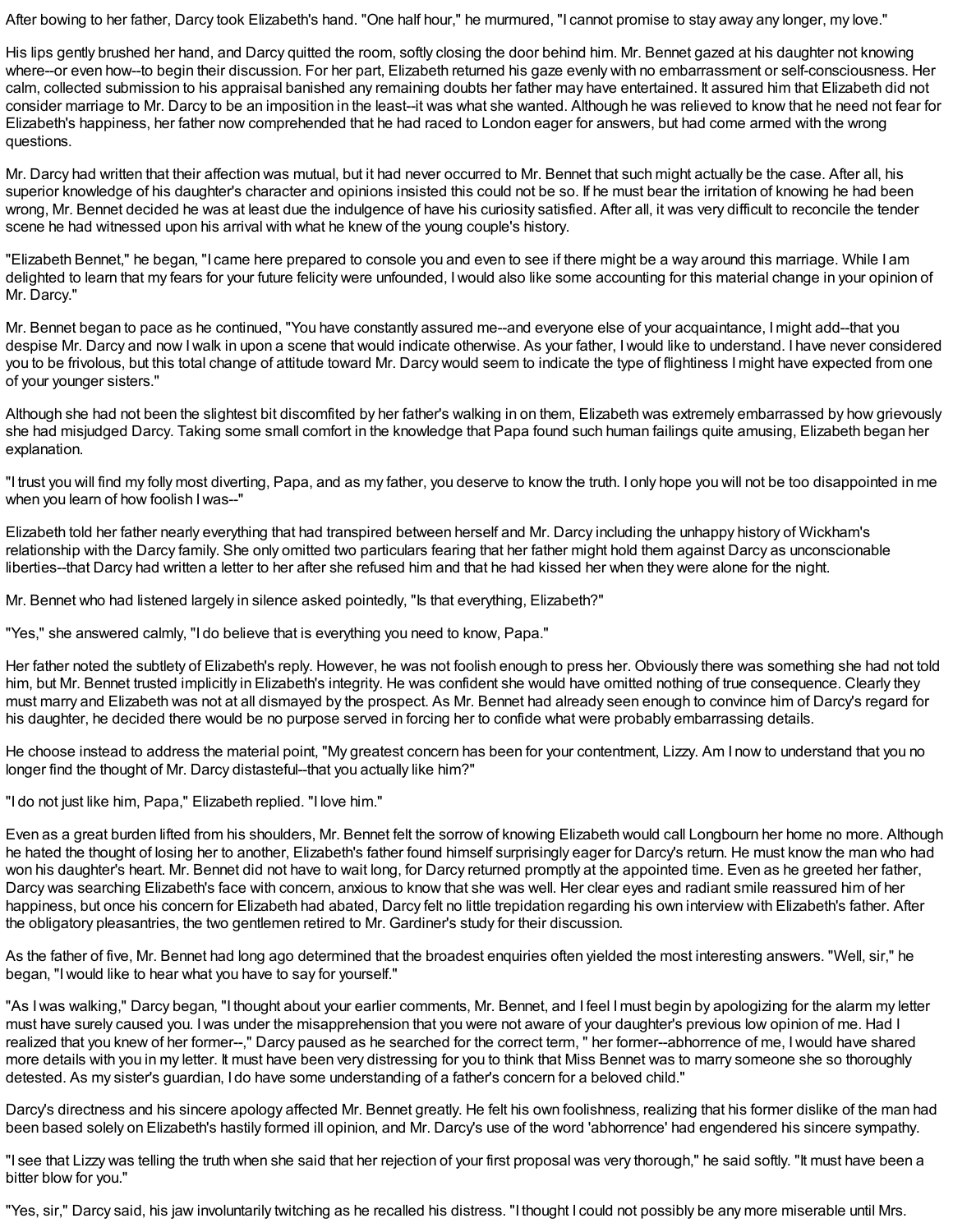Collins came to Rosings the following day to tell me that Miss Bennet was missing. As unhappy as Iwas over your daughter's rejection of my offer of marriage, it was as nothing compared to the anguish I felt when I feared for her safety."

Mr. Bennet nodded sympathetically but he was shocked to stillness by Darcy's next statement.

"I think Imust also apologize for your daughter's injury, sir. I feel that I am to blame."

"How so?" Mr. Bennet inquired. "You cannot be faulted for her twisted ankle or the subsequent fall. I am grateful to you for finding Elizabeth and caring for her, sir."

"Still, Imust bear some responsibility, Mr. Bennet," Darcy insisted. "If I had not presumed to write Miss Bennet that letter--which was very improper of me--I do not think she would have ventured so far from the parsonage--"

"I am sorry, but I do not understand you, sir," Mr. Bennet interrupted him. "What letter?"

Darcy was astonished, "Do you mean she did not tell you?"

Seeing Mr. Bennet's genuine puzzlement, Darcy explained his ill-considered decision to defend himself from Elizabeth's accusations and warn her of Wickham's true character in a letter, even as he berated himself for the impropriety of it.

"--I do apologize for confusing you, sir. I assumed your daughter would have told you everything. I cannot help but feel that if I had not erred in giving Eli--Miss Bennet that letter, her ankle would be whole and sound today," Darcy said. "I suppose my apology makes little sense for while I am sorry for being the cause of your daughter's injury, Imust confess that I am eternally grateful for the opportunity that same injury gave us to put our misunderstandings behind us."

"Clearly Elizabeth 'forgot' to mention your letter," her father said dryly, "but I do appreciate your candor with me, sir. Knowing something of my daughter's former opinions and her temperament, it helps me to understand how so much changed in such a short span. Elizabeth is an intelligent girl. Knowing that she had all day to consider your explanation and defense of your actions, I can more readily understand how the two of you were able to resolve your differences so quickly and completely.

"No doubt Lizzy was trying to shield you from my wrath by not mentioning your letter," Mr. Bennet added with a smile. "However, as what's done is done and I am assured that my daughter truly wants to marry you, Mr. Darcy, I see little point in playing the affronted father now."

Mr. Darcy's willingness to be forthcoming even to his own detriment won him favor with Mr. Bennet and the two men lingered for some time in the study. Darcy even consulted his future father regarding the decision he and Elizabeth had made to let it be misunderstood that they were engaged before her accident.

"Normally, Iwould never stoop to deceit of any kind--"

"You need not justify yourself to me in this instance, Mr. Darcy," Mr. Bennet interrupted him. "I believe you to be an honorable man and as it is my daughter's honor that is at stake, Iwholeheartedly endorse your decision as sensible. I am also impressed that you consulted Lizzy in the matter. Most young men are not quite so wise going into marriage."

Feeling far more comfortable with Elizabeth's father than he had thought possible, Darcy went on to sheepishly confess his error in not consulting his bride to be about his Cousin Anne's situation. His expression grew grave as Darcy related his cousin's current state and his concerns that this might have been done to her deliberately. Mr. Bennet was shocked. Although he often complained about his youngest daughter being too lively and too loud, he could not believe that any parent would resort to such measures to control a child.

"Please be assured, Mr. Darcy," he said, "of my concern for your cousin and best wishes for her to make a full recovery."

When their conversation turned to the wedding itself, the gentlemen agreed it was time to return to the parlor and consult with Elizabeth. She was vastly relieved by the conviviality between her father and Darcy, having felt some anxiety herself as their absence lengthened. In fact, had it not been for her injury, Elizabeth would have been sorely tempted to listen at the door so great was her curiosity.

It was now a matter of course that Elizabeth and Darcy must marry in London. The prospect of their going into Hertfordshire was rendered unthinkable by Miss de Bourgh's indisposition, but they decided to delay the ceremony until the following week in hopes that she would be well enough to attend by then.

"I already have an appointment with my solicitor tomorrow morning regarding another matter of business," Darcy said, "and Iwill make the necessary arrangements for the marriage settlements then. Would you care to withdraw to Mr. Gardiner's study again, Mr. Bennet, so that we might discuss the terms I have in mind?"

His polite inquiry caused Elizabeth considerable bewilderment. Indeed, she could not help wondering exactly her father and Darcy had discussed for so long if the financial issues were not even addressed.

"No, Mr. Darcy," Mr. Bennet replied, "that will not be necessary. Iwill be happy to read the settlements after your solicitor has finished them. I am assured of your affection for my daughter, and I know that you are more than capable of supporting a family. As I am willing to entrust Lizzy's future happiness to your keeping, it is a relatively small matter to trust that you will provide for her appropriately."

Darcy was both pleased and surprised by Mr. Bennet's answer. Very few fathers--including those whose daughters had independent fortunes- would have been so unconcerned with the details of their daughter's pin monies and household allowances. Realizing that Mr. Bennet was far more concerned with Elizabeth's long-term happiness than he was with her material advantage in marriage increased Darcy's respect for the man, and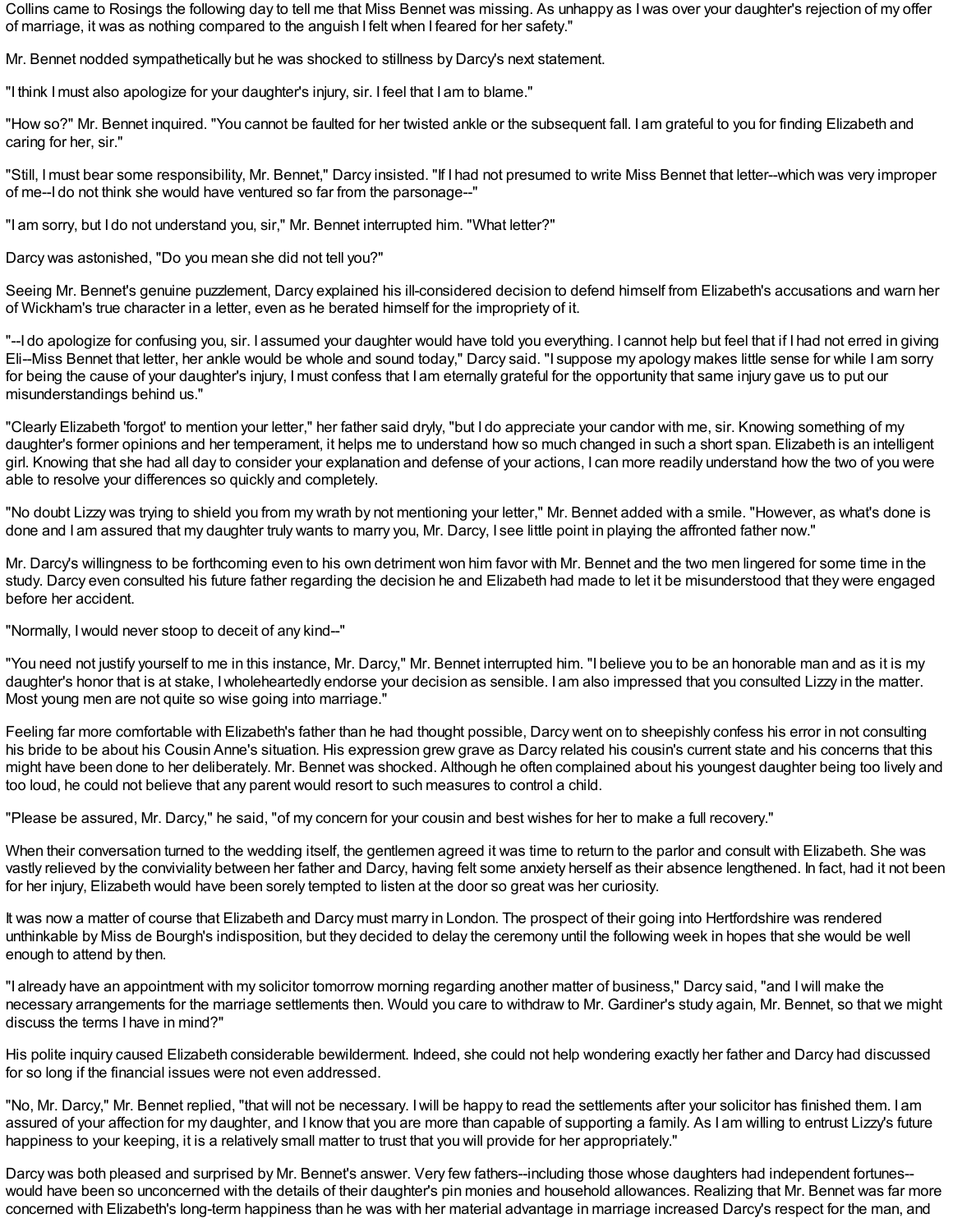understanding something of Elizabeth's father enabled Darcy to more readily comprehend why she was so unlike her mother.

It was decided between them that Mr. Bennet would call on the local clergyman the next morning to arrange a time for the ceremony and Darcy would secure the special license they required after seeing his solicitor. Although he would not have believed it possible, Darcy was much happier when he left the Gardiners' than he had been upon his arrival. Everything required for them to marry would be settled tomorrow. All that remained then was to inform his uncle of his marriage plans and wait for the day itself to arrive.

\*\*\*\*

As Mr. Bennet intended to remain in London until after the wedding, he sent Mrs. Bennet an express after the ceremony had been scheduled to apprise her of the news. Now that he himself was sanguine regarding Elizabeth's future happiness, Mr. Bennet wrote a letter certain to delight his wife and assure her whole hearted endorsement of the union. Of course, he thought with some distaste there were already at least ten thousand reasons his foolish wife would rejoice in the match as that was Darcy's reputed annual income. He embellished the story without compunction, even to the point of deceiving his careless wife to ensure that her indiscrete ravings--and Mr. Bennet knew that he could count on her to be indiscrete- would cast a favorable light on all concerned and predispose Hertfordshire to view the match with a favorable eye

### *My dear Mrs. Bennet,*

I have news that will gladden your heart. Our own Lizzy is engaged to Mr. Darcy. It seems that Mr. Darcy has thought highly of our daughter for some time, but is somewhat shy. Evidently the silence that we mistook for prideful distain was merely the awkwardness of a tongue-tied *young man in love.*

I have also learned that Mr. Wickham's tales regarding Mr. Darcy are outright lies. I will tell you more of Mr. Wickham in person, my dear, but for nowknowthat he is never, ever to be admitted to Longbourn again. I also do not want the girls to attend any functions where they will *be in his presence. I insist that you enforce these restrictions immediately.*

(Mr. Bennet thought with some satisfaction that Wickham's reputation in Hertfordshire would be in tatters within hours of his wife's having read that.)

But back to the happy news regarding Lizzy and Mr. Darcy, it seems that they were much thrown together in Kent and that Mr. Darcy was more successful in expressing himself there. He has secured our daughter's affections and her hand. Of course, our Lizzy is our Lizzy and things do have a way of happening to her. The morning after Mr. Darcy's proposal Lizzy went on one of her rambles. In her distracted state she wandered far from her usual haunts in those environs. That would not be a matter of significance; however, Lizzy slipped and sprained *her ankle so badly that she was unable to return to the parsonage.*

Of course Mrs. Collins knewnothing of their engagement at the time so she did not seek Mr. Darcy's aid directly, but after Lizzy had been missing most of the day Mrs. Collins appealed to him for help. It seems she already suspected Mr. Darcy of some partiality towards our daughter. The gentleman immediately set out in search of Elizabeth while his cousin Colonel Fitzwilliam organized a full-scale search of the neighborhood. By the time Mr. Darcy discovered Lizzy's whereabouts it was nearly nightfall and in attempting to walk on her injured ankle she had fallen and knocked herself unconscious. Fortunately Mr. Darcy was able to revive her and there are no lasting repercussions from the bump on her head. However, the doctor says it will take some weeks for her ankle to fully heal.

Being as Lizzy's location was quite remote and in a heavily wooded area Mr. Darcy determined that it was far too dangerous for him to attempt to carry her home in the dark, and they were forced to wait for dawn. I have talked with them both and I am assured that Mr. Darcy was a perfect gentleman; however, the situation in itself is compromising and to protect Lizzy's reputation from any unfortunate gossip we have decided to hasten their wedding. I am sorry you will not get to fuss and plan over this daughter's wedding, my dear, but surely you will *understand that due to Lizzy's mishap it is best they wed quickly.*

(Mr. Bennet chuckled as he thought that Mrs. Bennet would welcome any reason to hasten the marriage of a daughter to a man of such considerable fortune. Thinking of Darcy's fortune, Mr. Bennet realized it would be wise to reinforce that point before he ended the letter. In truth, Darcy had yet to return from his solicitor's and Mr. Bennet had no idea what the marriage settlements were to be; however, the purpose of this letter was not to inform his wife, but to manage her.)

Mr. Darcy has already been to his solicitor regarding the settlements, which are more than generous. Of course, that is not surprising considering howhe dotes on our Lizzy. Mr. Darcy has also procured a special license for the ceremony, which will take place a week from Thursday. I will remain in London with Lizzy until she is wed. Unfortunately circumstances preclude my bringing the rest of the family to town at this time. Mr. Darcy's cousin Miss Anne de Bourgh accompanied them from Kent and she is staying with Lizzy at her aunt's house. Sadly Miss de Bourgh is recovering from an illness and needs quiet and rest. Please watch over our other girls with particular care until I return. *Sincerely,*

*TB*

Mr. Bennet knew his wife well and his letter elicited just the response he had hoped for. Mrs. Bennet read it over several times with rapturous delight. She then had Jane read the letter aloud several times more while she dressed to go into town, for such news must be shared with their neighbors immediately. By nightfall, all of Hertfordshire thought warmly of the shy young man who had been so in love with Elizabeth Bennet all this time and despised the scoundrel who had dared tarnish the good Mr. Darcy's name. As for Elizabeth's mishap that had necessitated the hastening of her wedding-- Well, the good people of Meryton had known Elizabeth Bennet all her life and they chuckled affectionately at her latest escapade. Given her life long propensity for odd injuries occasioned by her love of physical activity, it was fondly dismissed as something that would only happen to Miss Lizzy of Longbourn.

Mr. Wickham immediately sensed the change in public opinion, but he could not determine its source, as the local populace now universally avoided him. His requests for credit were suddenly denied and any merchant's daughters disappeared the moment he entered a business establishment. His fellow officers knew that Wickham had fallen out of favor with the locals, but as they were also outsiders, no one confided to them why the young man who had previously been praised to the skies was now an anathema to the townspeople. In fact, Wickham's fellow officers were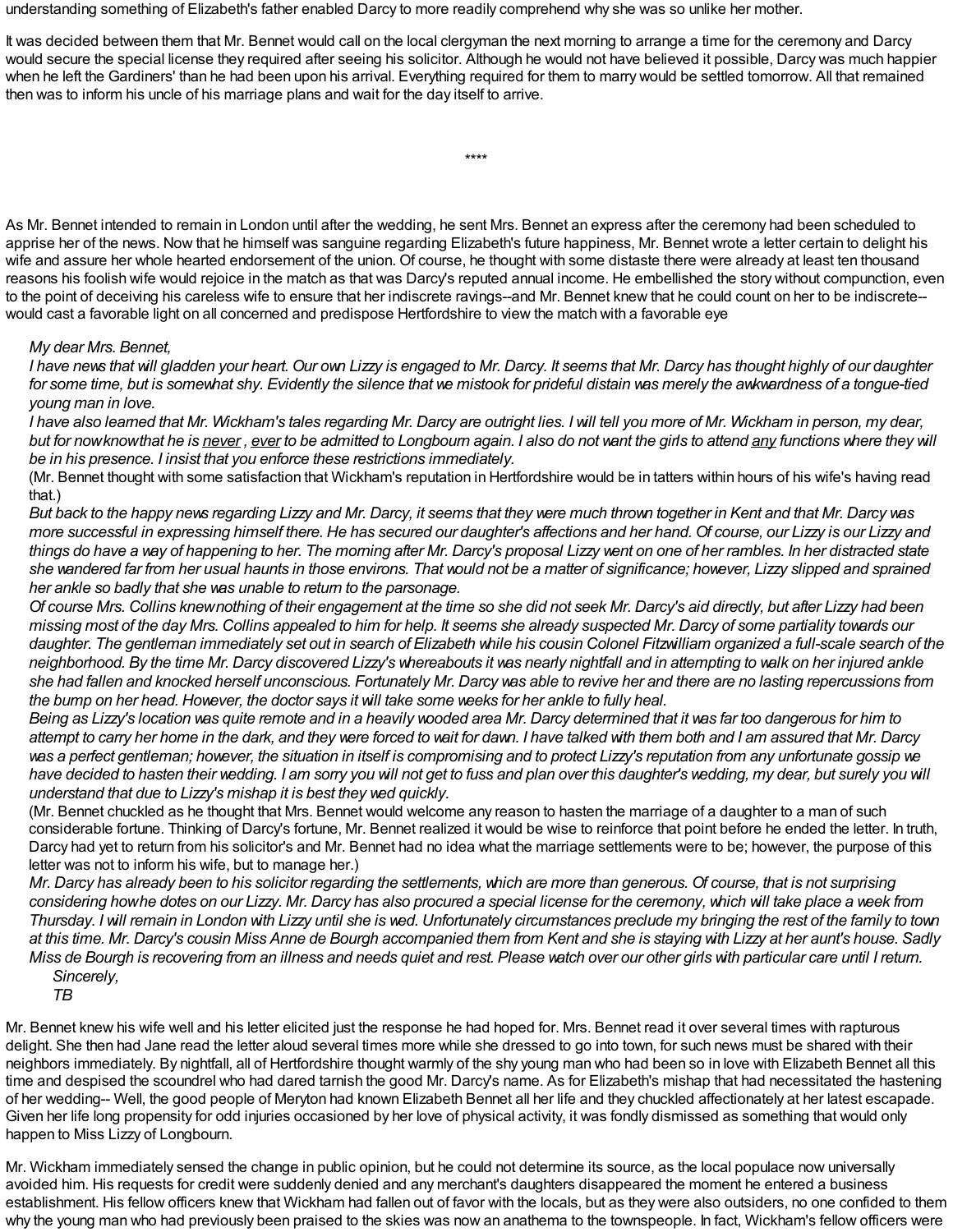now under considerable scrutiny for even associating with such a blackguard. After several days of being shunned thusly, Wickham chanced to overhear two women who had not observed his approach talking about the engagement.

Wickham was shocked--Elizabeth Bennet was to marry Darcy. It could not be--certainly not after he himself had deigned to pay attention to her. How could Elizabeth settle for the prim and placid Darcy after enjoying the attentions of a more exciting man? Wickham resolved to visit the Bennets. He was, after all, a considerable favorite with Mrs. Bennet and the woman loved to gossip as much as she despised Fitzwilliam Darcy. Yes, Mrs. Bennet would be the very person to enlighten him.

Such foolish conclusions merely prove that George Wickham was far more adept at charming people than he was at understanding them. His view of the world and its other inhabitants was entirely shaped by his own desires with reality playing little part in it. Although he had admired Elizabeth, Wickham had never understood her and he had certainly misjudged her mother. Had he comprehended Mrs. Bennet's character, Wickham would have realized that Darcy's choice of her daughter would immediately assuage her earlier dislike of the man. As it was, Wickham was astonished when the servant refused him admittance to Longbourn saying that the family was out, for he could distinctly hear the ladies within. Surely Darcy was behind it. Wickham enjoyed plotting his revenge as he rode back to town; however, those schemes were quickly forgotten upon arriving in Meryton and finding a message waiting for him from Colonel Forester commanding his immediate presence.

As it would happen, the local merchants had called upon the colonel while Wickham was making his fruitless trip to Longbourn. Alerted by the rumors of Wickham's perfidy, these men had exchanged information regarding the credit each had extended to Mr. Wickham. When the sum exceeded his annual income in the militia, they had stopped tallying Wickham's debts and gone to his commander for assistance. The colonel was, of course, quite willing to intervene; however, Wickham never answered his summons.

Knowing he had fallen from favor in these environs, Wickham quickly concluded his commander's request did not bode well and that Hertfordshire was no longer a safe haven for him. Wickham hastily rifled through their billet, taking anything of value and rode away on his 'borrowed' horse. When he reached London, Wickham sold everything including the horse and booked passage on a ship bound for the Americas. He had briefly contemplated fleeing to Africa or the Near East, but Wickham had no ear for languages and a gentleman who lived by his wits was dependent upon his tongue to make his way. Acknowledging those realities, he decided that America was best. In the former colonies English was still the language of opportunity and yet he would also be beyond the reach of the crown. Little did Wickham know that he would arrive in the United States a mere two days before it declared war on Great Britain, but the further adventures of George Wickham are another story.

\*\*\*\*

Meanwhile Anne was recovering slowly in London. Elizabeth continued to spend the nights with her, while Aunt Gardiner and the maids attended Anne during the day. The new medicine had eased the worst of Anne's physical symptoms, and after several days her former lethargy was replaced by irritability and a general sense of disquiet and discomfort. The special tea helped with the aches and the slight fevers, but it was soon discovered that diversion was the best way to ease her fractiousness. Someone reading aloud to Anne was most effective in drawing her attention away from her discomfort and to that end Georgiana proved to be quite as adept as the more experienced nurses. Since Mr. Bennet had little to occupy his time he soon volunteered to spell the ladies by reading to Anne with one of the maids in attendance as chaperone. It proved to be an agreeable change for the patient.

Anne had grown so easy with Mrs. Gardiner and Elizabeth that she often whined and groused when they sought to distract her, much like a weary child venting her frustrations on her mother. Ann exerted herself, however, to behave properly for her younger cousin and even more so with a gentleman in the room. Just as repeated physical activity strengthens the body, this exertion seemed to strengthen her self-control and Anne's fits and tempers began to abate. Once Mr. Bennet had led the way, the other gentlemen were eager to be of assistance and Mr. Gardiner and Anne's masculine cousins were soon taking turns entertaining her. Darcy and Fitzwilliam were relieved and gratified to actually be of use to their cousin.

The days passed quickly and by the following Sunday Mrs. Gardiner deemed Anne well enough to come downstairs for dinner. She and Anne conspired to surprise everyone else, and to that end Mrs. Gardiner sent the rest of the household off to attend church services. Once the family had departed she assisted Anne in bathing and then helped her to dress for the first time since she had been stricken. It had been decided the previous day that the Darcys and Colonel Fitzwilliam would meet the family for services and then return to the Gardiners' for the afternoon. Therefore, the hue and cry was great when everyone returned from church to find Anne waiting with Mrs. Gardiner in the parlor. In consideration of Anne's fragile nerves, the children were quickly shuttled off to have their meal in the nursery.

After luncheon the party moved into the back garden to enjoy the fine day and the children were permitted to join them. Anne was comfortably settled on a chaise and wondered at finding herself part of such a congenial group. Sundays at Rosings had been exceedingly melancholy--so much so that Anne had dreaded Sunday above all other days. Today, however, was anything but gloomy. When the general conversation was buzzing about them, Anne reached for Elizabeth's hand.

"Thank you, Elizabeth," she whispered. "I fear that you have taken the brunt of my ill humors, and I am sorry for the sleep you have lost on my account--"

"Do not think on it, Anne," Elizabeth quietly replied. Somewhere in the long nights formalities been them had been abandoned, and a mutual fondness had been birthed. "I have always been noted for my strong constitution, and I have certainly rested far better knowing that Iwould hear you if you needed me than Iwould have several rooms away."

"Still, it has helped me more than you can possibly understand," Anne insisted. "Just to know that I am not alone when Iwake up is tremendously comforting. Thank you, Cousin."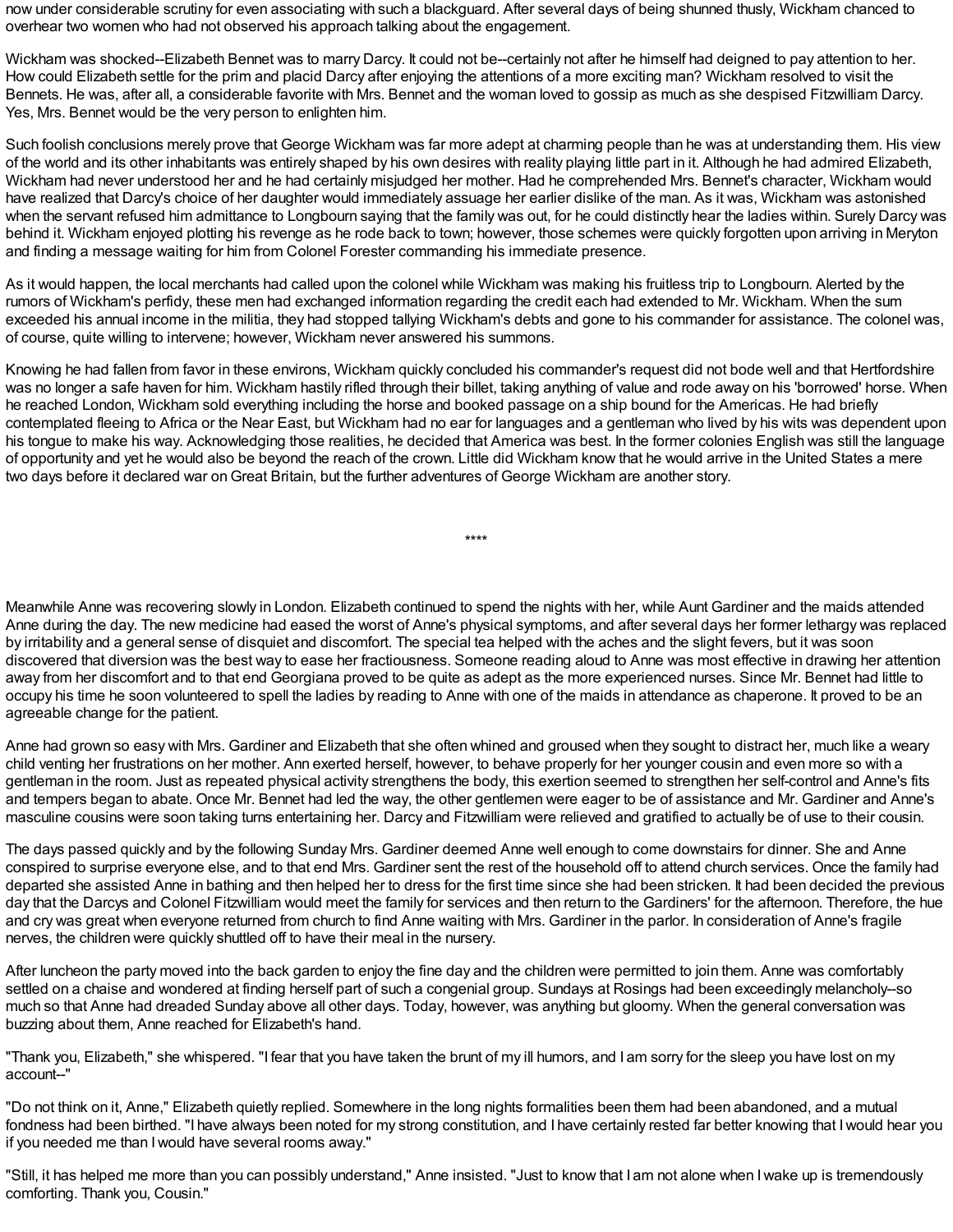"You are most welcome, Cousin," Elizabeth replied with a ready smile.

Having observed the familiarity between Elizabeth and her cousin, Georgiana watched for an opportunity when she might speak to them without being overheard. When Darcy left his place at Elizabeth's side to join the other men in a game with the children, Georgiana slipped into his former seat.

"Imust confess--" she haltingly began, "that I am somewhat envious--"

"Envious," Elizabeth gently interrupted her. "How so, Miss Darcy?"

"Well, I have always wanted to have a sister," Georgiana continued not daring to look at either of her companions. "When I hear you addressing one another so fondly and with such familiarity, Iwish--"

She found herself unable to continue, but Elizabeth had heard enough to understand her. She immediately moved to embrace the younger girl.

"Dear Georgiana," she said, "I, too, wish for us to be as true sisters, and I certainly never meant for you to feel left out. Please forgive me. Iwas afraid of pressing you. You are so gentle and soft spoken--so truly good natured-- Well, Iwas concerned that Imight inadvertently force you into accepting a degree of intimacy beyond that which you would prefer."

Eager to also reassure her young cousin, Anne explained, "Little has been said of it, Georgiana, but Elizabeth has actually been sleeping with me so that I do not become fearful or anxious in the night. It has caused us to become close very quickly, but still she is only my cousin while she is to be your sister."

Georgiana gazed at them through tears of happiness as she asked, "Then might I address you both as would be fitting for sisters?"

"Of course, dearest," Elizabeth replied while Anne nodded with a smile. "It would make me very happy to know that you are my sister by choice as well as by marriage."

Darcy was somewhat puzzled when he happened to glance over and see the three of them obviously suppressing tears. But as the ladies were also smiling beatifically he did not dare venture to intervene. The afternoon afforded no opportunity for private conversation with Elizabeth, but Darcy's curiosity was somewhat satisfied when Georgiana made repeated references to "Elizabeth" on the ride home. He would not have thought it possible for his happiness to increase, but such burgeoning affection between the two people who were dearest in the world to him added immensely to Darcy's joy.

When Dr. Howard called the next morning he announced that he was very pleased with Anne's progress and encouraged her to spend as much time up and in company each day as she could tolerate. The doctor then asked for a private word with Mrs. Gardiner and Elizabeth. Although Anne was greatly improved physically, he cautioned them against allowing her to spend too much time alone.

"-- While Miss de Bourgh's physical recovery is well begun, she will be vulnerable in other ways for some time. A tendency toward despondency, for example, is not unusual. Therefore, I prescribe that she spend very little time alone. In addition to assuring that any drastic downturn in her well being is noticed right away, cheerful companionship will aid in keeping discouragement at bay."

Surprisingly it was Georgiana who offered a possible long-term solution. She had arrived at the Gardiners' shortly after breakfast and was included in the discussion as a matter of course.

"Perhaps it would help if Anne and I shared a room for a time after she comes to us. Elizabeth has been sleeping with Anne here and it helps her- but after the wedding--," Georgiana trailed off momentarily embarrassed, but then she forced herself to continue. "If we were sharing a room, Anne would not have occasion to be alone too often, but it would happen naturally. I think she might become nervous if she felt like we were watching her too closely."

"But my dear Miss Darcy, are you sure this will not be too great a sacrifice?" Mrs. Gardiner asked. "After all you are used to having a certain degree of privacy."

"No," Georgiana answered with a smile, "you and Elizabeth have seen Anne through the most difficult days. I am ready to do my part to assist my cousin and Iwould not consider it a hardship to share my room with her."

Elizabeth found herself feeling unaccountably shy after Georgiana's veiled reference to "after the wedding," but she forced herself to meet Georgiana's gaze.

"Thank you, Georgiana," she said. "Although she has not said as much, I think Anne is dreading being alone again."

Dr. Howard agreed that it was an excellent notion. However, he suggested that Anne continue at the Gardiners for another week after the wedding to ensure that she was well on her way to recovery before she was subjected to the trauma of a change of surroundings and routine. Mrs. Gardiner assured him of her agreement that Anne must not leave them too quickly.

"--I think she should finish out a full three weeks with us. That will give my niece and her husband a week to settle in before Miss de Bourgh joins their household. Perhaps you would agree to come and stay with Anne here after the wedding, Miss Darcy."

Georgiana was delighted and relieved by the invitation as it was just what she had hoped for. She smiled shyly as she accepted.

"Thank you, Mrs. Gardiner. Iwould love to stay with you. I could take Elizabeth's place with Anne at night and I think it would be good for us to become better acquainted. Anne and I have spent so little time together."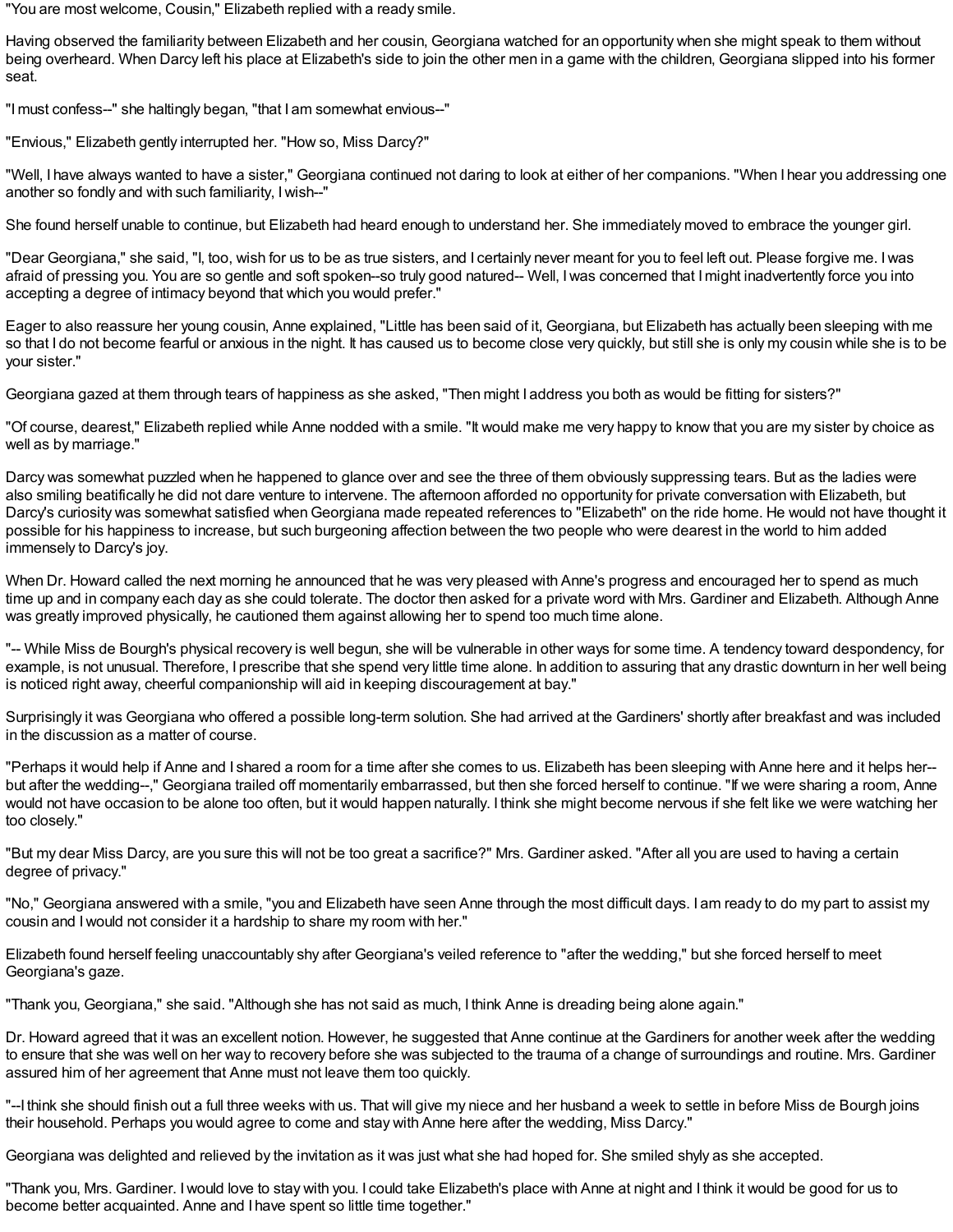"Thank you, my dear," Mrs. Gardiner said as she patted the blushing girl's arm. "It will work out well for all of us--"

Promising to call back in several days to see how Miss de Bourgh fared, the doctor left the ladies to work out the details. It was quickly decided that Georgiana's companion Mrs. Ainsley would be given time off to visit her daughter and Georgiana would move to the Gardiners' the day before the ceremony. Georgiana apprised Darcy of her plans that evening. While he was grateful for her consideration, Darcy was somewhat surprised that Georgiana had made all the arrangements without even consulting him. Her natural shyness had been compounded by a complete lack of confidence in her own judgment after the Wickham debacle. Such a change was exceedingly gratifying. It gave him hope that the damage done by Wickham would not be lasting.

Their brief conversation had the additional effect of causing Darcy's thoughts to turn in the heretofore dangerous direction of considering the reality of Elizabeth as his wife. Holding Elizabeth and kissing her seemed more a dream than a memory, but knowing that she would become his wife in three days time made it difficult for Darcy to think of anything else.

*Copyright 2007 Pamela St Vines*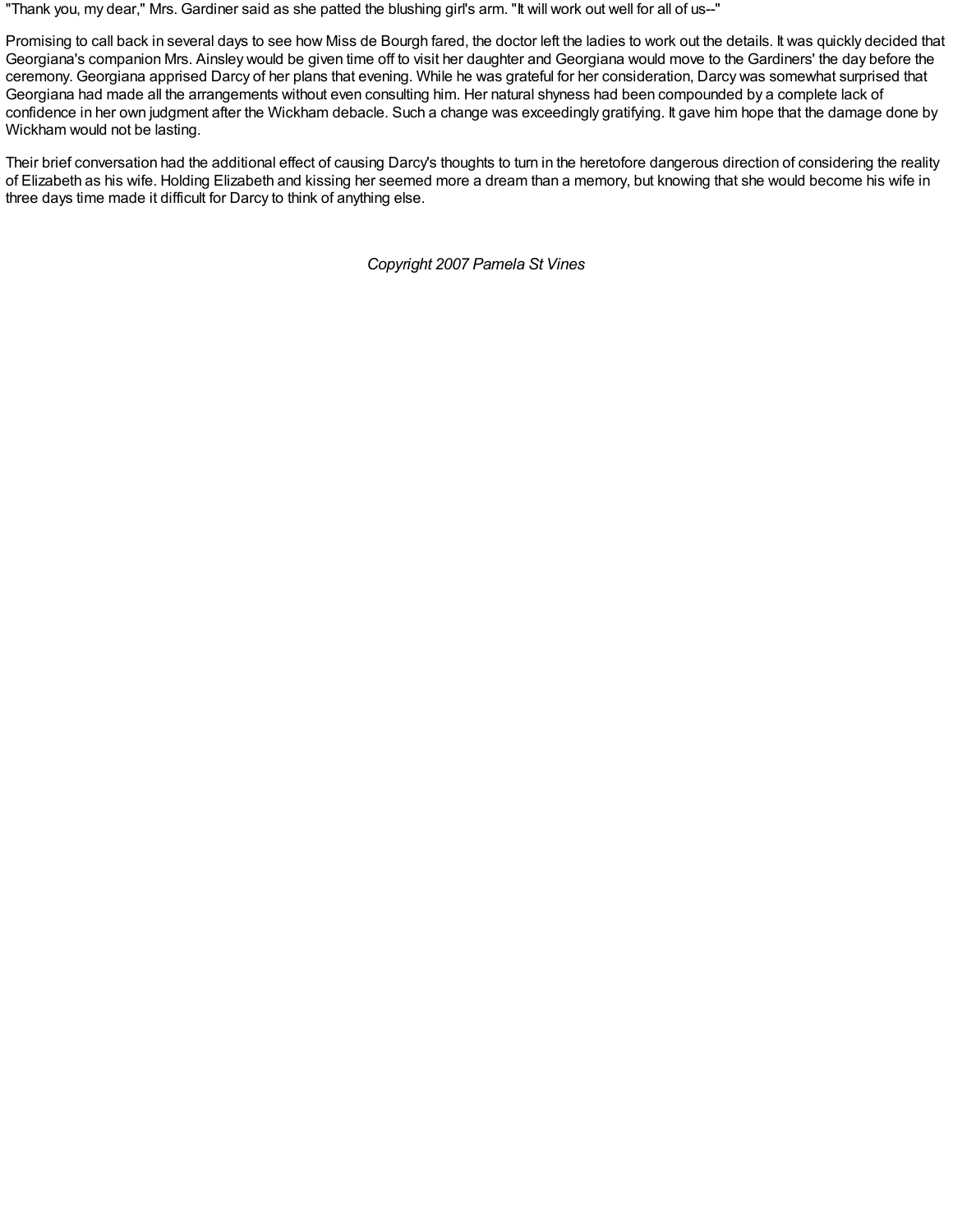# **Aaran St Vines** FanficAuthors.net

- 
- 
- 
- -
	-
	-
	-
- -
- -
	-
	-
- 
- 
- 
- 
- 
- 
- 
- 
- 
- - -
- 
- 
- -
	-
- 
- -
- 
- 
-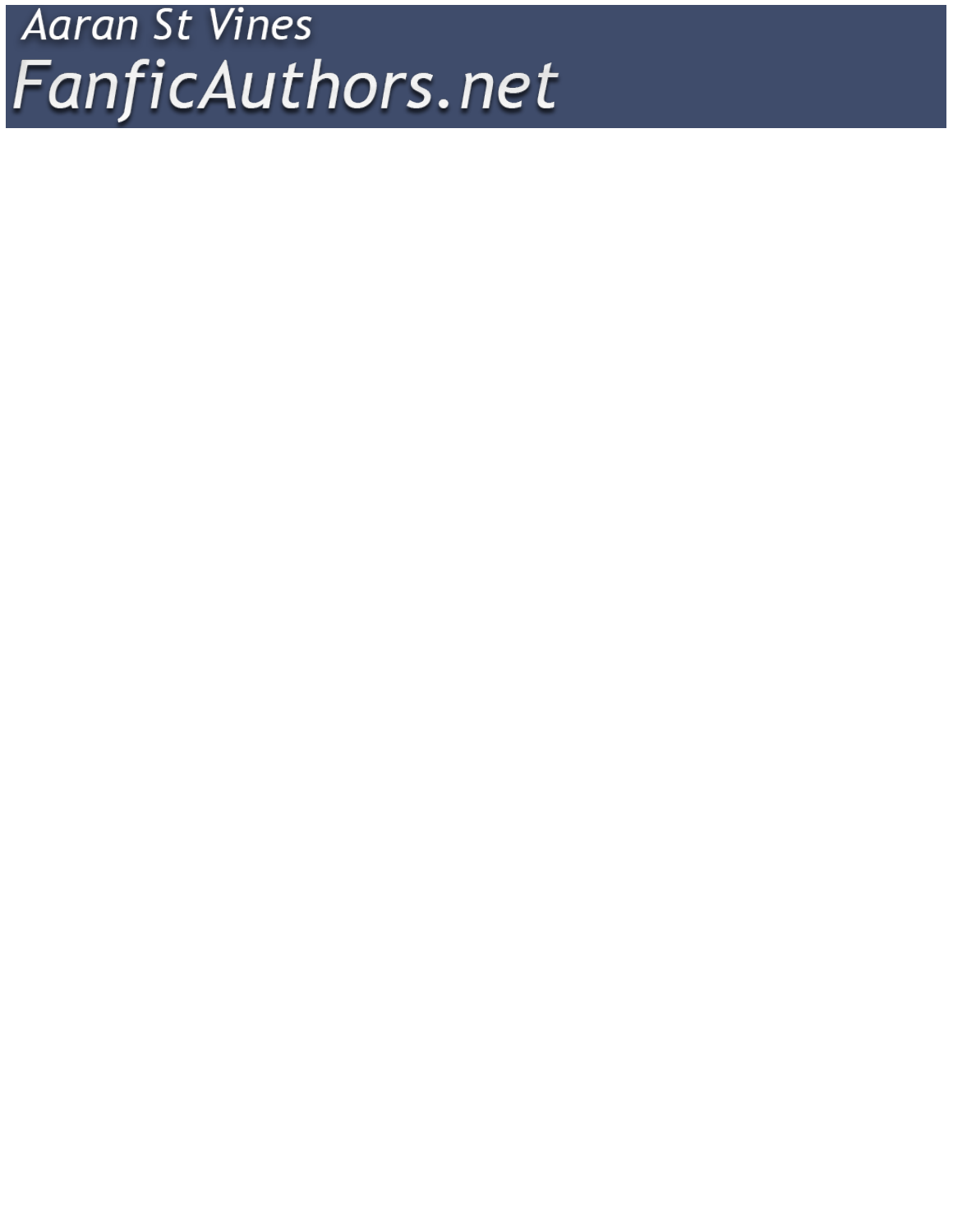## **A Fortunate Mishap byPamela St Vines Chapter Six**

#### From *Chapter Five:*

Their brief conversation had the additional effect of causing Darcy's thoughts to turn in the heretofore dangerous direction of considering the reality of Elizabeth as his wife. Holding Elizabeth and kissing her seemed more a dream than a memory, but knowing that she would become *his wife in three days time made it difficult for Darcy to think of anything else.*

#### *Chapter Six*

Fitzwilliam Darcy found sleep elusive that night. A conversation with Georgiana had stirred his memories of being alone with Elizabeth in Kent and now Darcy's mind was whirling with thoughts of Elizabeth and their imminent marriage. He was not alone in his preoccupation. Having received a letter from Darcy earlier that day, Charles Bingley's mind was also much on his friend's impending nuptials.

*Dear Bingley,*

I write with what may be surprising news. Although my disposition tends toward melancholy, you may nowconsider me to be among the happiest of men for I have secured the hand of my chosen partner in life and we plan to be married in two weeks time. I trust that you will be pleased for both of us as my bride to be is one whom you number among your neighbors in Hertfordshire-Miss Elizabeth Bennet. I must confess that my regard for her began even in the earliest days of our acquaintance; however, I foolishly chose not to act upon my feelings. Miss Bennet happened to be visiting her friend Mrs. Collins in Kent when I paid my annual visit to Rosings Park this spring, and that *serendipitous meeting has led to my present happiness.*

My only pain at present is the recently gained knowledge that I have injured you, my friend. I mistakenly believed I was being of assistance when I encouraged you to quit Netherfield last autumn. I nowdeeply regret my efforts to dissuade you from acting upon your feelings for another young woman of Hertfordshire. I wish I had not intruded into your private affairs, not only because such actions on your part might have led to closer ties between us, but also because I nowhave reason to believe that I was entirely in the wrong in my assumptions. Although my interference was kindly meant, it was interference nonetheless, and I deeply regret my actions. I hope that you will be able to *forgive me as I highly value your friendship.*

Miss Bennet and I have decided upon a small, private ceremony here in London. We shall remain in town a fewweeks and then venture into Hertfordshire for a brief visit before continuing on to Pemberley. We are both most pleased that my cousin Miss Anne de Bourgh has agreed to make her home with us for the foreseeable future and it is our hope that the change of scene will improve her health. She and Georgiana will, of course, be accompanying us into the country. It is also planned that the eldest Miss Bennet will go into Derbyshire with us, so as you can see the ladies will have me quite outnumbered. May I prevail upon you, Bingley, to take pity upon me and to join us at *Pemberley? I am confident that all of our party would be delighted to add you to our number. I remain--*

*Your contrite and devoted friend, Fitzwilliam Darcy*

Bingley had read the letter so many times that it was now firmly etched in his memory. He had been quite angry with Darcy after the first reading which was a novel sensation, as Bingley rarely lost his temper and then it was usually in response to extreme provocation by his sister Caroline. Several readings later Bingley realized he could not recall any prior instance in which Darcy had injured or provoked him. Bingley was not one to hold a grudge and his anger was soon conquered entirely by his belief in the sincerity of Darcy's apology. By the time Bingley had committed the letter to memory, his integrity had forced him to the painful acknowledgment that the fault was primarily his own. Darcy may have offered ill advice, but he had chosen to ignore his own opinions of Jane Bennet's character and motives, simply because his friend held a differing opinion. The decision to drop the acquaintance had ultimately been his own. It was an uncomfortable admission, but having always been of a sanguine disposition, Bingley was soon smiling at the prospect of renewing his friendship with the eldest Miss Bennet.

By Bingley's calculations Darcy would be married within the next several days as the letter had been dispatched almost two weeks ago. It had originally been sent express, but its delivery had been delayed by the recipient's rapidly changing address. Bingley had been traveling all spring. Although he would never be avidly sought among the first circles, Bingley was an amiable man of respectable fortune. As such he had many friends and his society was also solicited by numerous acquaintances. In an attempt to put thoughts of Jane Bennet behind him, Bingley had accepted one invitation after the other, necessitating that Darcy's letter be forwarded several times before it reached him in Wales. With his fondest hope restored, Bingley could not remain angry with his friend. He resolved immediately to accept Darcy's invitation to Pemberley and found himself eagerly anticipating the prospect of joining the Darcy party.

Bingley continued awake a while longer contemplating possible means of hastening this happy reunion. He swiftly dismissed the prospect of journeying to London straightaway, as his sister Caroline was there. Bingley had no desire to endure Caroline's sure displeasure over Darcy's marriage. Bingley smiled as he realized that foregoing London would also allow him to evade what would surely be a bitter argument with his sisters about accompanying him to Pemberley. After their continual harping all last winter on the many reasons for eschewing such a match, Bingley knew Caroline and Louisa would be far from helpful in his attempts to secure Jane Bennet's hand. Although his sisters would be most desirous of accompanying him to Pemberley, Bingley was determined that he would make this visit alone. To forestall their machinations to insinuate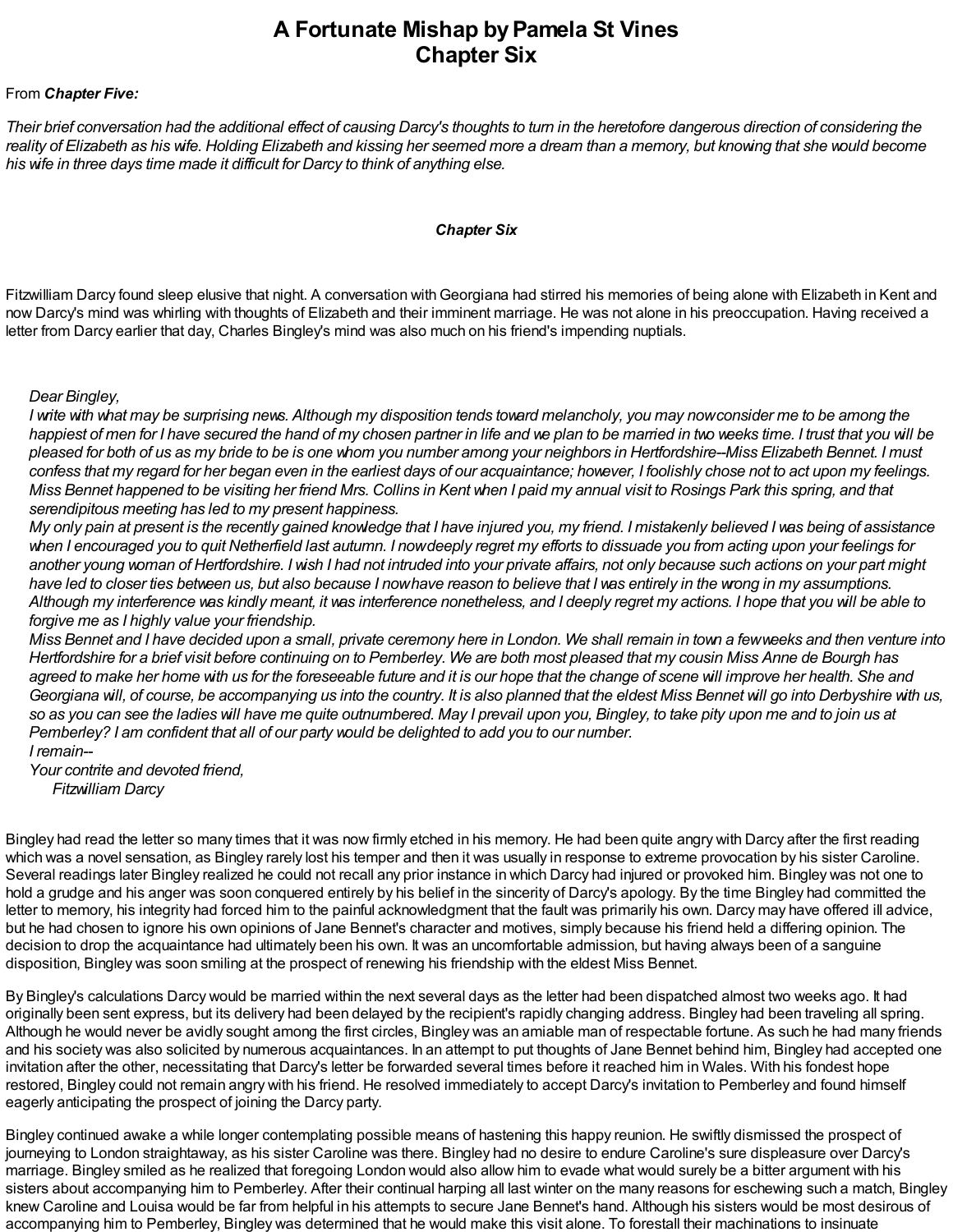themselves into his plans, Bingley decided to wait until he reached Pemberley before writing to advise Caroline and Louisa of his stay there.

Bingley dismissed the notion of meeting the Darcys in Hertfordshire almost as quickly, as it seemed highly likely his sudden return to the neighborhood would occasion considerable gossip. No, he thought, Darcy's suggestion veiled as an invitation was the best course of action. He would wait to renew his acquaintance with Miss Bennet at Pemberley. Bingley resolved to send a reply to Darcy's town address by express the following morning assuring his friend of his forgiveness and his delighted acceptance of the invitation. Perhaps if she were convinced of his intentions, the new Mrs. Darcy would smooth the way for him with her eldest sister.

It would have gladdened Bingley's heart to know that he required no such assistance to woo Jane Bennet. Although she had endeavored mightily to hide it, Jane had not forgotten Mr. Bingley, and since learning of Elizabeth's engagement to his particular friend, Jane had been able to think of little else. She was half in agony and half in hope that her sister's marriage would result in her seeing Charles Bingley again.

Although Jane was of a much quieter disposition than Elizabeth, her feelings were of no less depth and she still thought of Bingley with great admiration and a considerable sense of personal loss. It was impossible for Jane to think truly ill of anyone she held in high esteem. Therefore, she had long since convinced herself that she must have misunderstood Mr. Bingley's attentions and thus was solely to blame for her own unhappiness. Her affectionate heart had remained constant and Jane could not refrain from hoping that Mr. Bingley's feelings might grow to match her own upon further acquaintance.

Although Mr. Bingley was uppermost in her thoughts, he was not the only reason Jane happily anticipated her trip into Derbyshire. Longbourn without her dear Lizzy had already become quite difficult to bear. Jane had long respected Mr. Darcy's integrity and intelligence and having been assured by Elizabeth of their mutual affection, Jane was elated that all had worked out so well for her dearest sister--and for herself, Jane reflected. As Mr. Darcy's sister and cousin were to be living with them, Jane did not fear intruding upon the newly married couple as she might have under other circumstances, and it was planned that they would all remain in Derbyshire until the autumn demanded the Darcys return to town for the season.

Jane knew that the Bingleys usually made an annual visit to Pemberley as Caroline had certainly boasted of it often enough. Although Jane had no wish to see Caroline Bingley again, she would have willingly endured far worse than the sister's company for the pleasure of the brother's. Jane's last thought before succumbing to sleep was, "Perhaps if we meet again without all the gossips of Hertfordshire going on about a match, things will work out differently."

Meanwhile in Norfolk, Lord and Lady ---- were less preoccupied with thoughts of how the impending marriage would affect themselves than they were with concerns of what its ramifications might be upon Darcy and Georgiana's futures. Their knowledge of the impending marriage had been delayed by the simple fact that Lord and Lady ---- were not at home when Darcy's letter arrived. As they had originally planned to be away for some few days, the housekeeper had been instructed to simply hold any correspondence. Their visit to their friends in Cambridge had proven so enjoyable, however, that Lord and Lady ---- had extended their stay, and consequently had arrived home only that afternoon. Darcy's was not the only letter regarding the marriage that awaited them. It was unfortunate, yet not to be unexpected, that along with the letter of invitation from Darcy and letters endorsing the match from their son and Georgiana, Lord ---- had also received a letter denouncing the engagement from Lady Catherine. Had Lady Catherine managed to rein in her temper enough to cast dispersions only upon Elizabeth's character and lineage, the impact of her indictment would have been far greater. However, in her outrage Lady Catherine had made the significant error of also criticizing Darcy for his lack of judgment, an inclination to indulge his base passions and a total want of family feeling.

While Darcy's aunt and uncle had no first hand knowledge of Elizabeth Bennet, they had known Darcy all his life. He was certainly not without faults. After all, his temper and stubbornness were well known among their family circle, but Darcy could hardly be called self-indulgent or neglectful of his duty to his family. In truth, his uncle and aunt had often privately shared their fears for Darcy's happiness, as everything in his life seemed to consist of duty and obligation.

"I cannot believe Catherine's accusations of Darcy," his uncle finally ended their debate over the news. "However, we have no personal knowledge of Miss Bennet. If you can tolerate a long day's journey, my dear, we will be in London tomorrow evening. Then we will have the opportunity to at least meet Darcy's bride before the wedding."

With his wife's agreement, Lord ---- instructed the servants to have their trunks and the carriage ready for departure at first light. There was nothing more to be done until they reached London.

\*\*\*\*

Darcy's visage was grave, indeed, when he left his home shortly after breakfast the following morning on a matter of business. This would have been entirely unremarkable several months earlier, as Darcy had demonstrated a marked tendency toward solemnity since the loss of his father. Of late, however, Darcy's mien had steadfastly reflected his happiness at having procured Elizabeth's affections. Therefore, the servants were all uneasy, hoping that nothing had arisen to interfere with the master's happiness. In truth, Darcy's lack of cheer was precipitated entirely by concern for his cousin Anne's situation.

While visiting the Archbishop's offices two weeks earlier to procure a special marriage license, Darcy had also made a polite inquiry for assistance regarding a will validated by the church some years earlier. Darcy was very grateful that the cleric from whom he had purchased the marriage license had shown no idle curiosity regarding his request. The man simply referred him to Father William Henderson, adding that unfortunately the Father was currently away making a tour of the ecclesiastical courts on the Archbishop's behalf. Darcy had left his card in hopes that his message would be relayed and to his gratification it had been. Darcy had received a letter from Father Henderson yesterday, expressing his willingness to meet at Darcy's earliest convenience.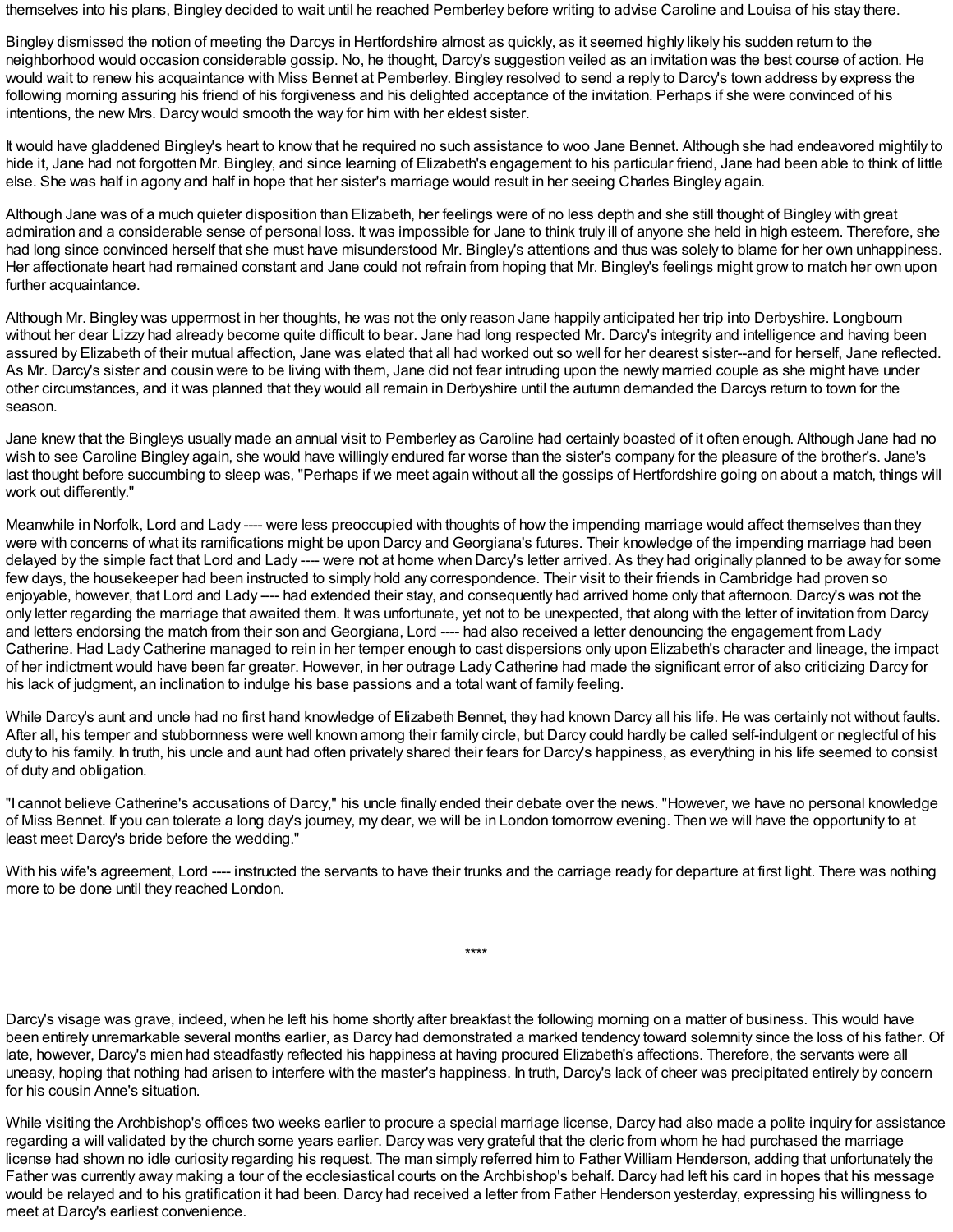Darcy was surprised when he was shown into the priest's office. Not only was the large desk strewn with books and stacks of documents, but there were also books and papers in all but one visitor's chair and another stack of books on the floor nearby as if they had been hurriedly moved in anticipation of Darcy's visit. This was certainly the priest's private study as it was totally lacking in the formal, almost forbidding grandeur of the public rooms in the building. Father Henderson himself was also most unexpected. He was a small, wizened man who smiled cheerily and gestured for Darcy to have a seat.

"Thank you for seeing me, Father Henderson," Darcy began. "I understand you have been traveling and I appreciate your prompt response to my inquiry."

"Certainly, Mr. Darcy," the priest said, "Iwas told you have some questions regarding a will that was validated by the church some time ago. We take any hint of irregularities in such matters very seriously. Would you please tell me what you know of the circumstances and why you are concerned?"

"I am here representing the interests of a female cousin, sir," Darcy said. "May I assume that any information I share regarding her circumstances will be regarded as confidential?"

"Of course, Mr. Darcy," the priest said as he sat forward in his chair. "Imust confess that I had assumed you were acting for someone else. These inquiries are usually made by disgruntled ne'er-do-wells who have been disinherited. I share that information to explain why my assistant made discrete inquiries into your own character and situation as a matter of course, even before Ireturned to town yesterday. Knowing that you are a man of considerable fortune, I thought it highly unlikely that you would be instigating such an investigation on your own behalf."

The priest paused and stared at Darcy silently a moment before continuing, "I trust you are not offended by my having done what I deem necessary to protect the church and those who rely on it for justice."

Darcy was surprised by the priest's practicality and candor, but he was not affronted in the least. "Thank you for speaking frankly, Father Henderson. Iwould be equally frank, but Imust be assured that this information will not be shared--even with your fellow clergymen."

The priest's eyebrows raised slightly as he wondered what was afoot, but he calmly replied, "I promise you, Mr. Darcy, that whatever you have to tell me of your cousin will be kept in the strictest confidence. Iwill guard that information as if she had confided in me herself as part of her confession."

Darcy nodded as he said, "I have reason to fear that my aunt Lady Catherine de Bourgh has contrived to deprive her daughter Anne of her rightful inheritance. I do not know the terms of my late uncle's will, but he was a man of considerable fortune and it seems highly unlikely that he would not have taken steps to provide for his only child."

"Iwould admit that it is unusual for a man to overlook his issue in such matters," Father Henderson agreed, "but you intimated he died some years ago. Please tell me why such suspicions have arisen at this particular time."

"Although my aunt has always made a great show of her solicitude for her daughter," Darcy said, "she has never been particularly kind or thoughtful of anyone else's sensibilities, least of all Anne's. Recently I quarreled with my aunt over a matter of no little consequence--"

"Would that be your impending marriage?" Father Henderson asked quietly.

"I see that your assistant is thorough," Darcy said with a nod. "While it is her right to hold her own opinions, my aunt crossed the line of decency and behaved deplorably not only towards me but also towards someone I esteem highly. I felt I had no choice but to break off all relations with Lady Catherine, and I hated the thought of leaving my cousin behind with no other companion. At best my aunt is selfish and vindictive, but I have also begun to wonder if she is entirely rational. I offered Anne a home and my protection fully intending to provide for her myself if necessary. However, shortly after accepting my offer and leaving home my cousin became ill--"

Father Henderson could see that the young man before him was struggling to regain his composure. He rose and poured Darcy a glass of sherry and then waited patiently until he was able to continue.

"Thank you. I have no little difficulty controlling my temper concerning this situation," Darcy explained. He then sighed and continued, "The physician summoned to attend my cousin diagnosed her malady as--laudanum withdrawal. He could not say whether the laudanum was begun for a valid medical purpose or not, but he definitely affirmed there was no reason for her to currently be using it."

"How is the young lady now?" Father Henderson asked gently.

"Much better," Darcy answered with a slight smile. "She has been under the care of the young woman who will become my wife in two days time- and her family. While the doctor has encouraged us to be careful of Anne for sometime to come, she is stronger in every way. There are several pertinent details that have caused us to suspect my aunt's motives in the situation. I find it an extraordinary coincidence that this treatment was begun the summer before my cousin was to be presented to society. Equally notable is the fact that the doctor who prescribed this 'tonic' and has continued to provide it for almost ten years has never met or examined my cousin."

Gone was the merry, smiling man who had first greeted Darcy. Father Henderson also seemed taller in his fury.

"Mr. Darcy, please be assured of the church's cooperation in ferreting out the truth of the matter. When and where was the will validated?"

"My uncle died in 1801 in Kent," Darcy replied.

"Excellent," the priest replied with a sardonic smile. "The Diocese of Rochester has changed bishops twice since then which should help speed this along to a satisfactory conclusion. Although we are sometimes loathe to admit it, the clergy is made up of mere men and we are sometimes unwilling to acknowledge our mistakes. The current bishop is an excellent man. In the interest of discretion, I suggest all inquiries be made directly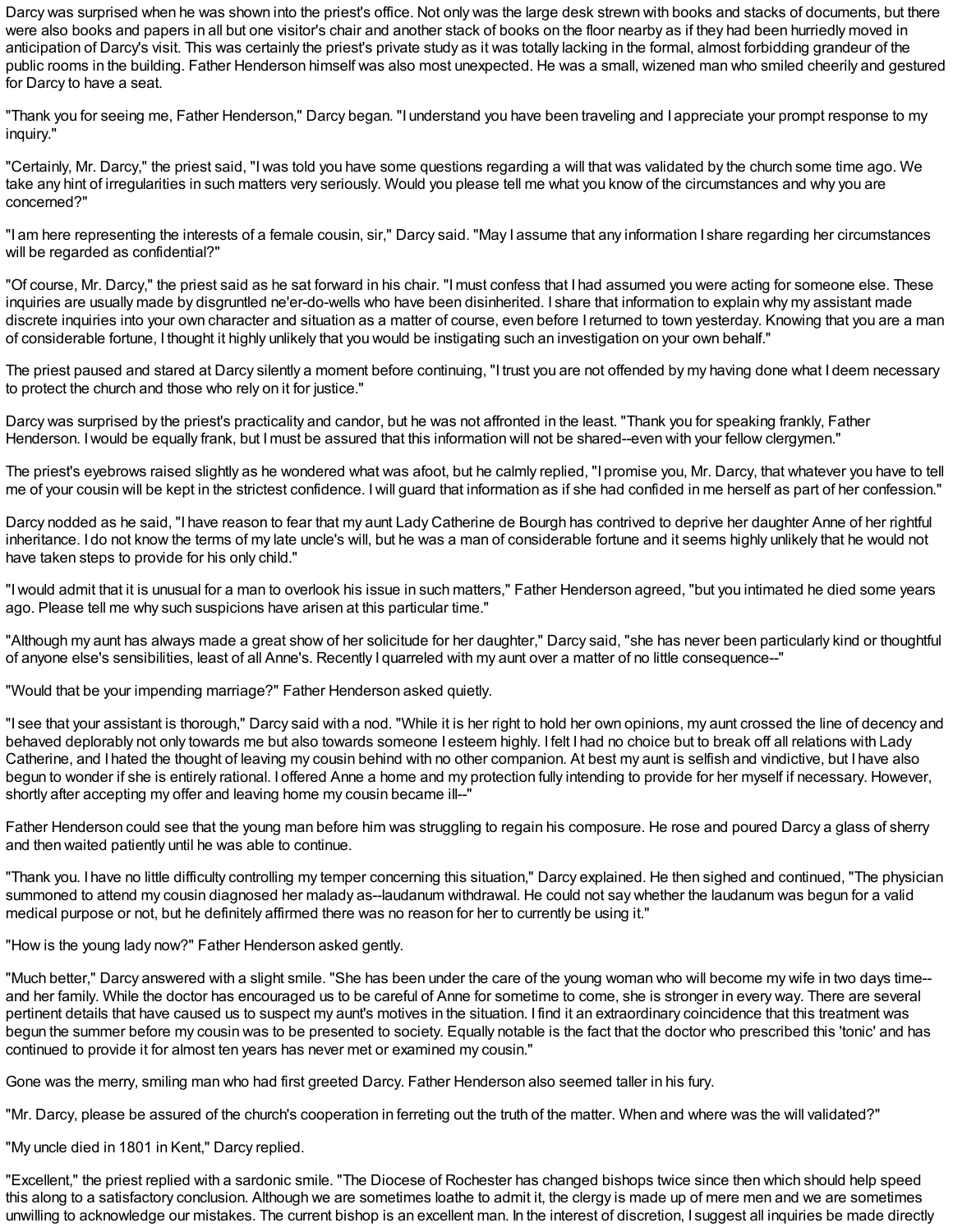to Bishop King and in person. I shall write a letter of introduction assuring him of the Archdiocese's particular interest in this case."

Although the matter was far from concluded, Darcy felt somewhat lighter when he left for Gracechurch Street with the letter of recommendation in his pocket. At Darcy's request the priest had recommended both Colonel Fitzwilliam and himself to the bishop. It was Darcy's hope that Fitzwilliam would be able to travel into Kent right away, but if not, he would manage it himself before leaving town for the summer.

\*\*\*\*

Colonel Fitzwilliam had just finished dressing for his dinner engagement that evening when his batman announced the arrival of his parents. Hoping this sudden appearance was evidence of their excitement over Darcy's imminent marriage rather than a harbinger of something less pleasant, the Colonel checked his cravat, brushed imaginary lint from his sleeve and sallied forth to meet them.

After the obligatory greetings were accomplished, Lord ---- said, "I can see that you are going out, son, so we will not keep you, but please plan to drop round after you have kept your engagement. Your mother and I are very anxious to speak with you. We would have come to town sooner if we had known what was going on, but we were away from home. We only received your letter--yours and Darcy's--yesterday. "

Thinking it best not to dance around the matter entirely Fitzwilliam ventured to say, "I assume this is about my cousins. Iwill see all three of them at dinner and will happily convey the news that you have come to town."

"So it is true then? Anne has left Rosings?" Lady ---- inquired.

Fitzwilliam barely had time to nod before his father asked, "Are you having dinner at Darcy's?"

"No, sir, at the home of Miss Bennet's aunt and uncle--"

Lord ---- did little to hide his disappointment. As a close relation, he could take liberties with Darcy that would not be excusable with strangers. Rising he said, "Well, we had best not keep you then."

"Thank you for understanding, sir," Fitzwilliam said. He was pleased that their first inquiry had been regarding Anne. Interpreting this to mean that their concern for her overshadowed any worries regarding Darcy's marriage, the colonel was eager to allay his parents' fears. "However, I do think it is of great import that we speak now. Please sit down. There are some serious matters to be addressed that Darcy and I agreed were best not included in a letter. Iwill just send a note to Darcy explaining my tardiness."

Fitzwilliam poured each of his parents a glass of wine and rang for his batman, before dashing off a quick note.

*Dear Darcy,* I am delayed on a matter of unexpected business. Please explain this to our hosts and insist that they not wait dinner for me. I hope to join *you for dessert. Fitzwilliam*

The note was ready when his servant appeared and the colonel charged the man with delivering it to Darcy personally.

"--If he is gone from home, you will find him at the Gardiners' home."

His parents exchanged a quizzical glance. Obviously their son was well acquainted with these people if his servant required no other directions. Fitzwilliam saw the exchange, but felt no inclination to remark upon it. Instead he refilled his parents' glasses and poured one for himself. He noted the almost predatory expression his mother wore, a look the colonel knew from experience meant she was determined that her curiosity would be satisfied.

"I do apologize for not having been more forthcoming," the colonel began as he sat back with a sigh, "and I assume by your tearing to town immediately upon your return home that you also received a letter from my aunt."

Lord and Lady ---- nodded but neither said a word. They merely waited for their son to continue.

"I know not exactly what objections Lady Catherine expressed to you regarding the match, but I know the objections she raised in Kent and can assure you they are wholly unfounded. My aunt has long deluded herself that Darcy and Anne would eventually marry. However, that disappointment does not excuse her base accusations against Miss Bennet and my cousin."

Seeing the glance that passed between his parents, Fitzwilliam was certain that Lady Catherine's letter to his father had been every bit as illconceived and malicious in her railing against the marriage as he had feared.

"I do not even want to know how Lady Catherine has chosen to slander my cousin and Miss Bennet this time," he said pointedly. "Iwould simply like to tell you the truth. Darcy first met Miss Bennet last fall when he was staying with his friend Bingley in Hertfordshire. While Miss Bennet has neither fortune nor exalted connections, she is a young woman of excellent character and manners and the daughter of a gentleman. She is also extremely lively and intelligent, and the first woman for whom I have ever seen my cousin show any partiality or regard. I could see immediately that Darcy favored her, but I did not fully comprehend the depth of his feelings until he spoke with me after they had become engaged."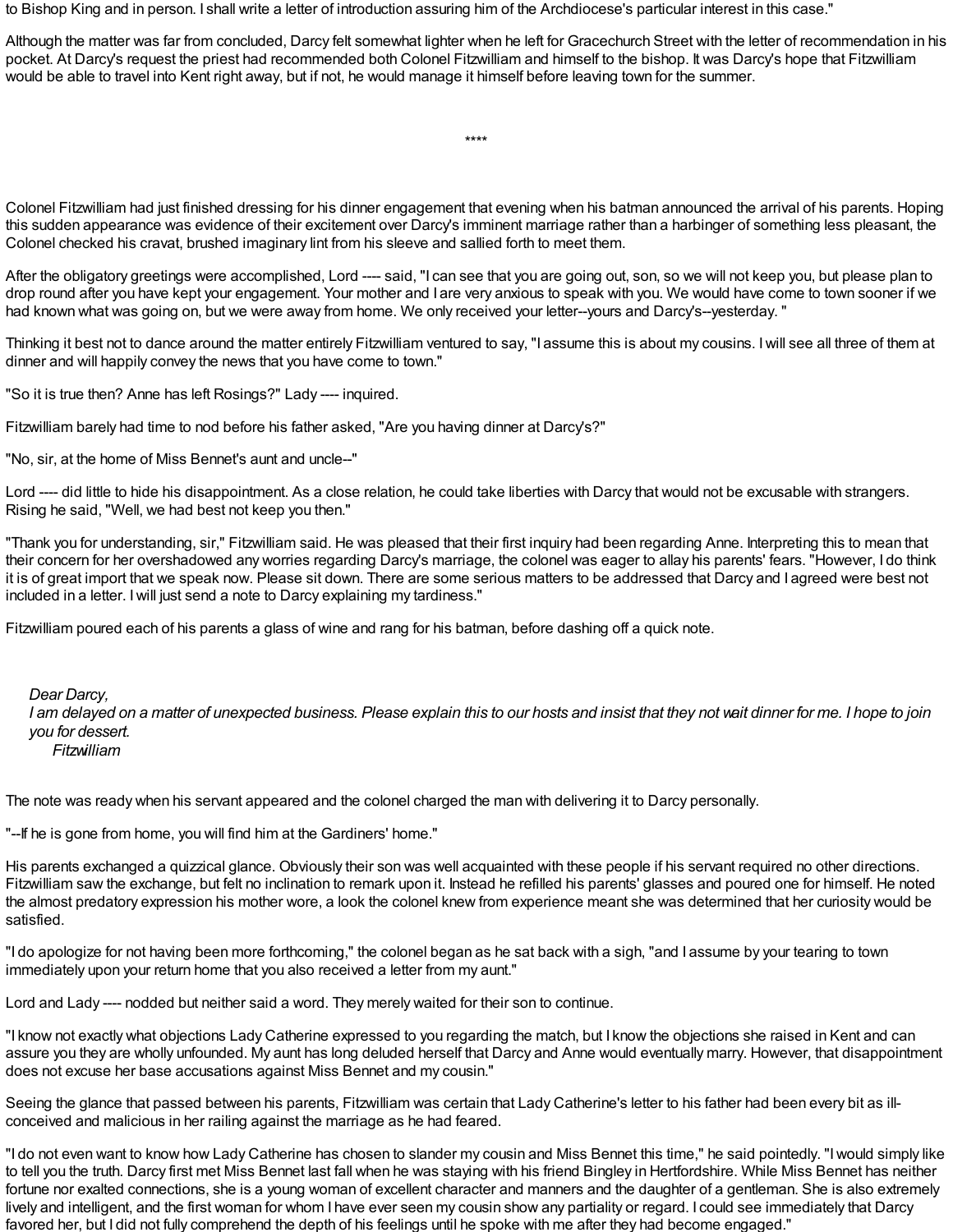"So Darcy has elected to marry for love then?" Lady ---- asked.

"Yes, Mother, he has," Fitzwilliam replied, "and the only person to be displeased by this development is Lady Catherine. Anne made it very clear while we were still in Kent that she had no desire to marry Darcy and was delighted by his engagement. I have never been excessively fond of Lady Catherine, but I have now ceased to have any respect for her. Her deportment during the last several days of our visit was abominable. She demonstrated a complete lack of discretion and care for the honor of our family. It was her outrageous behavior that resulted in Anne fleeing Rosings and placing herself under Darcy's protection. Darcy himself was so grievously offended that he has completely severed all ties to our aunt and to Rosings."

The colonel was pleased to note a hardening of displeasure in both his parents' features, as he knew their displeasure was now properly aimed at Lady Catherine.

"Imust admit that when Darcy first offered a home to Anne, I thought there was little chance she would accept, but I am very grateful that she did. We all left Rosings together--Miss Bennet, her friend Miss Lucas, Anne, Darcy and myself. When we reached London, it was deemed best that Anne remain with Miss Bennet at her aunt's while Darcy informed Georgiana of her arrival and had her quarters prepared."

"That is sensible, but hardly seems an important detail," Lady ---- brusquely interrupted.

Although she was not known for her patience, Lady ---- sincerely regretted her snappish remark when Fitzwilliam went on to relate how Anne had fallen ill shortly after he and Darcy had left the Gardiners' that day. It was all the colonel could do to remain relatively calm as he described the doctor's diagnosis and Anne's suffering as her body craved the laudanum she had taken regularly for years. His parents were stunned.

"--I think Mrs. Gardiner may have suspected what was wrong with Anne before the doctor examined the tonic," the colonel added. "From what Darcy said she and Miss Bennet had quite made up their minds that Anne was not going anywhere until she was well--even before Doctor Howard confirmed the source of her indisposition."

"But surely--" Lady ---- began.

"Surely, what, Mother?" Fitzwilliam interrupted her. "Georgiana is too young to bear such a burden and Darcy and I could not have cared for Anne as Miss Bennet and her aunt did during those first horrible days. For one, it would not have been proper, but a far more important consideration is that neither of us would have known how to comfort her.

"Iwill spare you the gruesome details, but Anne was extremely ill and those women tended her as lovingly as if she were their blood. You know how Darcy is. He initially insisted that Anne should be moved to his home and no expense would be spared--"

"That sounds wise to me--" his father began.

"Have you ever seen someone suffer opium withdrawal, Father?"

"Of course not," Lord ---- murmured.

"The doctor was equally insistent that Anne should remain at the Gardiners' because this is not like an ordinary illness. Although poor Anne has endured much physical suffering, it has also affected her mind and emotions. The doctor was adamant at the outset that she would need the support of friends and family, not the ministrations of hired nurses. I am fully convinced his counsel was correct, and I am everlastingly grateful that Darcy was able to put Anne's needs above our damn family pride."

"How does she fare now?" his mother quietly asked.

"Much better," Fitzwilliam said with a genuine smile. "Anne is still somewhat frail and prone to fits of despondency. The doctor cautioned us that her spirits will need to be supported for some time, but I see in her now the laughing girl I had all but forgotten. Like Darcy's ladylove, Anne is a wit, but her wit has a bit more barb to it. We can never repay Mrs. Gardiner and Miss Bennet for what they have done for my cousin.

"Once Anne's physical symptoms began to lessen, the rest of us were allowed to help amuse her and keep her company, but it was Miss Bennet and her aunt that saw Anne through the worst of it. Even now Miss Bennet sleeps with her because my cousin is prone to nightmares and periods of anxiety. I also think Miss Bennet has endured the worst of Anne's fits and foul tempers. Yet, she is not resentful. On the contrary when you see them together you will no doubt be impressed by their sincere regard and affection for one another. My poor cousin has led a very solitary life. I shudder to think what would have become of her if Darcy had not entreated her to come away."

Lord ---- reached for his wife's hand. Both their faces were grave.

"This is difficult to comprehend, Richard," he said. "I know Catherine is selfish and opinionated, but she always seemed so solicitous of Anne's health."

"Father, Iwould encourage you not to speak her name to Anne or Darcy at this point. It is entirely possible that this was done to Anne intentionally--"

"Surely you do not believe Cather--"

"Irealize she is your sister, sir," Fitzwilliam said harshly, "but I fully believe that Lady Catherine is more than capable of subjecting her daughter to such treatment simply to keep Anne under her domination. According to Anne's recollection she began taking the tonic the summer before she was to come out--fortuitous timing if her mother's goal was to retain control of both Anne and her inheritance. It also strikes us as most unusual that the doctor who prescribed the tonic never examined Anne. Lady Catherine met with him, but Anne was never even introduced to him. I have been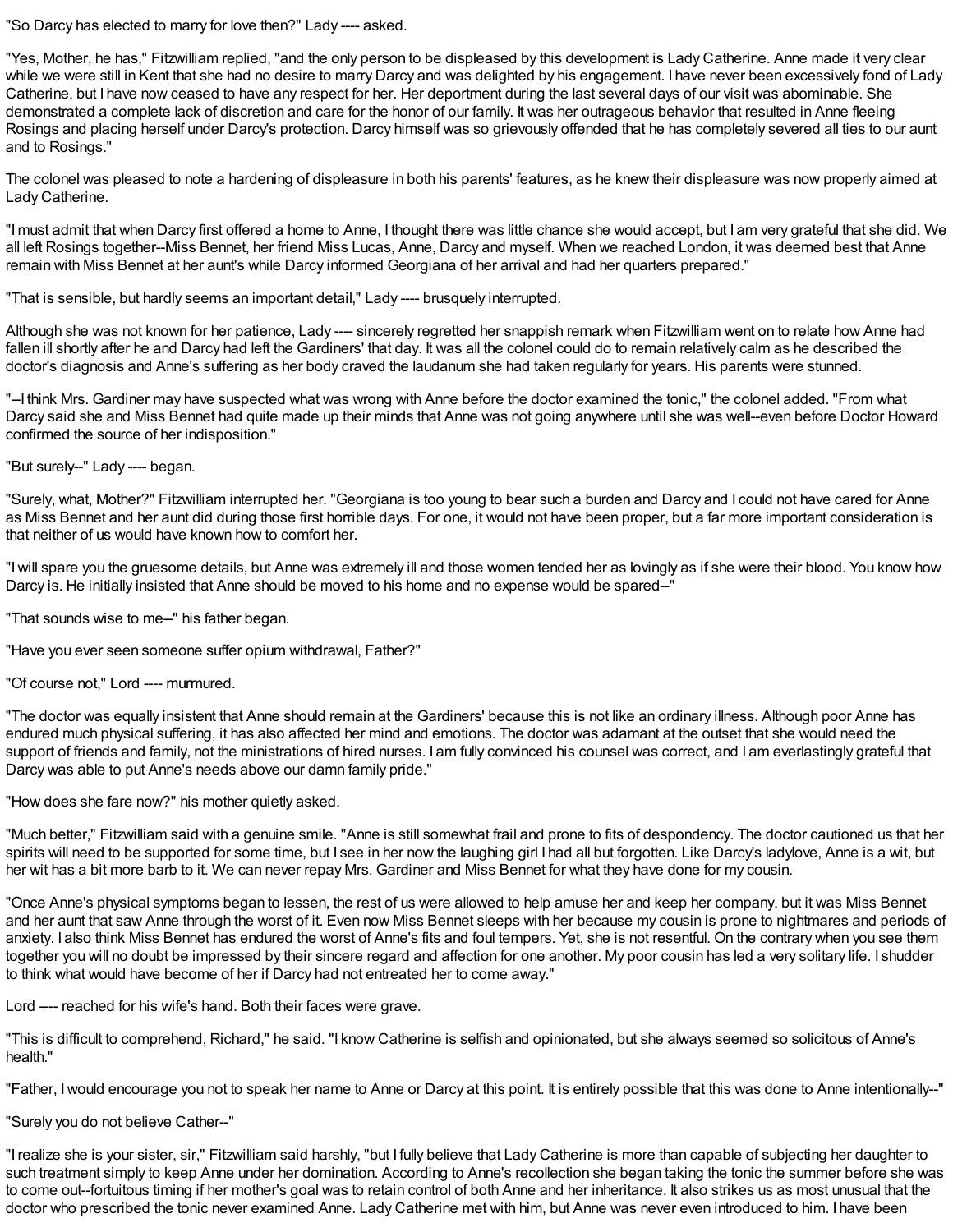somewhat preoccupied of late with attending to Anne and my duties at Horse Guards, but you may be assured that once Darcy has taken Anne into Derbyshire, I fully intend to get to the bottom of this."

After a long, heavy silence, Lord -- said, "Please let us know if there is some way we can be of assistance to you, Son, or to Anne."

"Thank you, Father," Fitzwilliam rose and took his father's hand briefly before leaning down to kiss his mother's cheek. "Goodnight, Mother. Since we have had our talk Iwill not plan to call later this evening, but if you like, Iwill call for you tomorrow morning and accompany you to the Gardiners' so that you can see Anne for yourselves."

"Good evening, Colonel," Mr. Gardiner exclaimed as Colonel Fitzwilliam followed Maggie into the dining parlor. "We are delighted you were able to join us. Now our party is complete."

\*\*\*\*

The colonel had scarcely taken his seat when Maggie reentered from the kitchen with a tray bearing his dinner. He smiled even as he teasingly chided his cousin.

"I see love has so clouded your thinking as to make you an untrustworthy messenger, Darcy."

"Do not scold him, Colonel," Mrs. Gardiner answered before Darcy could attempt an explanation. "I am certain Mr. Darcy relayed your message faithfully. In this case the fault is mine. Please forgive my presumption, Colonel. Perhaps, it is the result of mothering a brood of young children, but I must insist that you eat something. I know that you were detained on business and, therefore, I assume you have had no dinner."

The colonel allowed Mrs. Gardiner was correct and thanked her sincerely. He then happily ate his meal while the conversation continued around him. Having served in the field, Fitzwilliam was used to temporary privation, but he was excessively hungry this evening. Perhaps it was the result of the exchange with his parents. Whatever the cause, he was ravenous and greatly appreciated Mrs. Gardiner's insistence that he eat. The colonel was also impressed by her methods. She had done it so well, as if he were obliging her by having his dinner while the others lingered over their dessert. Yes, she will be up to Mother's harshest scrutiny, he thought. Fitzwilliam pulled Darcy aside for a private word as the gentlemen were leaving the table and explained the exact nature of the business that had delayed his arrival.

"--I have promised to accompany Mother and Father on a morning visit on the morrow to introduce them to the denizens of Gracechurch Street. Should we mention that this evening or shall I just bring them around at the appropriate hour?"

After a quick whispered consultation the cousins decided not to make mention of the planned visit to the others. Darcy was confident that he need have no fears of what would meet his relations if they were to arrive at the Gardiners' unexpectedly, and he wanted to spare Elizabeth the anxiety and worry he suspected would be occasioned by foreknowledge of their intentions. While Darcy had every confidence in Elizabeth and those of her relations that were currently in town, he was not quite so sanguine regarding his own family's prospective behavior. While he had never considered his Aunt Catherine as an exemplary figure, her crass behavior had shaken his faith in the family as a whole. Although Darcy doubted his uncle the Earl would exhibit anything but correctness in his public behavior, his uncle's wife Lady Sarah could be somewhat scathing in her remarks and quick to judge. Darcy resolved that he would take care to be in Gracechurch Street tomorrow before his family arrived.

It had become Georgiana's custom to repair to the Gardiners' shortly after breakfast each morning. It had also become accepted as a matter of course that Darcy would follow later in the morning after he had attended to any necessary correspondence and matters of business. In the hope of devoting himself solely to Elizabeth in the first days of their marriage, Darcy was being most diligent to keep current in all his other obligations.

Georgiana, however, was not unduly surprised the following morning when Darcy expressed a desire to accompany her after breakfast instead of remaining behind, as had been his habit. She merely assumed that as the wedding drew near her brother was becoming more impatient to spend time with Elizabeth. Darcy was doubly glad he had eschewed other matters when they arrived inGracechurch Street to find Elizabeth and Anne in the back garden with the children. Anne had initially been leery of the Gardiners' children, having never been around little ones. As her physical condition improved Mrs. Gardiner and Elizabeth had contrived seemingly natural ways to place Anne in the children's company. Anyone esteemed by Cousin Lizzy was considered a paragon as a matter of course, so the young Gardiners universally admired Anne. As her nerves grew steadier and her fears of saying or doing something wrong lessened, Anne became genuinely fond of them. That particular carefree joy which is unique to happy children and the children's unabashed admiration of her were as balm to Anne's injured psyche.

This particular morning Elizabeth had persuaded Anne to read to the children and a charming sight they made. Anne was comfortably situated on a chaise in the garden with the children scattered around her. It turned out that Anne had a gift for mimicry and her animated rendition of the familiar tale enthralled the children. Elizabeth sat nearby ostensibly sewing, but in reality she was on the alert for the first sign of fatigue or melancholy in her charge. Elizabeth's fierce protectiveness of Anne had done what Darcy would have heretofore believed impossible. It had increased his admiration and affection for her. When the story was ended Elizabeth insisted the children go play and allow "Miss Anne" to rest. They rose to obey albeit somewhat reluctantly. However, Anne's promise of another story in the afternoon quickly restored their smiles, and the young Gardiners were soon occupied with a game of tag on the far side of the garden.

Elizabeth and the three cousins were soon engrossed in conversation. Indeed, the time passed so quickly that Darcy was surprised when a servant interrupted them to announce that guests had arrived and they were all requested to join Mrs. Gardiner in the parlor. It was far too early for a morning visit, or so Darcy thought until a glance at his watch revealed that the morning was nearly gone. Having delivered her message, the servant took charge of the children and bustled them off to the nursery.

As the others wondered aloud who their callers might be, Darcy was suddenly uncomfortable with his decision not to inform them of his uncle's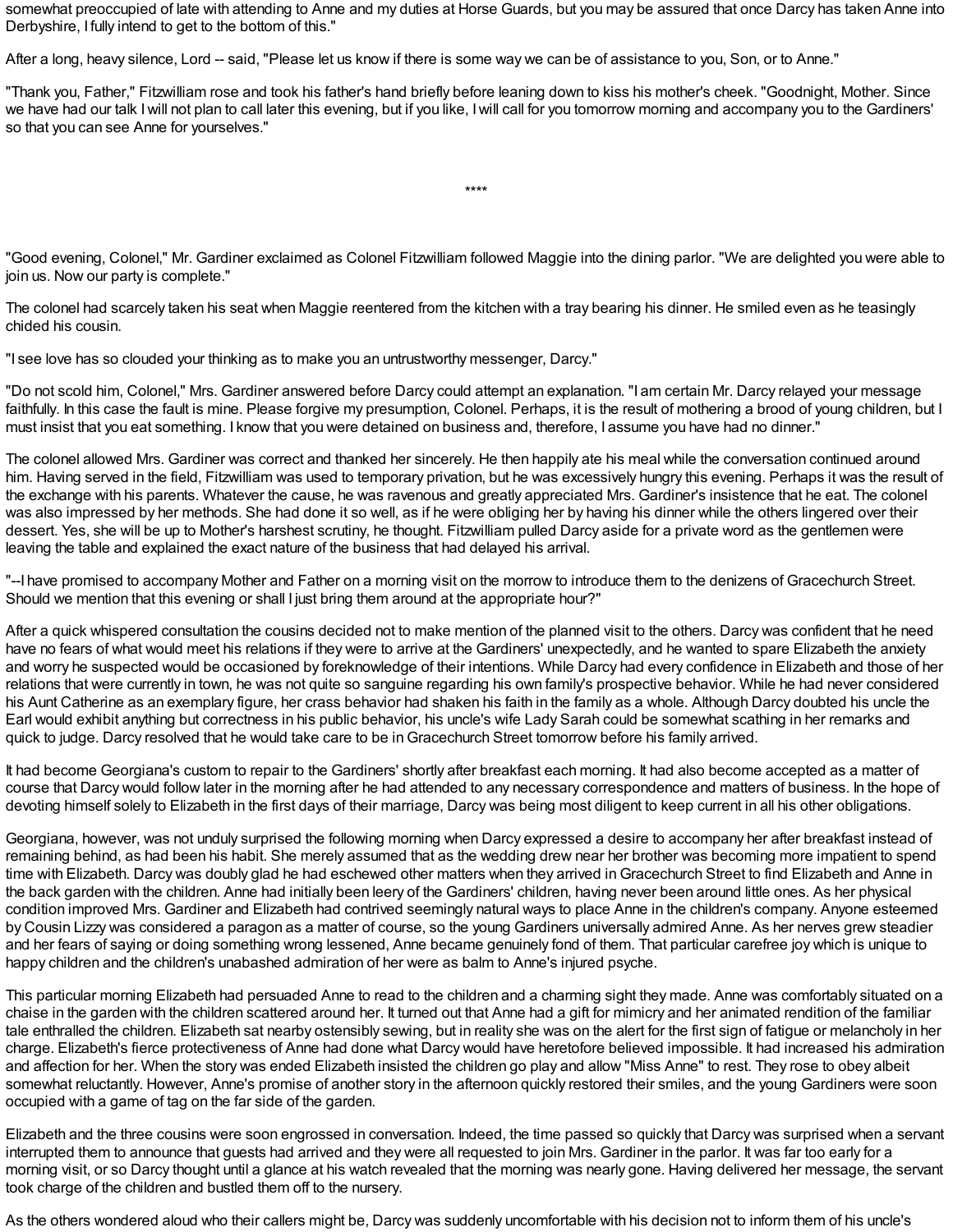intended visit. It had long been Darcy's way to contain his emotions behind an inscrutable visage. Elizabeth was extremely grateful that he was not so reserved in expressing his ardor for her in private, but she had quickly grown accustomed to watching for and deciphering the almost indiscernible clues to Darcy's thoughts and feelings when they were in company. Hence, she alone observed his uneasiness.

"What is it, dearest?" she gently asked. "You seem preoccupied."

"Imust apologize to you," Darcy began, wondering how it could be that she already knew him so well. He was not disturbed by Elizabeth's ability to seemingly read his mind, but it was still a novel experience for one who had habitually kept his deepest thoughts and feelings to himself. Meanwhile, Elizabeth waited patiently for Darcy to continue.

"I am truly sorry," he said quietly, "for I fear I have made another grievous error in judgment. The guests waiting in the parlor are undoubtedly Colonel Fitzwilliam and his parents. He told me last night they had arrived in town and were anxious to meet you, and I decided not to tell you before hand. I thought it might cause you to worry--but I see now that I should not make decisions for you particularly when they are based on nothing more than assumptions."

Elizabeth could not help wincing inwardly as she thought of her mother's everlasting nervous complaints, and wondered if that had brought on this attempt to shield her. Did Fitzwilliam really consider her to be so like her mother? The thought merely increased her irritation with him.

"While I appreciate your concern for my feelings, Mr. Darcy," she began coldly, "I am not such a delicate creature that you must fear for my nerves. Nor am I a child who requires someone else to make my decisions for me."

Elizabeth felt the desire to rage at him, but realizing Georgiana and Anne were awkwardly looking on, she took a deep breath and said, "Perhaps we should continue this discussion another time, Mr. Darcy. It would be rude to keep our guests waiting."

Sensing the anger behind her coldness, Darcy reached for her hand and said, "Please, dearest, I think it is important to discuss this now. Anne, Georgiana, would you be so kind as to go in and make our excuses? We will join you presently."

"Of course," Anne replied with considerable satisfaction. She was immensely pleased to know that Elizabeth would stand up to her cousin. Overall Anne thought very highly of him, but in her opinion Darcy had become far too accustomed to having his own way. Having one's own way was not evil, in and of itself. However, accepting that as the natural order of things was a step along the path to the very dangerous position of assuming it was one's right, and Anne did not want to see her cousin follow in her mother's footsteps. Yes, she thought, Darcy has chosen well. Elizabeth will not allow him to go so far wrong. Smothering a smirk Anne led a horrified Georgiana away by the arm.

"Come away, Georgiana," she urged. When they had reached the confines of the house, Anne stopped to reassure her young cousin.

"Do not worry," she said. "They are very much in love, but they are both strong willed and stubborn. That is bound to produce disagreement from time to time, particularly in the early days of their marriage, but you need not fear. Surely there have been times when you disagreed with your brother."

Georgiana blushed as she said, "Why, of course, but I never--"

When she did not finish, Anne supplied, "But you never told him? That is the difference in a younger sister and a wife. Remember Darcy initiated this discussion by owning he was wrong, and it was he who insisted it take precedence over the guests waiting in the parlor. He wants their marriage to be a partnership of equals as much as Elizabeth does. Iwould also warrant that Darcy will be able to offer a far more effective apology in private."

That elicited a giggle from Georgiana and the two were still smiling broadly when they reached the parlor. The cousins entered the room arm in arm as a matter of course. Colonel Fitzwilliam could not help feeling triumphant, as it was clear that his parents were taken aback by the changes in both their nieces. Gone was the look of anxiety that Georgiana almost habitually wore in any company beyond that of her guardians, and as for Anne--she hardly seemed the same person. Although Anne was still pale and thin, her complexion had lost its sallowness and she now moved purposefully. Gone was the languid air and her eyes--that change was most remarkable of all. They sparkled with a combination of intelligence and merriment. The contrast with Anne's former vacant expression was shocking.

As Lord and Lady ---- were clearly struggling for composure, Mrs. Gardiner quietly excused herself to allow them a more private family reunion. She could not help wondering why Lizzy and Mr. Darcy had not come in with the others as she firmly shut the parlor door and headed for the kitchen.

Sensible of their waiting guests, Darcy and Elizabeth were, in fact, quitting the garden at that moment. After all, it is entirely reasonable that a disagreement beginning with a confession of wrong and an apology would be settled quickly. After Elizabeth had the satisfaction of expressing her displeasure with his actions, she had been glad to conclude their quarrel by accepting Darcy's apology. Feeling somewhat overcome by an odd combination of relief at Elizabeth's forgiveness and admiration for her fiery temper, Darcy had dared to kiss her for the first time since they had left Kent. This resulted in their quarrel being all but forgotten as thoughts of tomorrow took precedence.

Mrs. Gardiner ceased her wondering at the young couple's delay when she met the pair in the back hallway. Their tightly clasped hands and abstracted smiles bespoke of a private moment of some sort between the two. Aunt Gardiner was not excessively concerned as they were to be wed the following morning, and she had full confidence in both their characters. However, she was anxious that nothing appear amiss to Mr. Darcy's relations.

Aunt Gardiner greeted them without the slightest trace of surprise or censure in her tone and then added, "Please join me in the kitchen for a cup of tea. I believe Lord and Lady ---- were quite overwhelmed by the changes in Anne. Do not worry. Anne did not appear to be the slightest bit disturbed by the reunion and she has Georgiana and Colonel Fitzwilliam for support should she require it. No, I think it best we leave them alone for a few minutes before returning to introduce you, Lizzy."